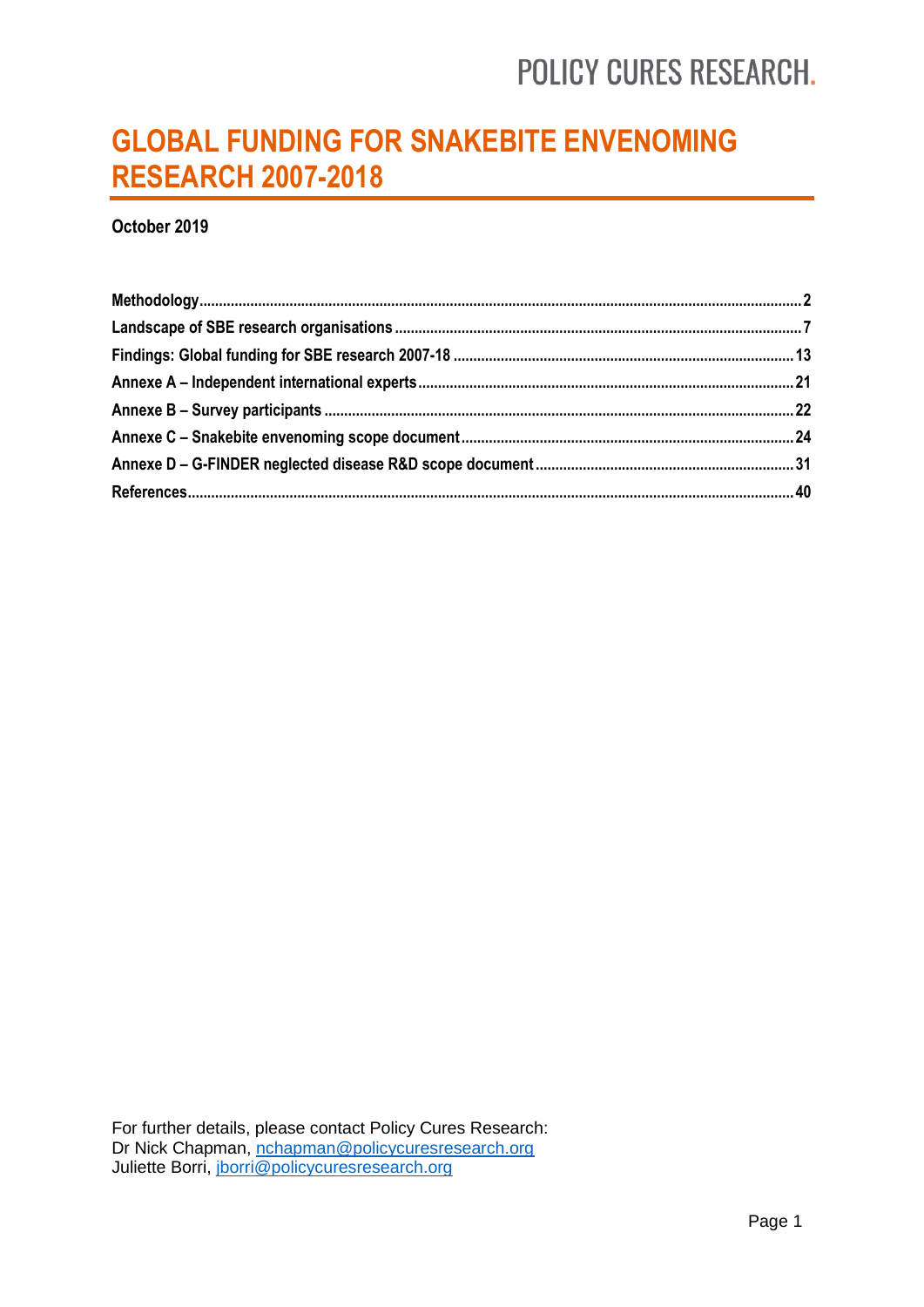## <span id="page-1-0"></span>**METHODOLOGY**

## **Background to the survey**

Each year since 2007, the G-FINDER project has provided policy-makers, donors, researchers and industry with a comprehensive analysis of global investment into research and development (R&D) of new products to prevent, diagnose, control or cure neglected diseases in developing countries.

Following a coordinated international campaign, snakebite envenoming (SBE) was added to the WHO's list of Neglected Tropical Disease in 2017. This recognition has increased public awareness, but financial and clinical data on SBE remains scarce while treatment options in low- and middle-income countries (LMICs) are still largely ineffective, unaffordable and inaccessible.

In 2019, SBE is – for the first time – included in the G-FINDER survey. In addition to this, the Wellcome Trust has identified SBE as an area which requires further research and commissioned Policy Cures Research to conduct a landscape analysis of funding for snakebite envenoming (SBE) research.

## **The survey scope**

## **DEFINING RESEARCH AREAS**

The scope of this project was determined in consultation with the Wellcome Trust and independent international experts (listed in Annexe A). The project was based on the G-FINDER survey for neglected disease biomedical R&D, and was expanded to include operational (OR), implementation (IR) and health systems and policy research (HSPR) as areas of interest identified by the Wellcome Trust and experts.

Definitions of biomedical R&D were drawn from the existing G-FINDER Neglected Disease scope document. Definitions for OR, IR and HSPR were based on established and accepted definitions, further validated by independent international experts. Investments that did not meet the project scope were excluded from the results.

A comprehensive list of inclusions, exclusions and restrictions is outlined in the detailed Snakebite Envenoming scope document which can be found in Annexe C.

### **TYPES OF RESEARCH INCLUDED**

This project quantifies SBE research investments in two main overarching categories, each broken down into a number of further categories:

- Biomedical R&D
	- Basic research
	- Product development (from pre-clinical research through to post-registration studies):
		- **-** Drugs
		- **Biologics**
		- **Diagnostics**
	- Research for implementation
	- Operational research
	- Implementation research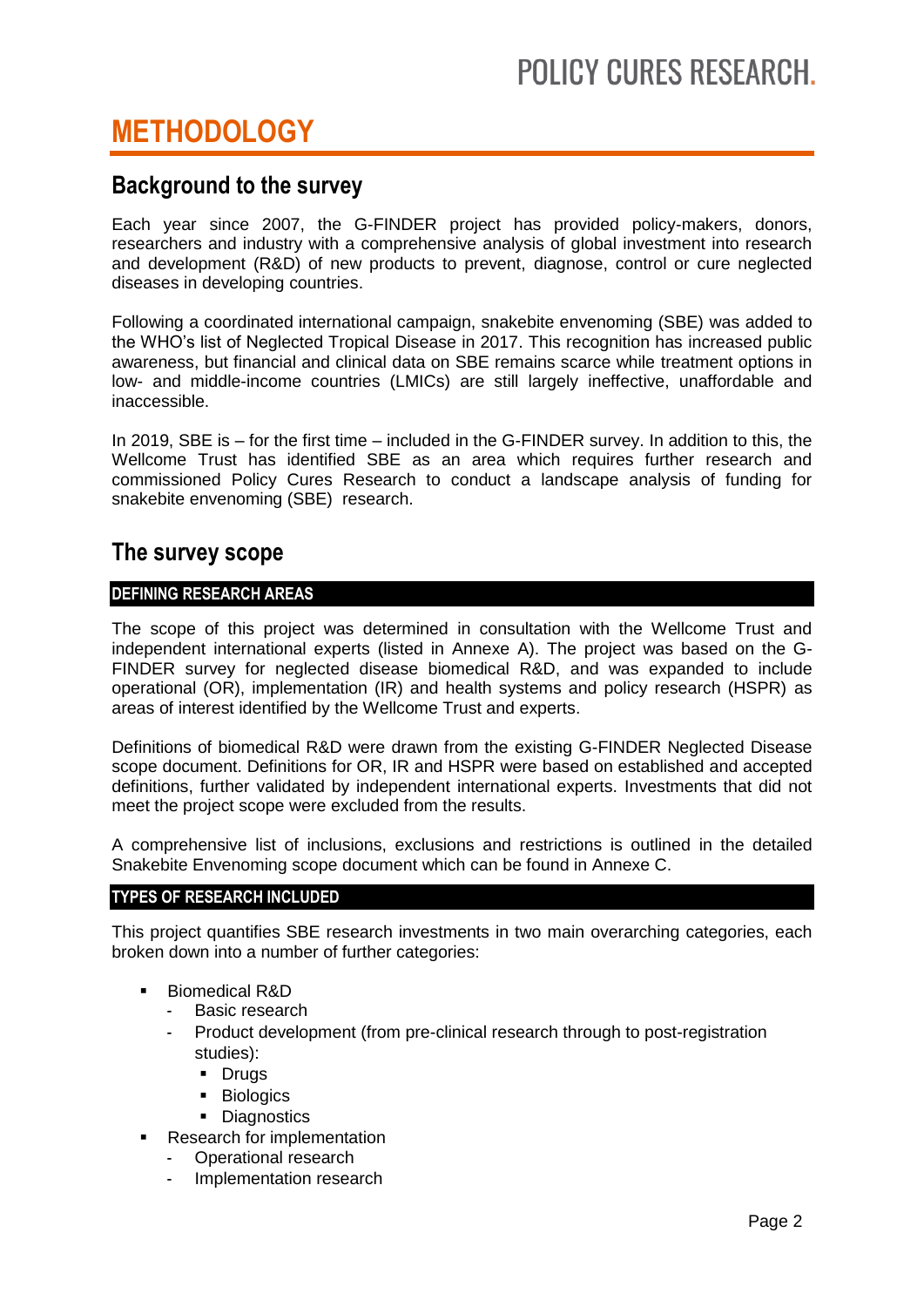#### - Health systems and policy research

Other SBE-related research (e.g. non-biomedical product R&D, such the development and testing of personal protective equipment) that did not fit the two categories above but which otherwise met the inclusion criteria was categorised under 'Other research'.

A detailed explanation of what types of R&D activities are included in each of the product development categories, as well as specific inclusions and exclusions for all areas is provided in the Snakebite Envenoming scope document.

The purpose of the survey was to track and analyse global investment in the R&D of new health technologies and research for implementation for SBE in LMICs. Investment in research which did not target medically important snakes in LMICs was excluded, as there is a commercial market for such products. Investment in venomics research for pharmaceutical purposes not related to the development of products for SBE was similarly excluded. General therapies to treat pathologies resulting from SBE such as painkillers and treatment of acute renal failure were also excluded as they cannot be ring-fenced to SBE treatment only. Investment that was not research related was excluded, although we recognise the vital importance of activities such as advocacy and antivenom donations, investment in these activities falls outside the scope of the project.

## **Conducting the survey**

### **IDENTIFICATION OF SURVEY RECIPIENTS**

Recipients were identified through various avenues including the G-FINDER contacts database; clinical trial registries and desk-based research. We also focused on identifying survey recipients from LMICs with a particular focus on South and Central American and North African countries. The initial list of survey recipients was validated and updated by independent international experts.

Additional survey recipients were identified by the SBE research community during the survey period through existing contacts, and data reported back to Policy Cures Research from participants.

### **DATA COLLECTION**

This project operated according to two key principles: capturing and analysing data in a manner that is consistent and comparable across all funders and financial years; and presenting funding data that is as close as possible to 'real' investment figures.

Data was collected in two ways:

- 1. Through the SBE-specific survey Excel spreadsheet which collected investment data for SBE biomedical R&D and research for implementation for FY2007-FY2018
- 2. Through the 2019 G-FINDER survey (online platform and Excel spreadsheet) which collected FY2018 biomedical R&D investment data only

For some organisations with very large datasets, the reporting tools were difficult to use. The Policy Cures Research team was therefore asked to use publicly available databases to identify the relevant funding. For the US National Institutes of Health (NIH), grants were collected using the Research Portfolio Online Reporting Tools (RePORTER). Information on funding from the US Department of Defense was collected using third-party databases including SBIR, USASpending and Govtribe. Funding from the European Commission was retrieved from the Community Research and Development Information Service (CORDIS) public database. Information about the projects funded by Innovate UK and the Australian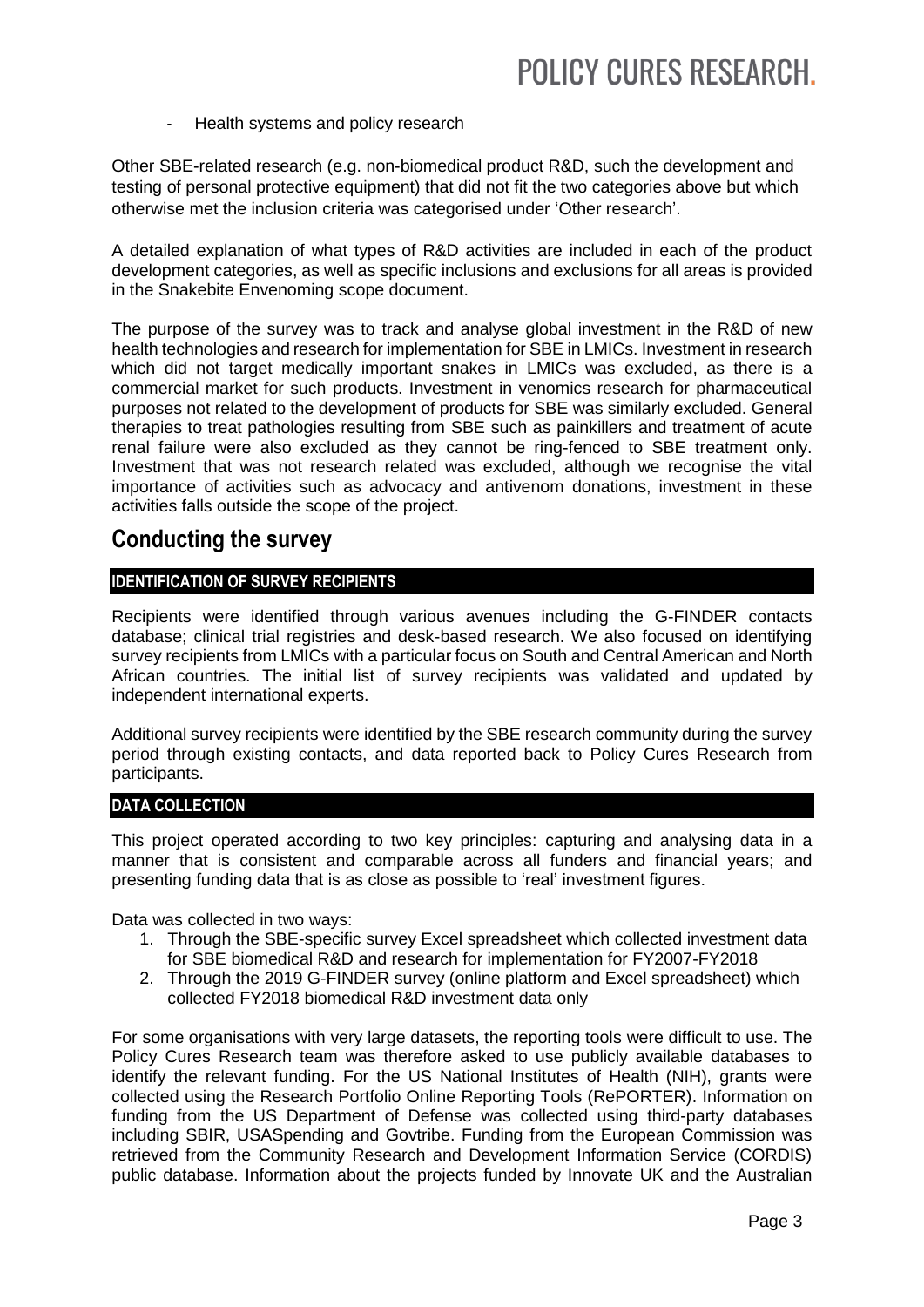National Health and Medical Research Council were extracted from spreadsheets available on their website. Funding from the UK National Institutes of Health was identified from the NIHR Funding and Awards Open Data platform. Similarly, funding from the US National Science Foundation was identified through its online search tool. Grants from the Swiss National Science Foundation (SNSF) were identified through the P<sup>3</sup> database. Supplementary information was provided by SNSF.

All participating organisations were asked to only include disbursements (or receipts), rather than commitments made but not yet disbursed. In general, only primary grant data was accepted. Data from all sources was subject to verification using the same processes and inclusion criteria.

### **THE SURVEY PLATFORM**

Survey recipients were asked to enter grant-by-grant expenditures incurred during their financial year that had the largest overlap with the relevant year (as opposed to the last calendar year).

Survey recipients were asked to enter details for every SBE investment they disbursed or received, including:

- 1. a research type (e.g. biomedical R&D, operational research), from a predefined list
- 2. a product type (e.g. drugs, non-product related), from a predefined list
- 3. a research activity within the product type (e.g. discovery and pre-clinical, clinical development), from a predefined list
- 4. the name of the funder or recipient of the grant
- 5. a brief description of the grant
- 6. a grant identification number
- 7. currency of the grant
- 8. the grant amount

Due to the nature of some SBE research taking place under other projects, for example field surveys conducted during studies designed for purposes other than snakebite, some organisations provided estimates of costs as spending on SBE could not be defined separate to the total project cost. Where survey recipients could not provide data to this level of detail, they were asked to provide the finest level of granularity they can.

## **Validation and analysis**

### **VALIDATION**

All entries were verified against the inclusion criteria. Cross-checking was conducted using manual reconciliation – which matched investments reported as disbursed by funders with investments reported as received by product developers and intermediaries – followed by a manual grant-level review of project descriptions.

### **DATA AGGREGATION**

All pharmaceutical industry funding data was aggregated and anonymised for confidentiality purposes. Rather than being attributed to individual companies, pharmaceutical company investment was instead reported as 'aggregated industry'.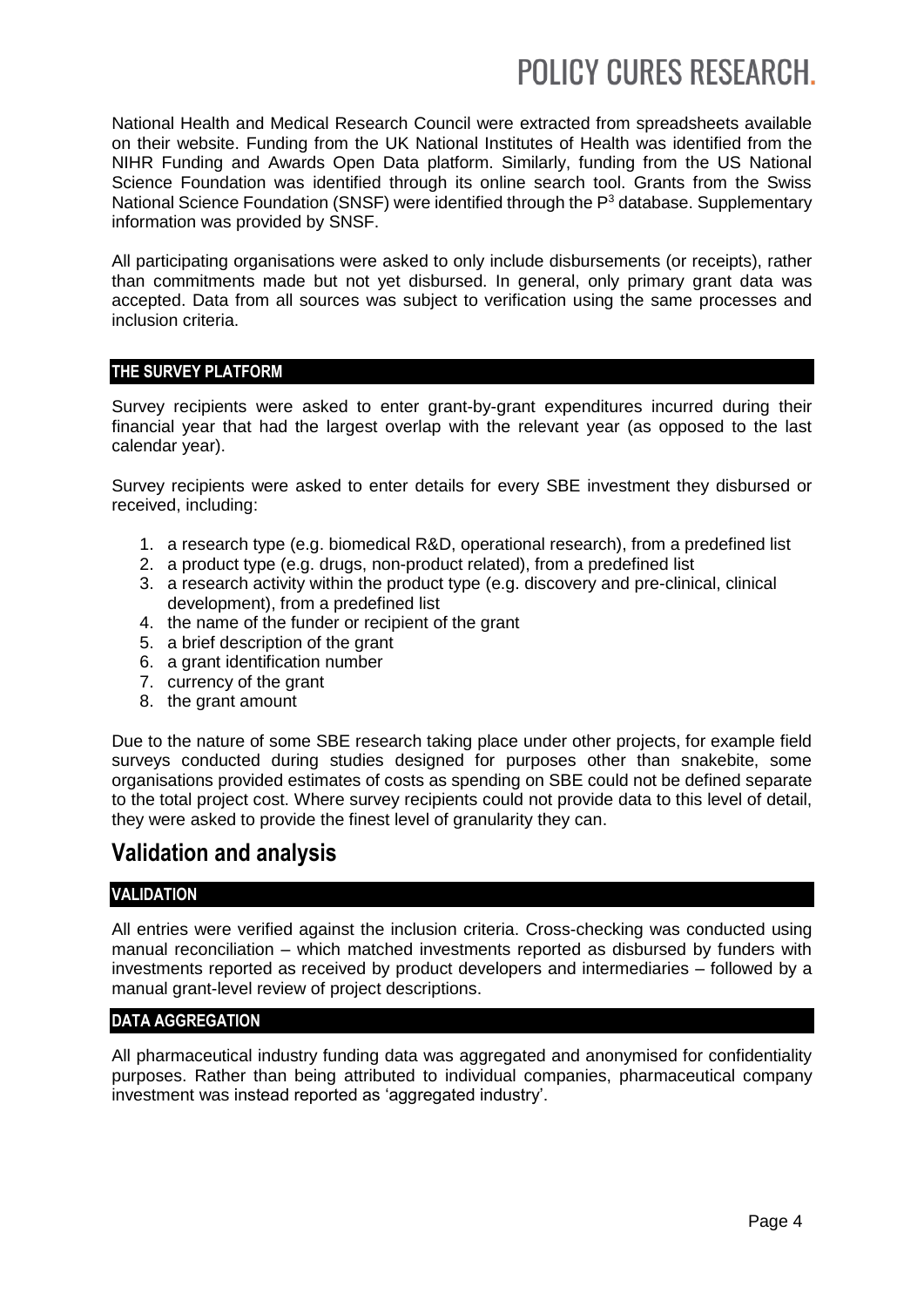## **INFLATION ADJUSTMENTS**

Funding data was adjusted for inflation and converted to US dollars (US\$) for the relevant financial year to eliminate artefactual effects caused by inflation and exchange rate fluctuations, allowing accurate comparison of year-on-year changes. All reported data was also adjusted for inflation using consumer price index (CPI) estimates from the International Monetary Fund (IMF)<sup>1</sup> and any data entered by survey participants in their local currency was converted to US\$ based on the average annual exchange rate of the relevant financial year as reported by the IMF,<sup>1</sup> Bank of England,<sup>2</sup> United Nations Treasury<sup>3</sup> and OANDA.<sup>4</sup>

## **Limitations**

While the survey methodology was based on the ongoing G-FINDER survey, which is in its twelfth year, there are limitations to the data presented, including survey non-completion and non-comparable or missing data.

### **SURVEY PARTICIPATION**

Some SBE research funding may not have been captured because organisations active in the field were either not identified or invited and did not participate. However, we are confident that the vast majority of SBE research funding globally since 2007 has been captured.

Policy Cures Research conducted a landscape review prior to the survey, which was reviewed and validated by independent international experts, and any additional organisations identified during the survey period were subsequently invited. Survey follow-up was prioritised to secure the participation of all large funders active in this area and additional priority target groups.

In total, 62 organisations responded to the survey. Of these, 47 organisations reported funding data, while the remaining 15 organisations confirmed they had not funded or conducted research during the period. Organisations reporting funding data included 37 funders, 2 fund managers (PDPs) and 23 product developers.

Participants originated from 19 countries with good coverage across sectors and regions, including:

- Academic research organisations from Australia, Benin, Canada, Costa Rica, France, India, Morocco, Switzerland, Tunisia, UK and US
- Government research institutions from Brazil, France, Morocco, South Africa and **Spain**
- Philanthropic foundations and NGOs from Swaziland, Switzerland and UK
- PDPs from Switzerland and US
- Public sector government organisations from Argentina, Australia, Brazil, France, India, Netherlands, Nigeria, Switzerland, UK and US and the European Commission
- Private sector industry companies from Australia, Colombia, Spain, UK and US.

## **TIME LAGS IN FUNDING PROCESS**

Time lags exist between disbursements and receipt of funding as well as between receipt of funds and the moment they are actually spent. Thus, grants by funders will not always be recorded as received by recipients in the same financial year and there may be a delay between investments as reported by the survey and actual expenditure on research programmes by product developers and researchers. Nevertheless, as this report analyses trends over an extended period, the impact of time lags is minimal.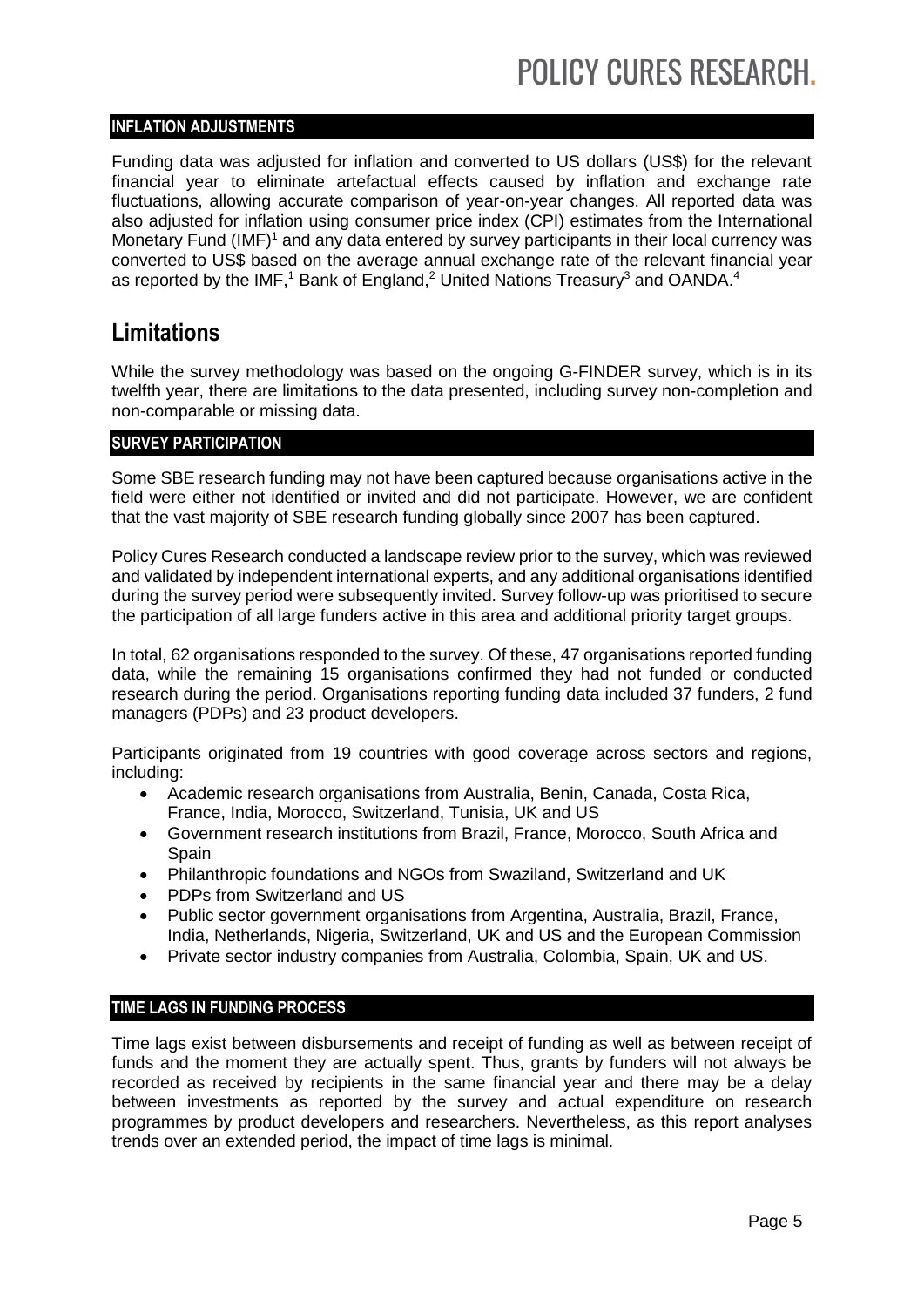## **NON-COMPARABLE DATA**

A total of 1,298 grants or expenditure items for SBE research were reported for the period from 2007-2018. Despite funding being reported in each of the survey years, data may not always be strictly comparable from year to year. As shown in Table 1 below, there has been variation in the participation/reporting of data by survey participants for each year over the duration of the survey period, and not all organisations reported data for each year that was covered by the survey. Although we believe the majority of this variation is a true representation of the entry of new organisations to the field, some of this effect is likely due to the retrospective nature of the survey.

**Table 1. Number of organisations reporting data per year 2007-2018**

| 2007 | 2008 | 2009 | 2010 | 2011 | 2012 | 2013 | 2014 | 2015 | 2016 | 2017 | 2018 |
|------|------|------|------|------|------|------|------|------|------|------|------|
|      | 10   | . .  |      |      |      |      |      | 16   | 26   | 28   |      |

This variation in reporting is due to a number of reasons including:

- Recall bias
- Lack of participation for some organisations collecting data from earlier years was too resource-intensive to complete
- Systematic issues in record keeping some organisations did not have the capacity to report data on earlier years such as LSTM whose systems could only go back to 2009, although they confirmed that funding had been received prior to this.

### **MISSING AND INACCURATE DATA**

This project can only report the data as it is given to us. Although strenuous efforts were made to check the classification, accuracy and completeness of grants, in a survey collecting 12 years of data, it is likely that some data will still have been incorrectly entered or that funders may have accidentally omitted some grants. We believe that the checks and balances built into the data collection and validation process mean that mistakes, if present, have a minor overall impact.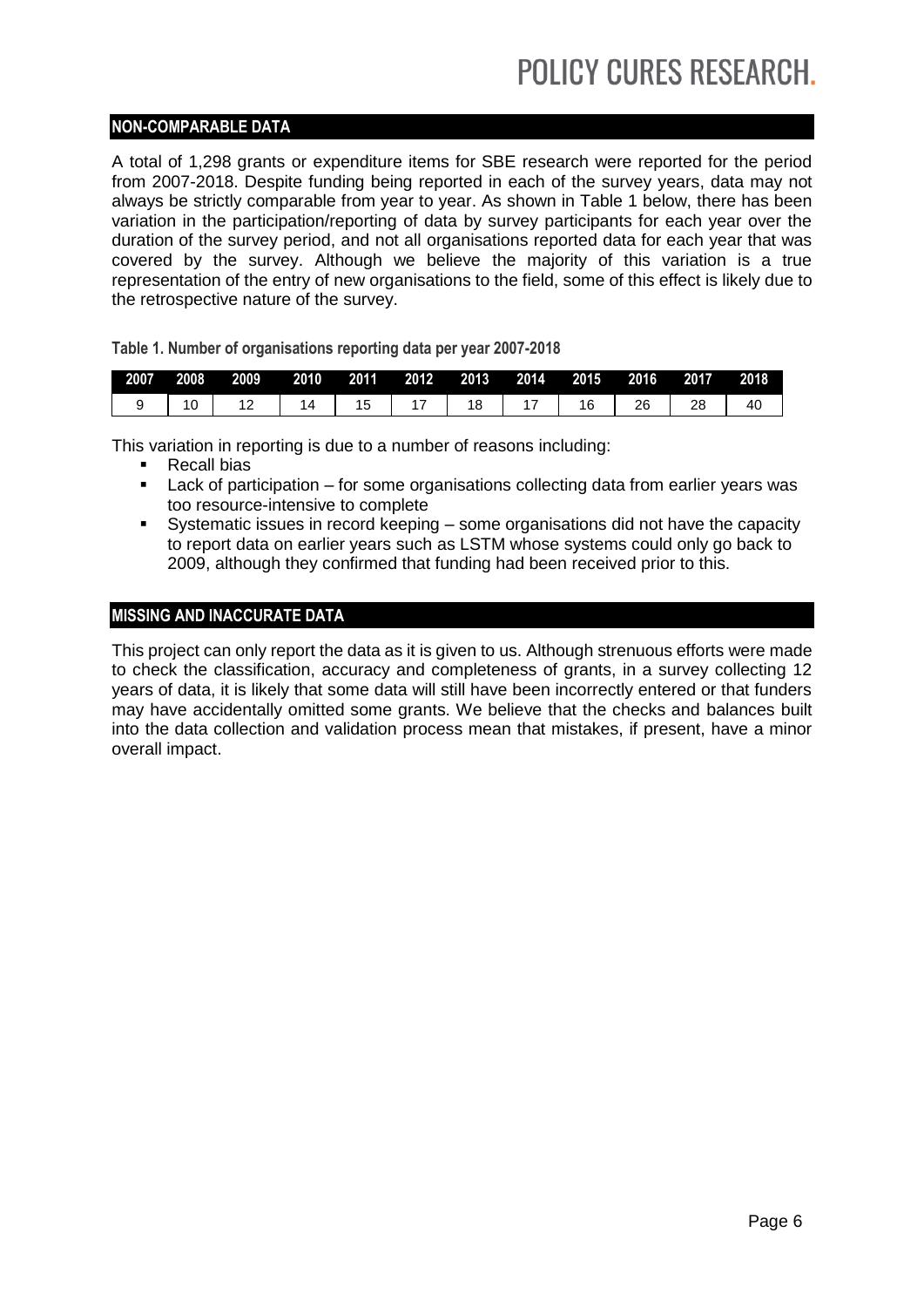## <span id="page-6-0"></span>**LANDSCAPE OF SBE RESEARCH ORGANISATIONS**

The purpose of this landscape analysis was to identify organisations which are currently active in SBE research, and the types of research they undertake. For this reason, we have only included and classified organisations based on the most recent five years (2014-2018) of data from the survey of global funding for SBE research. Organisations which were invited to the survey but did not participate were also included and classified where reliable information was available from external sources.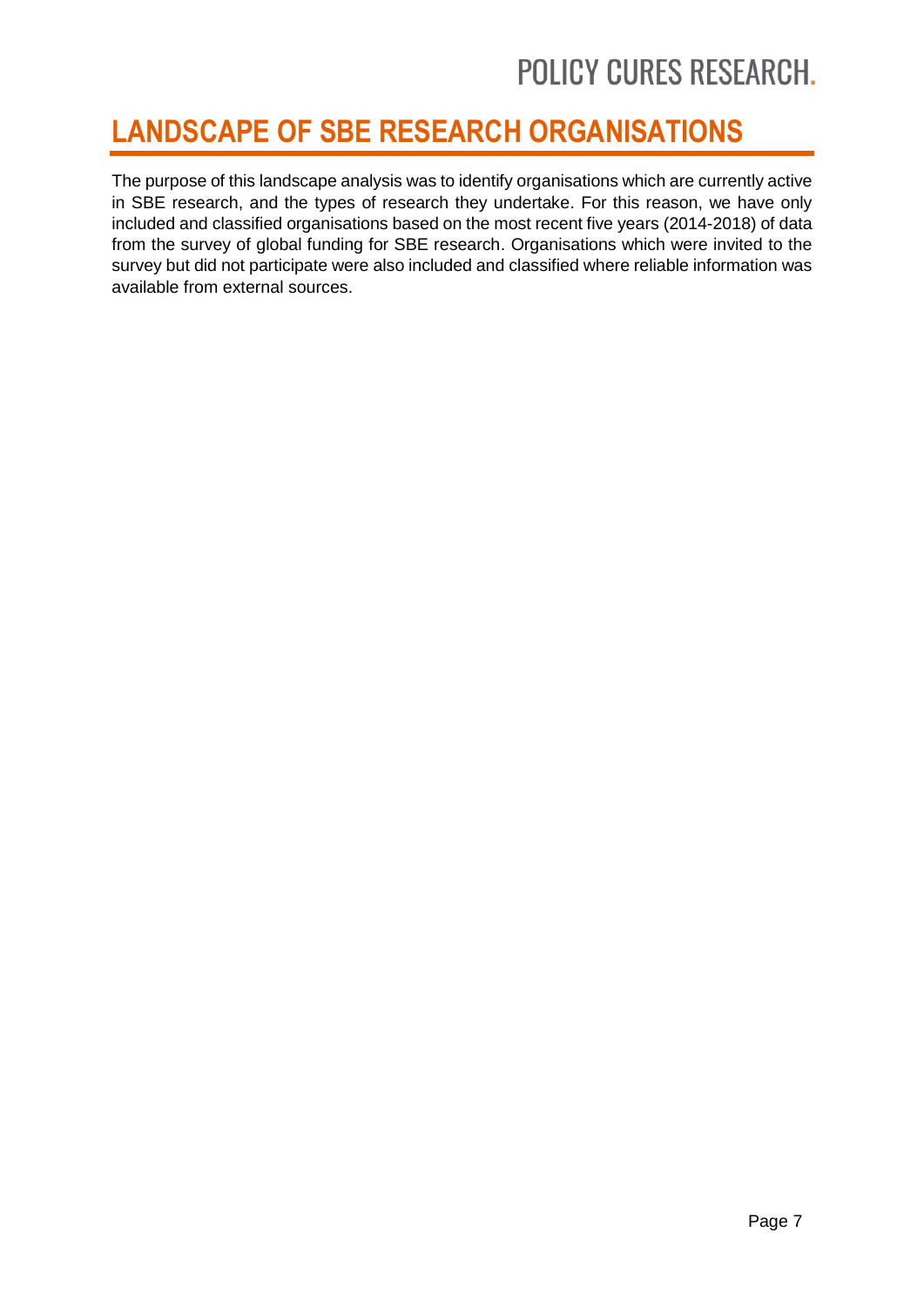### **Table 2. Landscape of SBE researchers by research and product type, 2014-20185–<sup>25</sup>**

| Organisation                                                                 |              | Basic research | Biologics | Drugs | Diagnostics |              | Unspecified Rep<br>$\delta^{\!\mathcal{E}}$ |              | HIPR | Other research<br>Country       |
|------------------------------------------------------------------------------|--------------|----------------|-----------|-------|-------------|--------------|---------------------------------------------|--------------|------|---------------------------------|
| <b>Government research organisations</b>                                     |              |                |           |       |             |              |                                             |              |      |                                 |
| Argentinian National Scientific and Technological Research Council (CONICET) | $\checkmark$ |                |           |       |             |              |                                             |              |      | Argentina                       |
| Institute of Biomedicine of Valencia (IBV) <sup>A</sup>                      | ✓            |                |           |       |             |              |                                             |              |      | Spain                           |
| <b>Butantan Institute</b>                                                    | ✓            | $\checkmark$   |           |       |             |              | ✓                                           | $\checkmark$ |      | Brazil                          |
| <b>Ezequiel Dias Foundation (FUNED)</b>                                      | ✓            |                |           | ✓     |             |              |                                             |              |      | Brazil                          |
| French Research Institute for Development (IRD)                              | ✓            |                |           |       |             |              |                                             |              |      | France                          |
| Indian National Institute of Animal Biotechnology (NIAB)                     |              |                |           | ✓     |             |              |                                             |              |      | India                           |
| Indian Translational Health Science and Technology Institute (THSTI)         |              |                |           |       |             |              |                                             |              |      | India                           |
| Instituto Nacional de Producción de Biológicos (ANLIS)                       |              | $\checkmark$   |           |       |             |              |                                             |              |      | Argentina                       |
| Nigerian Federal Ministry of Health <sup>C</sup>                             | ✓            |                |           |       |             | $\checkmark$ | $\checkmark$                                |              |      | Nigeria                         |
| Oswaldo Cruz Foundation (FIOCRUZ)                                            |              |                |           |       |             |              |                                             |              |      | Brazil                          |
| Senegalese Ministry of Health and Prevention                                 |              | $\checkmark$   |           |       |             |              |                                             |              |      | Senegal                         |
| South African Vaccine Producers (SAVP)*                                      |              | $\checkmark$   |           |       |             |              |                                             |              |      | South Africa                    |
| Academic and other research organisations                                    |              |                |           |       |             |              |                                             |              |      |                                 |
| Animal Venom Research International (AVRI) <sup>#,5</sup>                    |              |                |           |       |             |              |                                             | $\checkmark$ |      | <b>United States of America</b> |
| Australian Venom Research Unit (AVRU) <sup>A</sup>                           |              | $\checkmark$   |           |       |             |              |                                             |              |      | Australia                       |
| <b>Bangor University</b>                                                     | ✓            |                |           |       |             |              |                                             |              |      | <b>United Kingdom</b>           |
| Bayero University, College of Health Sciences <sup>#,6,7</sup>               | ✓            |                |           |       |             |              |                                             | ✓            |      | Nigeria                         |
| Bio-Ken Snake Farm (including James Ashe Antivenom Trust) <sup>#,A,8</sup>   | ✓            |                |           |       |             |              |                                             | $\checkmark$ |      | Kenya                           |
| Brazilian Federal University of Ceara                                        | ✓            |                |           |       |             |              |                                             |              |      | Brazil                          |

\* Organisation reported zero data but have expressed potential to undertake R&D

# Organisation was invited to the survey but did not participate; categorisation is based on external sources

A Partner of Global Snakebite Initiative

B Identified by Robert Harrison (LSTM) as active but did not participate in survey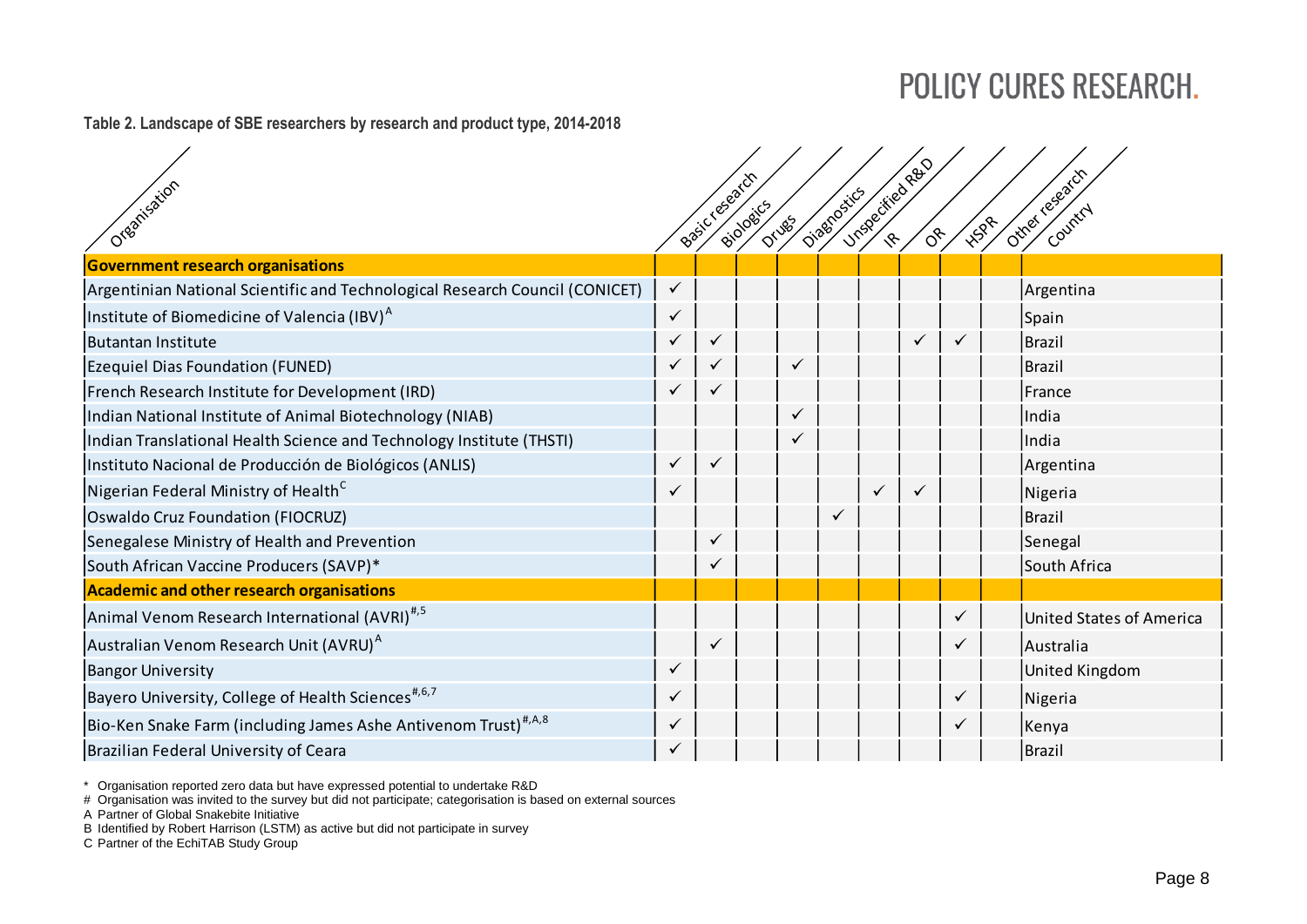| Oreanisation                                               |              | Basic research | Biologics    | <b>Orugs</b> | Diagnostics | Unspecified Rep<br>$O_{\mathcal{C}}$ | <b>HSPR</b>  |              | Other regards<br>Country    |
|------------------------------------------------------------|--------------|----------------|--------------|--------------|-------------|--------------------------------------|--------------|--------------|-----------------------------|
| Academic and other research organisations                  |              |                |              |              |             |                                      |              |              |                             |
| Brazilian State University of Campinas                     | $\checkmark$ |                |              |              |             |                                      |              | $\checkmark$ | Brazil                      |
| Brazilian State University Paulista                        |              |                | $\checkmark$ |              |             |                                      |              |              | Brazil                      |
| Charles Campbell Toxinology Centre (CCTC) <sup>#,A,9</sup> | ✓            | ✓              |              |              |             |                                      | $\checkmark$ |              | Papua New Guinea            |
| <b>Clemson University</b>                                  |              |                |              |              |             |                                      |              |              | United States of America    |
| Clodomiro Picado Institute <sup>A,C</sup>                  |              | ✓              |              |              |             |                                      |              |              | Costa Rica                  |
| Federal University of São Francisco Valley                 |              |                | ✓            |              |             |                                      |              |              | Brazil                      |
| Federal University of São Paulo                            |              |                |              |              |             |                                      |              |              | Brazil                      |
| Florida State University                                   |              |                |              |              |             |                                      |              |              | United States of America    |
| <b>Goethe University Frankfurt</b>                         |              |                |              |              |             |                                      |              |              | Germany                     |
| Haffkine Institute for Training, Research and Testing      |              |                |              |              |             |                                      |              |              | India                       |
| Health Action International (HAI)                          |              |                |              |              |             |                                      |              |              | Switzerland                 |
| HEPS-Uganda <sup>#,10</sup>                                |              |                |              |              |             |                                      | ✓            |              | Uganda                      |
| Hermínio Ometto Foundation                                 | ✓            |                |              |              |             |                                      |              |              | Brazil                      |
| <b>IAVI</b>                                                |              |                |              |              |             |                                      |              |              | United States of America    |
| Imperial College London                                    |              |                | ✓            |              |             |                                      |              |              | United Kingdom              |
| Indian Institute of Science <sup>#, B, 11</sup>            |              |                |              |              |             |                                      |              |              | India                       |
| Institut Pasteur                                           |              |                |              |              |             |                                      |              |              | France                      |
| Institut Pasteur de Côte d'Ivoire <sup>#,12</sup>          |              |                |              |              |             |                                      |              |              | Cote D'Ivoire (Ivory Coast) |
| Institute of Clinical Research Benin (IRCB)                |              |                |              |              |             |                                      |              |              | Benin                       |
| JSS Academy of Higher Education and Research               |              |                |              |              |             |                                      |              |              | India                       |
| Leiden University <sup>#, B, 13</sup>                      | ✓            |                |              |              |             |                                      |              |              | Netherlands                 |

\* Organisation reported zero data but have expressed potential to undertake R&D

# Organisation was invited to the survey but did not participate; categorisation is based on external sources

A Partner of Global Snakebite Initiative

B Identified by Robert Harrison (LSTM) as active but did not participate in survey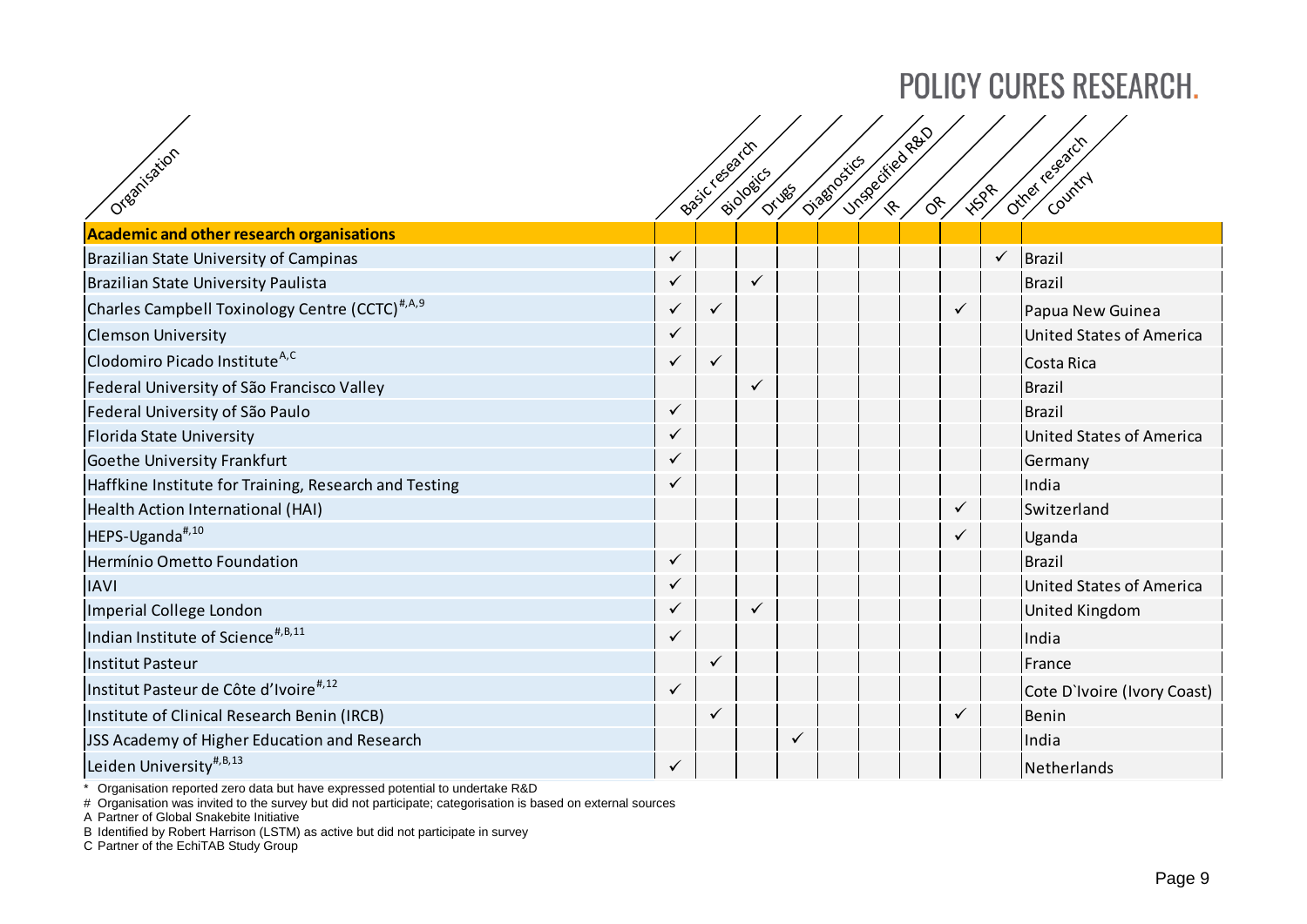| Oreanisation                                                             |   | Basiccresearch | Biologics    | Drugs | Diagnostics |              | Unspecified Rep<br>$\delta^*$ | HSPR |              | Ottre research<br>Country       |
|--------------------------------------------------------------------------|---|----------------|--------------|-------|-------------|--------------|-------------------------------|------|--------------|---------------------------------|
| <b>Academic and other research organisations</b>                         |   |                |              |       |             |              |                               |      |              |                                 |
| Lille 1 University                                                       | ✓ |                |              |       |             |              |                               |      |              | France                          |
| Liverpool School of Tropical Medicine (LSTM) <sup>A,C</sup>              |   | $\checkmark$   | $\checkmark$ | ✓     |             |              |                               |      |              | United Kingdom                  |
| Madras Crocodile Bank Trust and Centre for Herpetology <sup>#,A,14</sup> |   |                |              |       |             |              |                               | ✓    | $\checkmark$ | India                           |
| Mahidol University <sup>#,15</sup>                                       |   | $\checkmark$   |              |       |             | $\checkmark$ |                               |      |              | Thailand                        |
| Médecins Sans Frontières (MSF)                                           |   |                |              |       |             |              |                               |      |              | Switzerland                     |
| Mexican National Polytechnic Institute                                   |   |                |              |       |             |              |                               |      |              | Mexico                          |
| National Autonomous University of Mexico (UNAM)                          |   |                |              |       |             |              |                               |      |              | Mexico                          |
| National University of Singapore (NUS) <sup>#,B,16</sup>                 |   |                |              |       |             |              |                               |      |              | Singapore                       |
| Nitte Mahalinga Adyanthaya Memorial Institute of Technology              |   |                | $\checkmark$ |       |             |              |                               |      |              | India                           |
| Northeastern National University                                         |   |                |              |       |             |              |                               |      |              | Argentina                       |
| Nove de Julho University                                                 |   |                |              |       |             |              |                               |      |              | Brazil                          |
| <b>Ohio State University</b>                                             |   |                |              |       |             |              |                               |      |              | <b>United States of America</b> |
| Paris Diderot University                                                 |   |                |              |       |             |              |                               |      |              | France                          |
| Queen Saovabha Memorial Institute <sup>#,17</sup>                        |   |                |              |       |             |              |                               |      |              | Thailand                        |
| San Jose State University                                                |   | $\checkmark$   |              |       |             |              |                               |      |              | United States of America        |
| Sardar Patel Medical College                                             |   |                |              |       |             |              |                               |      |              | India                           |
| <b>SASTRA University</b>                                                 |   |                |              |       |             |              |                               |      |              | India                           |
| Snakebite Healing and Education Society                                  |   |                |              |       |             |              |                               |      |              | India                           |
| Scientific Institute of Rabat <sup>#,18</sup>                            |   |                |              |       |             |              |                               |      |              | Morocco                         |
| Technical University of Denmark <sup>#,B,19</sup>                        |   |                |              |       |             |              |                               |      |              | Denmark                         |

\* Organisation reported zero data but have expressed potential to undertake R&D

# Organisation was invited to the survey but did not participate; categorisation is based on external sources

A Partner of Global Snakebite Initiative

B Identified by Robert Harrison (LSTM) as active but did not participate in survey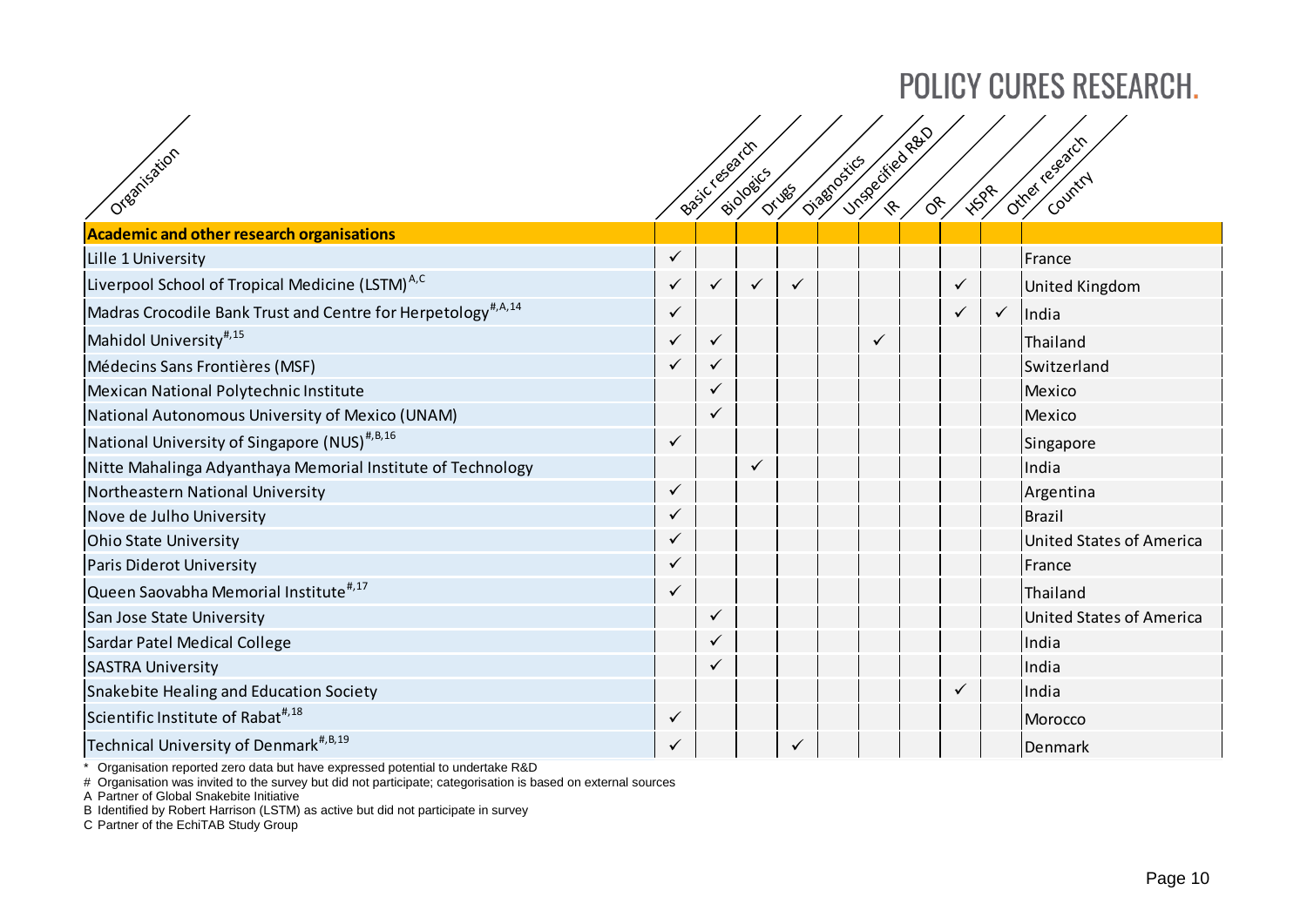| Organisation                                                                  |              | Basiccesearch | Biologics | <b>Orugs</b> | Diagnosics | Unspecified Rep<br>′୫∕ | <b>HISPR</b> | otre regards<br>Country  |
|-------------------------------------------------------------------------------|--------------|---------------|-----------|--------------|------------|------------------------|--------------|--------------------------|
| <b>Academic and other research organisations</b>                              |              |               |           |              |            |                        |              |                          |
| Texas A&M University                                                          |              |               |           |              |            |                        |              | United States of America |
| <b>Tezpur University</b>                                                      |              |               | ✓         | $\checkmark$ |            |                        |              | India                    |
| Tropical Medicine Institute, Universidad Central de Venezuela <sup>#,20</sup> | ✓            |               |           |              |            |                        |              | Venezuela                |
| University Hospital Of Martinique                                             |              |               |           |              |            |                        |              | Martinique               |
| University of Arizona                                                         |              | $\checkmark$  |           |              |            |                        |              | United States of America |
| <b>University of Buenos Aires</b>                                             |              |               |           |              |            |                        |              | Argentina                |
| University of Central Florida                                                 |              |               |           |              |            |                        |              | United States of America |
| University of East Anglia                                                     |              |               |           |              |            |                        |              | United Kingdom           |
| University of Geneva                                                          |              |               |           |              |            |                        |              | Switzerland              |
| University of Kelaniya <sup>#, B, 21</sup>                                    |              |               |           |              |            |                        |              | Sri Lanka                |
| University of Newcastle                                                       |              |               | ✓         |              |            |                        |              | Australia                |
| University of Oxford <sup>C,22</sup>                                          |              |               |           |              |            |                        |              | United Kingdom           |
| University of Sao Paulo                                                       |              |               |           |              |            |                        |              | Brazil                   |
| University of Sciences and Technology, Algeria <sup>#,23</sup>                | $\checkmark$ |               |           |              |            |                        |              | Algeria                  |
| University of Toronto                                                         |              | $\checkmark$  |           |              |            |                        |              | Canada                   |
| VU University Amsterdam <sup>#, B, 24</sup>                                   | $\checkmark$ |               |           |              |            |                        |              | Netherlands              |

\* Organisation reported zero data but have expressed potential to undertake R&D

# Organisation was invited to the survey but did not participate; categorisation is based on external sources

A Partner of Global Snakebite Initiative

B Identified by Robert Harrison (LSTM) as active but did not participate in survey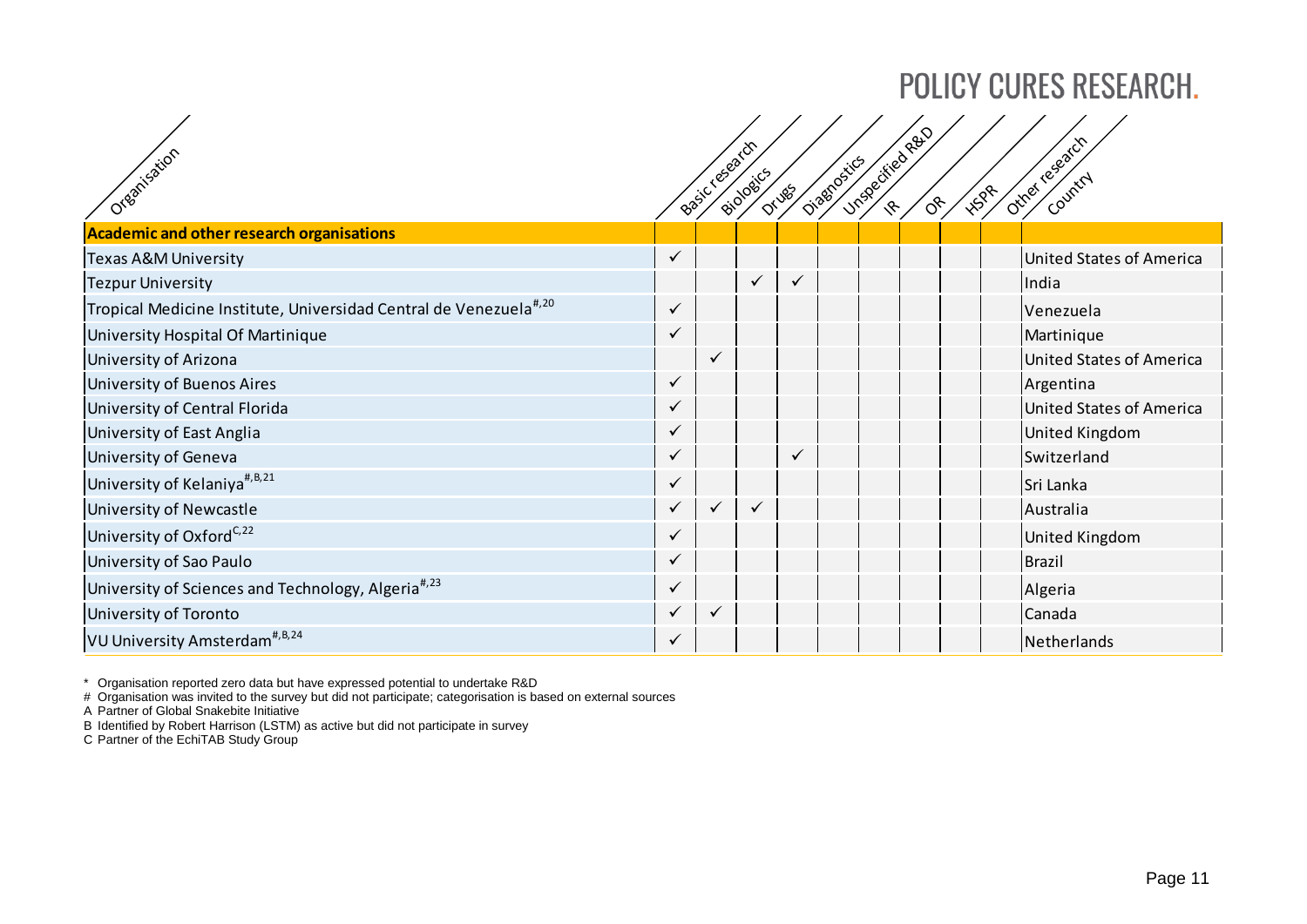| Organisation                                      |              | Basic Legearch | Biologics    | Drugs        | Diagostics | Unspecified Rep | $\overset{\sim}{\circ}$ | <b>1198</b> | Other recently           |
|---------------------------------------------------|--------------|----------------|--------------|--------------|------------|-----------------|-------------------------|-------------|--------------------------|
| <b>Pharmaceutical and biotechnology companies</b> |              |                |              |              |            |                 |                         |             |                          |
| Indriyam Biologics                                |              | ✓              |              | $\checkmark$ |            |                 |                         |             | India                    |
| <b>INOSAN Biopharma SA</b>                        |              | $\checkmark$   |              |              |            |                 |                         |             | Spain                    |
| Instituto Bioclon <sup>#,25</sup>                 |              | $\checkmark$   |              |              |            |                 |                         |             | Mexico                   |
| Kyntox Biotech                                    |              |                |              | $\checkmark$ |            |                 |                         |             | India                    |
| Laboratorios Probiol*                             |              |                |              |              |            |                 |                         |             | Colombia                 |
| Leopard Tech Labs                                 | $\checkmark$ |                |              |              |            |                 |                         |             | India                    |
| Lorven Biologics Private Limited                  |              | ✔              |              |              |            |                 |                         |             | India                    |
| Luna Innovations                                  |              | $\checkmark$   | $\checkmark$ |              |            |                 |                         |             | United States of America |
| MicroPharm Ltd <sup>*A</sup>                      |              | $\checkmark$   |              |              |            |                 |                         |             | United Kingdom           |
| Ophirex Inc                                       |              |                | ✓            |              |            |                 |                         |             | United States of America |
| <b>SPRIM</b>                                      |              |                |              |              |            |                 |                         |             | Mexico                   |
| <b>Wiener Lab Group</b>                           |              | ✓              |              |              |            |                 |                         |             | Argentina                |

\* Organisation reported zero data but have expressed potential to undertake R&D

# Organisation was invited to the survey but did not participate; categorisation is based on external sources

A Partner of Global Snakebite Initiative

B Identified by Robert Harrison (LSTM) as active but did not participate in survey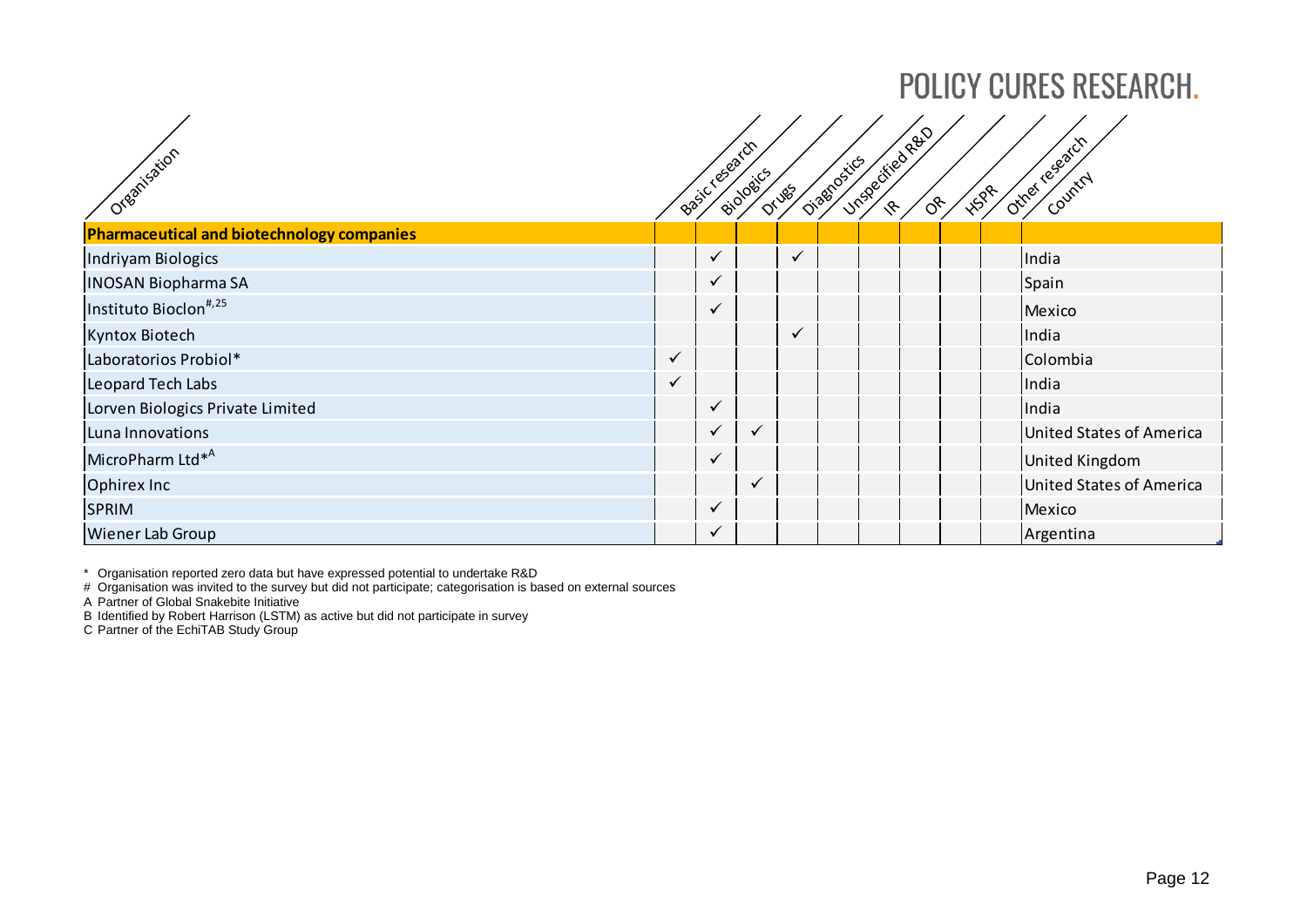## <span id="page-12-0"></span>**FINDINGS: GLOBAL FUNDING FOR SBE RESEARCH 2007-18**

### **FUNDING OVERVIEW**

**Figure 1. Total funding for SBE research 2007-2018**



 Reported global funding for snakebite envenoming (SBE) research during the period 2007-2018 totalled \$57m. Overall, annual funding for SBE research has been relatively modest (averaging less than \$5m per year over the last 12 years, and only exceeding \$10m once during this period) and sensitive to changes from the small pool of funders which contribute to this area.





• The variability of annual SBE research funding becomes less extreme when industry investment is excluded, and the drivers behind the three distinct funding peaks can be seen more clearly.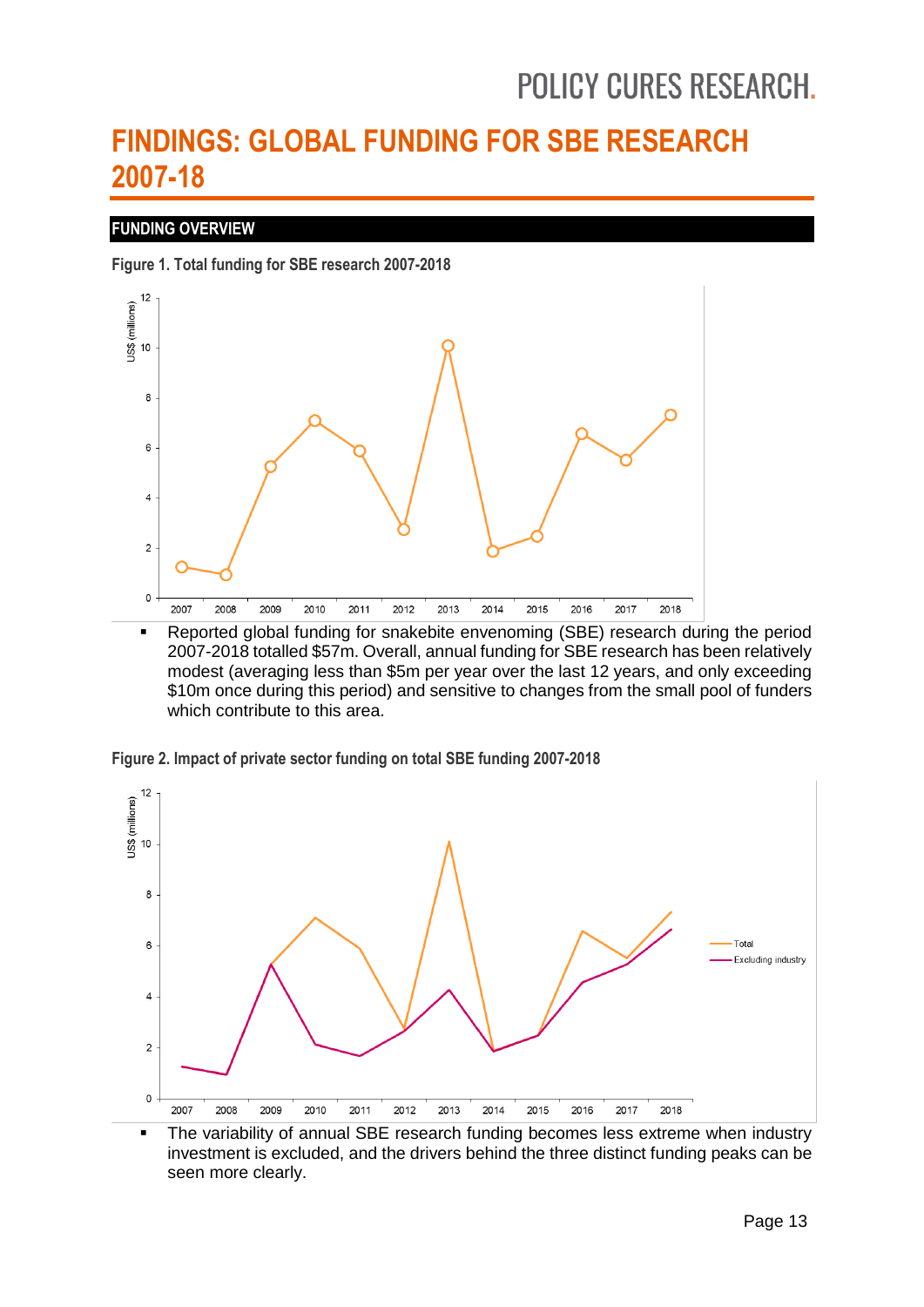- The 2009-2011 and 2013 peaks in overall funding for SBE R&D were both driven primarily by industry investment in discovery & preclinical research of antivenoms, as well as the establishment of public research institutions in Brazil.
- $\blacksquare$  In contrast, the increase since 2014 has been driven by public sector funders in the US and Europe. The increase in 2018 in particular – which took non-industry investment in SBE R&D to a record high – is linked to first time funding from two European public sector funders (UK DFID and the French ANR). These two organisations have traditionally been top funders of neglected disease biomedical R&D but have not historically funded SBE research, which could indicate a shift in perspective following the internationally coordinated advocacy campaign and subsequent inclusion of SBE on the WHO Neglected Tropical Disease list.

 $12$  $\begin{array}{c}\n 12 \\
\hline\n 13 \\
\hline\n 14\n \end{array}$  $10.1\%$ 8  $0.2%$ 0.2% 10%  $0.5%$  $\bigcap_{i=1}^{n}$  $9%$  $0.2%$ 6  $0.2%$ Research for implementation Biomedical R&D 100.0%  $\overline{4}$  $100<sub>9</sub>$  $0.1%$  $99.5%$ 99.8% 93  $\overline{2}$  $00$  $2%$ 989 98%  $\circ$ 2007 2008 2009 2010 2011 2012 2013 2014 2015 2016 2017 2018

**Figure 3. Total SBE funding by research type 2007-2018**

- **Funding for SBE research was almost exclusively for biomedical R&D from 2007-2015.** Since 2016, funding for research for implementation has been growing but still remains significantly less than funding for biomedical R&D.
- Of total investment from 2007-2018, 97% (\$55m) was invested in biomedical R&D, with just 3.0% (\$1.7m) going towards research for implementation. Less than \$0.1m (<0.1%) went to other SBE research (non-biomedical product R&D).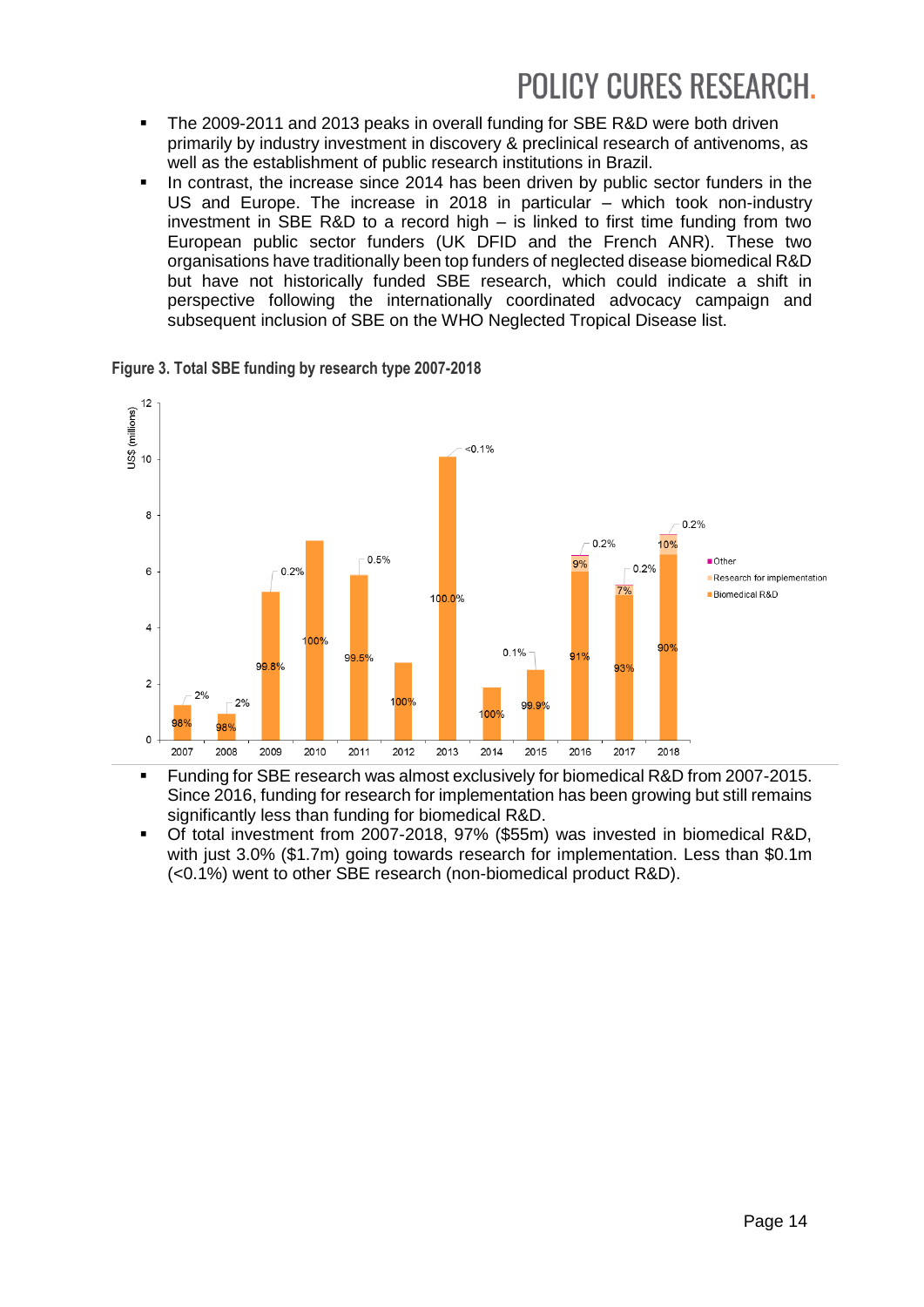### **FUNDING FOR SBE BIOMEDICAL R&D**

**Figure 4. SBE biomedical R&D by product 2007-2018**



- Total funding for SBE biomedical R&D over the last 12 years was \$55m.
- Just under half of all biomedical R&D funding from 2007-2018 was for basic research (\$26m, 47%), followed by biologics (\$25m, 46%) – with these two areas collectively accounting for 93% of all biomedical R&D funding over the 12 year period. The next largest share of funding was for drugs (\$2.7m, 4.8%), and diagnostics accounted for the remaining \$1.1m (2.0%).
- The two peaks in funding for basic research were linked to Brazilian public investment to set up research infrastructure applicable to SBE research; INCTTOX was formed in 2009, and in 2013 the new CeTICS centre was established at the Butantan institute.
- Industry investment in discovery & preclinical research was the driving force behind each of the increases in funding for biologic R&D seen in 2010, 2011, 2013 and 2016.
- Investment in drug R&D for SBE was negligible until 2016 when the Wellcome Trust invested in this area for the first time, and has since been increasing as a result of growing US DOD funding to US-based SMEs.
- Similarly, investment in diagnostic R&D has only taken off in the last three years with new funding from the UK NIHR and Indian BIRAC for the development of regionallyspecific diagnostic kits.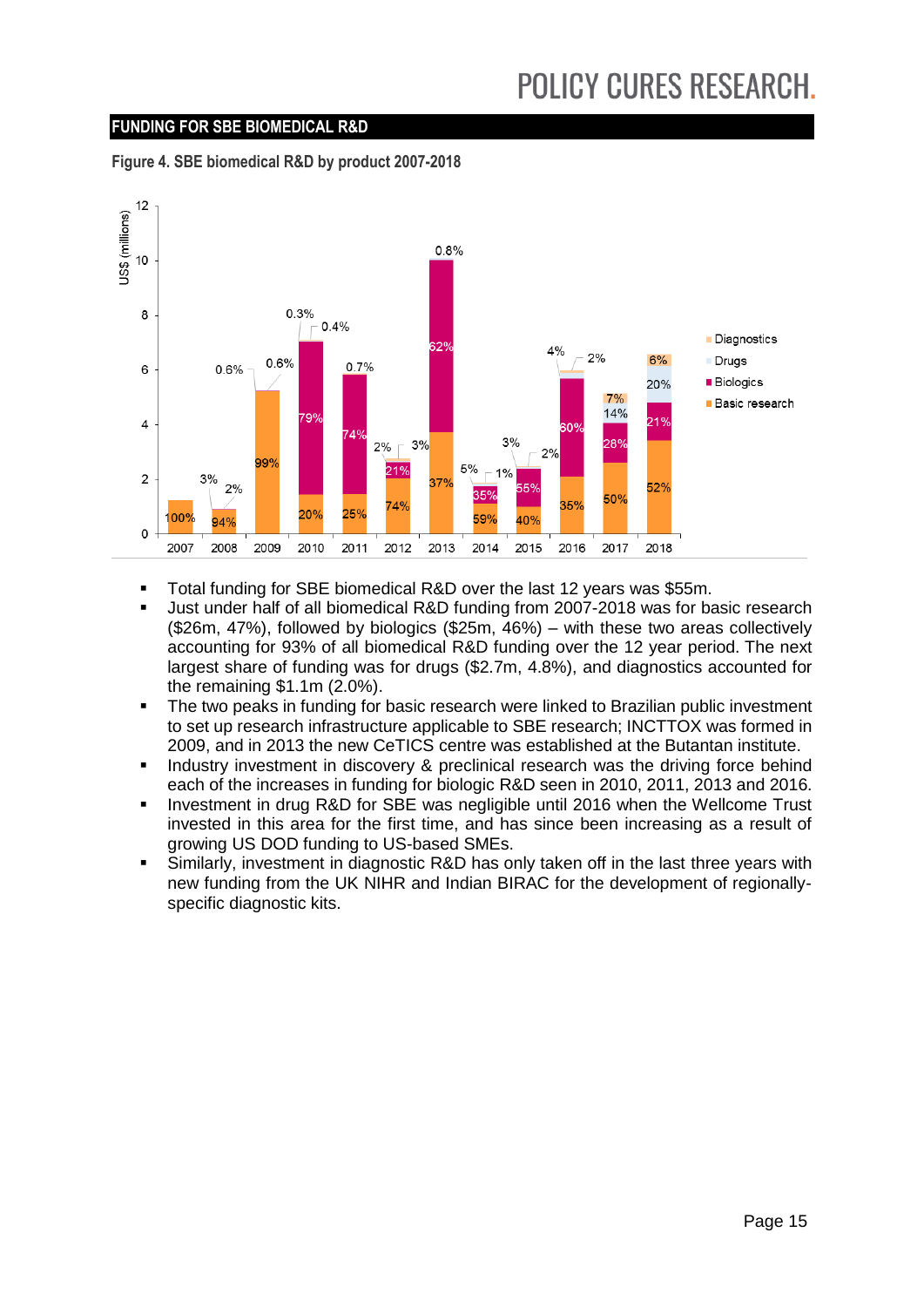#### **Table 3. Top 12 funders of SBE biomedical R&D 2018**

| Funder                                  |       | Uses (millions) |                          |       |      |      |                 |       |      |      |                 |      | 2018 olo dr rais |
|-----------------------------------------|-------|-----------------|--------------------------|-------|------|------|-----------------|-------|------|------|-----------------|------|------------------|
|                                         | 2007  | 2008            | 2009                     | 2010  | 2011 | 2012 | 2013            | 2014  | 2015 | 2016 | 20 <sup>1</sup> | 2018 |                  |
| US DOD                                  |       |                 |                          |       |      |      |                 | < 0.1 | 0.4  | 0.8  | 0.9             | 1.1  | 16               |
| <b>UK DFID</b>                          |       |                 |                          |       |      |      |                 |       |      |      |                 | 0.8  | 11               |
| Aggregate industry                      |       |                 |                          | 5.0   | 4.2  | 0.1  | 5.8             | < 0.1 |      | 2.0  | 0.2             | 0.7  | 10               |
| French ANR                              |       |                 |                          |       |      |      |                 |       |      |      |                 | 0.6  | 9.6              |
| <b>US NSF</b>                           | < 0.1 |                 |                          |       |      |      |                 |       |      | 0.2  | 0.7             | 0.5  | 7.2              |
| <b>Australian NHMRC</b>                 |       |                 | $\overline{\phantom{a}}$ | 0.1   | 0.1  | 0.5  | 0.5             | 0.3   | 0.6  | 0.3  | 0.4             | 0.4  | 5.7              |
| UK NHS                                  |       |                 |                          |       |      |      |                 |       |      |      | 0.3             | 0.3  | 5.2              |
| Wellcome Trust                          | 0.2   | < 0.1           | < 0.1                    |       |      |      |                 |       |      | 0.2  | 0.4             | 0.3  | 4.9              |
| Spanish CSIC                            |       | 0.4             | < 0.1                    | < 0.1 | 0.2  | 0.1  | 0.3             | < 0.1 | 0.1  | 0.1  | 0.2             | 0.3  | 4.7              |
| <b>UK MRC</b>                           |       |                 |                          |       |      |      |                 | 0.1   | 0.3  | 0.3  | 0.7             | 0.3  | 4.5              |
| <b>Brazilian FAPESP</b>                 | 0.3   | 0.3             | 2.5                      | 0.4   | 0.3  | 0.9  | 2.5             | 0.8   | 0.5  | 1.4  | 0.4             | 0.3  | 4.2              |
| <b>Swiss SNSF</b>                       |       |                 |                          |       | 0.2  | 0.2  |                 |       |      |      |                 | 0.3  | 4.0              |
| Subtotal of top 12^                     | 1.2   | 0.9             | 5.3                      | 7.1   | 5.9  | 2.8  | 10 <sup>1</sup> | 1.8   | 2.4  | 5.8  | 5.0             | 5.8  | 88               |
| <b>Total biomedical R&amp;D funding</b> | 1.2   | 0.9             | 5.3                      | 7.1   | 5.9  | 2.8  | 10              | .9    | 2.5  | 6.0  | 5.2             | 6.6  | 100              |

^ Subtotals for 2007-2017 top 12 reflect the top funders for those respective years, not the top 12 for 2018.

- No reported funding

- In total, 52 organisations provided funding SBE biomedical R&D from 2007-2018. The geographical distribution of funders over the entire period was balanced with 27 organisations from HICs and 25 from LMICs. LMICs included: Argentina, Benin, Brazil, Burkina Faso, Cote d'Ivoire, Costa Rica, India, Mexico, Nigeria, Senegal and Tunisia.
- Brazilian FAPESP and industry have historically been the two top funders, but the makeup of the top funders has changed over time as the number of funders investing in this area of research grows. In 2007, only six organisations reported providing funding for SBE biomedical R&D – four of which were LMIC-based (Brazilian FINEP, Brazilian FAPESP, Institut Pasteur de Tunis and the Clodomiro Picado Institute).
- Gradually, more HIC funders have contributed funding to SBE biomedical R&D. Of the top 12 funders in 2018, seven organisations were European, four of which were UKbased. Only one funder – Brazilian FAPESP – was from an LMIC, with the remaining three funders coming from the US and Australia.
- Excluding industry investment, almost all biomedical R&D funding from the top 12 funders in 2018 was given to organisations based in the funder's own country (although a number of the research projects funded were undertaken abroad in countries with a high SBE burden).
- Just over a third (\$2.5m, 38%) of total funding in 2018 was contributed by the top three funders: the US DOD (\$1.1m, 16%), UK DFID (\$0.8m, 11%) and industry (\$0.7m, 10%). This is a much lower concentration from the top three funders than is seen in any of the neglected infectious diseases traditionally tracked in the G-FINDER report.
- The US DOD was the largest funder of biomedical R&D in 2018, and has steadily increased its funding - largely investment for broad spectrum drugs and antivenoms every year since 2014.
- In 2018, two new European public funders invested in SBE research for the first time: the UK DFID gave funding to IAVI for a new consortium focusing on monoclonal antibody (mAb) therapies for SBE, and the French ANR which exclusively gave funding for basic research to francophone researchers.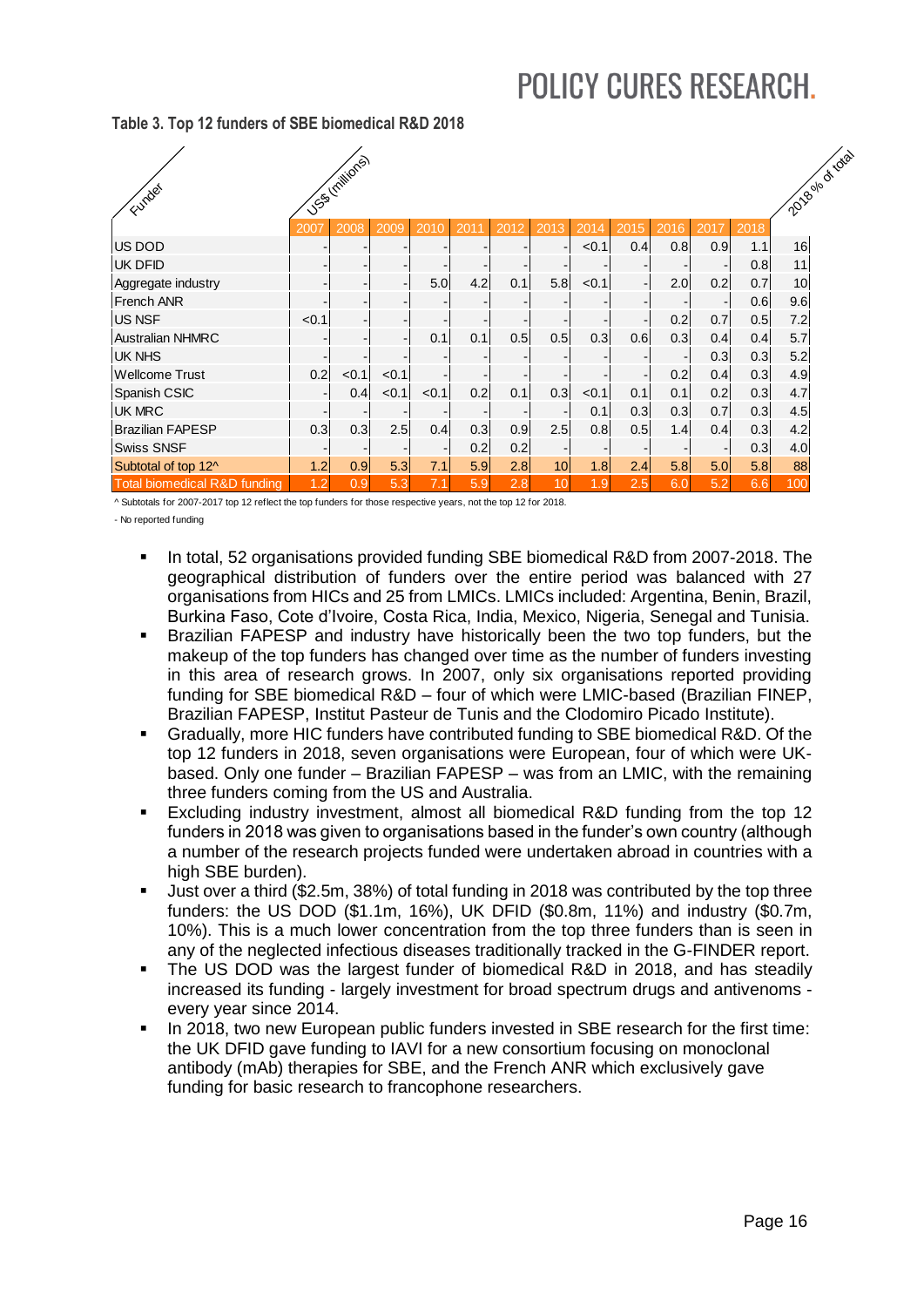### **Table 4. Top 12 recipients of SBE biomedical R&D funding 2018**

| Recipient                                       | USS Imilions |       |       |       |                          |       |                          |       |       |                          |      |      | 2018 slocktras |
|-------------------------------------------------|--------------|-------|-------|-------|--------------------------|-------|--------------------------|-------|-------|--------------------------|------|------|----------------|
|                                                 | 2007         | 2008  | 2009  | 2010  | 201                      | 2012  | 2013                     | 2014  | 2015  | 2016                     | 2017 | 2018 |                |
| Aggregate industry                              |              |       |       | 5.0   | 4.2                      |       | 4.6                      | 0.1   | 0.5   | 2.9                      | 1.0  | 1.3  | 19             |
| Liverpool School of Tropical Medicine (LSTM)    | 0.2          |       | 0.3   | 0.8   | $\overline{\phantom{a}}$ | < 0.1 | 0.2                      | 0.3   | 0.5   | 0.5                      | 1.2  | 0.9  | 13             |
| <b>IAVI</b>                                     |              |       |       |       |                          |       |                          |       |       |                          |      | 0.8  | 11             |
| University of Newcastle, Australia              | < 0.1        | < 0.1 | < 0.1 | 0.1   | 0.1                      | 0.2   | 0.2                      | < 0.1 | 0.3   | 0.3                      | 0.3  | 0.3  | 4.8            |
| Biomedical Institute of Valencia                |              | 0.4   | < 0.1 | < 0.1 | 0.2                      | 0.1   | 0.3                      | < 0.1 | 0.1   | 0.1                      | 0.2  | 0.3  | 4.7            |
| Lille 1 University                              |              |       |       |       |                          |       |                          |       |       |                          |      | 0.3  | 4.5            |
| University of Geneva                            |              |       |       | < 0.1 | 0.3                      | 0.3   | $\overline{\phantom{a}}$ | < 0.1 | < 0.1 | < 0.1                    |      | 0.3  | 4.4            |
| <b>Institut Pasteur</b>                         |              |       |       |       |                          |       |                          |       |       |                          |      | 0.2  | 3.4            |
| University Hospital Of Martinique (UHM)         |              |       |       |       |                          |       |                          |       |       |                          |      | 0.2  | 3.2            |
| Mexican National Polytechnic Institute          |              |       |       |       |                          |       |                          |       |       | $\overline{\phantom{a}}$ | 0.2  | 0.2  | 3.1            |
| <b>Florida State University</b>                 |              |       |       |       |                          |       |                          |       |       | < 0.1                    | 0.2  | 0.2  | 2.6            |
| National Autonomous University of Mexico (UNAM) |              |       |       |       |                          | 0.1   | 0.1                      |       |       |                          |      | 0.1  | 2.2            |
| Subtotal of top 12^                             | 1.2          | 0.9   | 5.3   | 7.1   | 5.9                      | 2.7   | 9.9                      | 1.7   | 2.4   | 5.7                      | 4.4  | 5.1  | 77             |
| <b>Total biomedical R&amp;D funding</b>         | 1.2          | 0.9   | 5.3   |       | 5.9                      | 2.8   | 10                       | 9     | 2.5   | 6.0                      | 5.2  | 6.6  | 100            |

^ Subtotals for 2007-2017 top 12 reflect the top funders for those respective years, not the top 12 for 2018. - No reported funding

- In total, 62 organisations received funding for SBE biomedical R&D from 2007-2018.
- Excluding industry, only two organisations from the top 12 in 2018 LSTM and the University of Geneva – received funding from more than one funder, highlighting a reliance on single funders.
- The top three recipients in 2018 received 44% of all funding provided in 2018. This was the lowest concentration across all years, reflecting a sharp increase in the number of recipient organisations.
- The top recipient of SBE biomedical R&D funding in 2018 was industry, most of which was for drug development. Funding to industry in 2018 was exclusively external funding received with no self-funded research reported.
- The second-largest recipient was LSTM, which received funding for all four product categories in 2018, highlighting the diverse research being undertaken at this institution.
- Two universities from Mexico made it into the top 12 as a result of funding from industry for R&D into biologics.



### **Figure 5. SBE biomedical R&D funding by sector 2007-2018**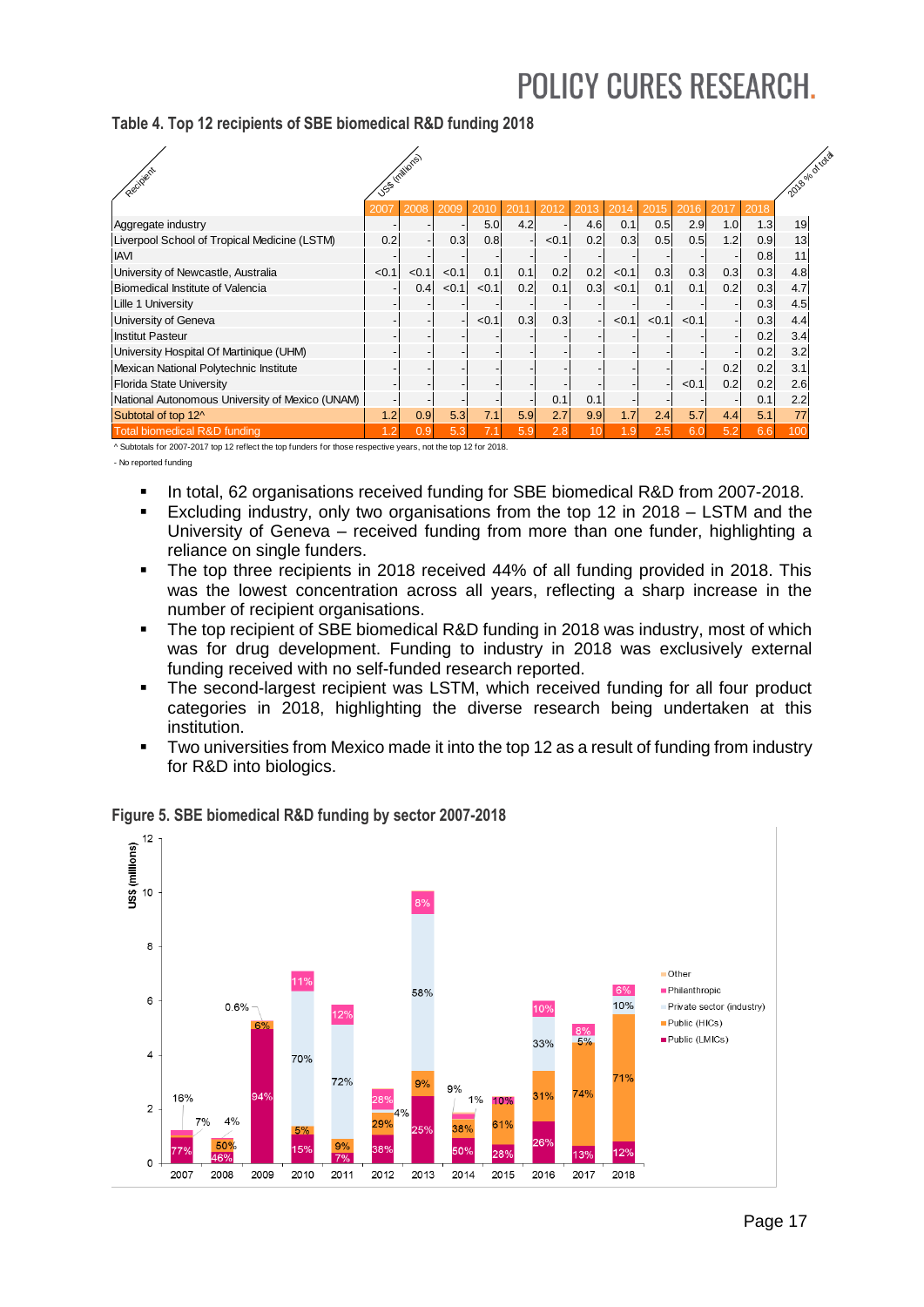- In total, the public sector accounted for well over half (\$32m, 58%) of all investment in SBE biomedical R&D from 2007-2018. The next largest share was from the private sector (industry), which was responsible for a third of total funding (\$18m, 33%), with the remainder coming from the philanthropic sector (\$5.2m, 9.4%).
- Public funding was evenly provided by HICs and LMICs, with both income groups providing \$16m (50% of total public funding) over the whole period.
- Industry funding has largely been driven by peaks in investment in discovery & preclinical research over just a few years rather than consistent amounts. Almost all (94%) industry investment over the 12 year period was provided in just four years (2010, 2011, 2013 and 2016).
- Public funding from LMICs has been relatively consistent over time, aside from two notable spikes in Brazilian public investment to set up research infrastructure applicable to SBE research.
- In contrast, the bulk of all funding from HIC public funders has come in recent years, with just under three-quarters (74%) of all HIC public funding coming in the four year period from 2015-2018, despite funding from HICs being reported for all twelve years. HIC funding has steadily been increasing since 2014 and peaked in 2018 at \$4.7m.
- Funding from philanthropic has been relatively consistent since 2010, but has never exceeded \$1.0m per year.

### **FUNDING FOR SBE RESEARCH FOR IMPLEMENTATION**



**Figure 6. SBE research for implementation by research type 2007-2018**

- Reported funding for SBE research for implementation has been negligible for most of the period from 2007-2018. There has been a marked increase in the amount of funding reported for health systems and policy research in the last three years, but funding for operational and implementation still remains very small.
- There is a clear gap in funding in this area with no funding reported in 2010, 2012 or 2014 for any of the research for implementation categories, and funding for implementation research reported in only 2011.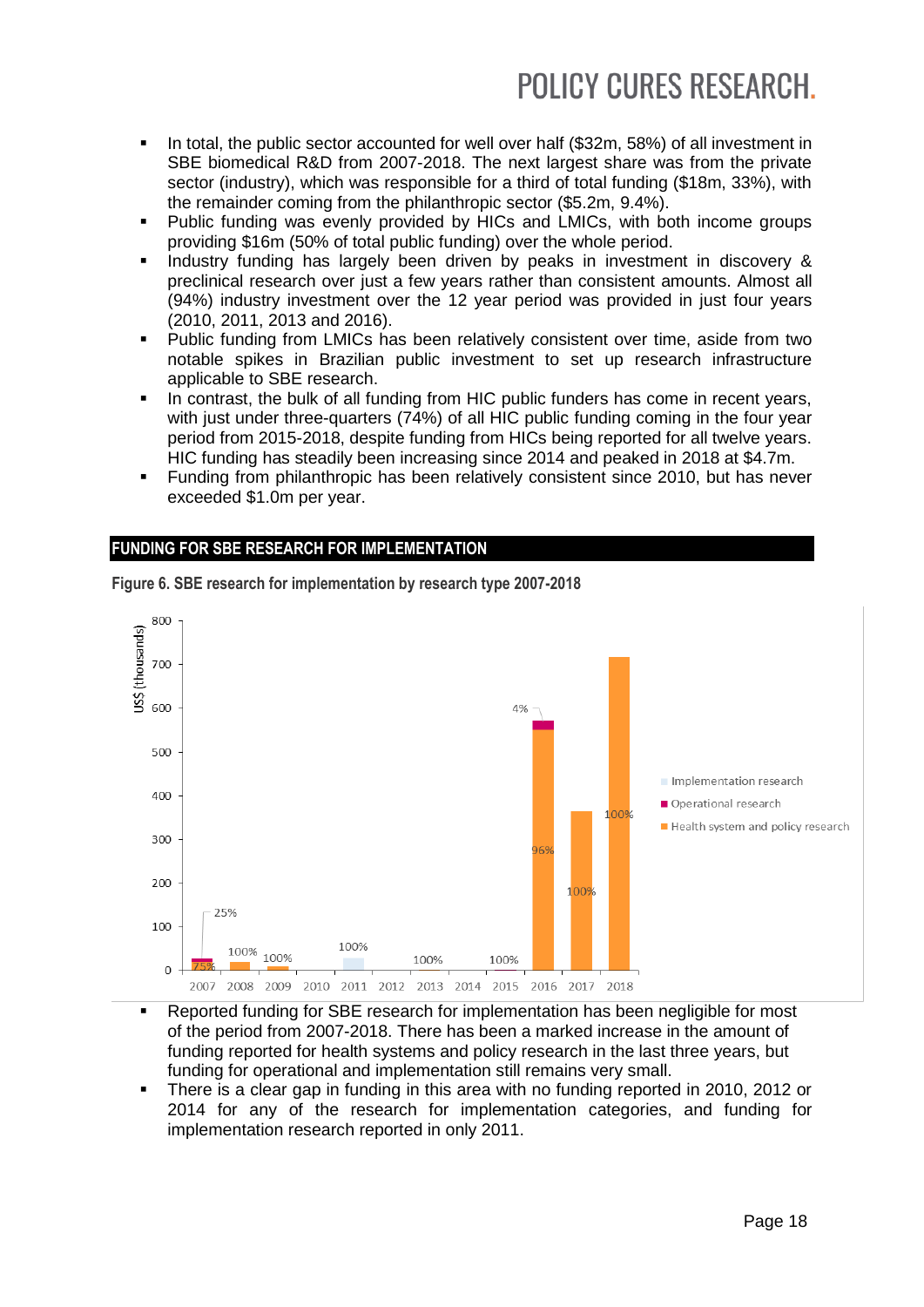| Funder                                    | USS Imilions |       |       |      |             |      |      |      |                          |       |       |       | 2018 olo chinava |
|-------------------------------------------|--------------|-------|-------|------|-------------|------|------|------|--------------------------|-------|-------|-------|------------------|
|                                           | 2007         | 2008  | 2009  | 2010 | 201         | 2012 | 2013 | 2014 | 2015                     | 2016  |       | 2018  |                  |
| <b>UK NHS</b>                             |              |       |       |      |             |      |      |      |                          |       | 0.3   | 0.3   | 48               |
| The Hennecke Foundation                   |              |       |       |      |             |      |      |      |                          |       |       | 0.1   | 17               |
| The Lilian Lincoln Foundation             |              |       |       |      |             |      |      |      |                          |       |       | 0.1   | 17               |
| <b>Sir Halley Stewart Trust</b>           |              |       |       |      |             |      |      |      | $\overline{\phantom{a}}$ | < 0.1 | < 0.1 | < 0.1 | 6.6              |
| Snakebite Healing and Education Society   |              |       |       |      |             |      |      |      |                          |       |       | < 0.1 | 5.1              |
| <b>Wellcome Trust</b>                     | < 0.1        | < 0.1 | < 0.1 |      |             |      |      |      |                          |       |       | < 0.1 | 3.6              |
| World Health Organization (WHO)           |              |       |       |      |             |      |      |      |                          |       |       | < 0.1 | 2.1              |
| Aggregate industry                        |              |       |       |      |             |      |      |      |                          |       | < 0.1 |       |                  |
| Dutch DGIS                                |              |       |       |      |             |      |      |      |                          | 0.5   |       |       |                  |
| Nigerian Federal Ministry of Health       |              |       |       |      | < 0.1       |      |      |      |                          | < 0.1 |       |       |                  |
| African Society of Venomology (ASV)       |              |       |       |      |             |      |      |      |                          | < 0.1 |       |       |                  |
| Cameroon Ministry of Public Health        |              |       |       |      |             |      |      |      | $\overline{\phantom{a}}$ | < 0.1 |       |       |                  |
| Total research for implementation funding | < 0.1        | < 0.1 | < 0.1 |      | $\clubsuit$ |      | <0.  |      | <0.                      | 0.6   | 0.4   |       | 100              |

### **Table 5. Funders of SBE research for implementation 2018**

- No reported funding

- There were only seven funders of research for implementation for SBE in 2018, and only 16 funders in total who reported investment in this area over the full period covered.
- Six of the seven funders of SBE research for implementation in 2018 were from HICs, and all funding from these six organisations was awarded to HIC-based recipients.
- The Nigerian Federal Ministry of Health was the only participant to report any funding for implementation research, which was in 2011.

|  | Table 6. Recipients of SBE research for implementation funding 2018 |  |
|--|---------------------------------------------------------------------|--|

| Recipients                                   | USS Imilions<br>2007 | 2008  | 2009  | 2010 | 2011  | 2012 | 2013  | 2014 | 2015    | 2016  | 2017  | 2018  | 2018 olocktras  |
|----------------------------------------------|----------------------|-------|-------|------|-------|------|-------|------|---------|-------|-------|-------|-----------------|
| Liverpool School of Tropical Medicine (LSTM) |                      |       |       |      |       |      |       |      |         | < 0.1 | 0.4   | 0.4   | 54              |
| Health Action International (HAI)            |                      |       |       |      |       |      |       |      |         | 0.5   |       | 0.3   | 35              |
| University of Melbourne (including AVRU)     |                      |       |       |      |       |      |       |      |         |       |       | < 0.1 | 5.7             |
| Snakebite Healing and Education Society      |                      |       |       |      |       |      |       |      |         |       |       | < 0.1 | 5.1             |
| <b>Butantan Institute</b>                    |                      |       |       |      |       |      |       |      | < 0.1   | < 0.1 | < 0.1 |       |                 |
| Institute of Clinical Research Benin (IRCB)  |                      |       |       |      |       |      | < 0.1 |      |         | < 0.1 |       |       |                 |
| Nigerian Federal Ministry of Health          |                      |       |       |      | < 0.1 |      |       |      |         | < 0.1 |       |       |                 |
| French IRD                                   | < 0.1                |       | < 0.1 |      |       |      | < 0.1 |      |         |       |       |       |                 |
| University of Newcastle, Australia           | < 0.1                | < 0.1 | < 0.1 |      |       |      |       |      |         |       |       |       |                 |
| Total research for implementation funding    | < 0                  | <0    | <0    |      | < 0.1 |      | <0    |      | $< 0$ . |       |       |       | 10 <sub>C</sub> |

- No reported funding

- Only four organisations received funding for research for implementation in 2018, and the only LMIC recipient (Snakebite Healing and Education Society, India) was selffunded research. In total, just nine organisations received funding for research for implementation from 2007-2018.
- LSTM received over half of all research for implementation investment in 2018 (and essentially all investment in 2017) as a result of a NIHR project.
- The majority of organisations only engaged in health systems and policy research, and just three organisations were active across more than one area of research for implementation:
	- The Butantan Institute and French IRD were both active in health systems and policy research and operational research, while the Nigerian Federal Ministry of Health engaged in implementation research and operational research.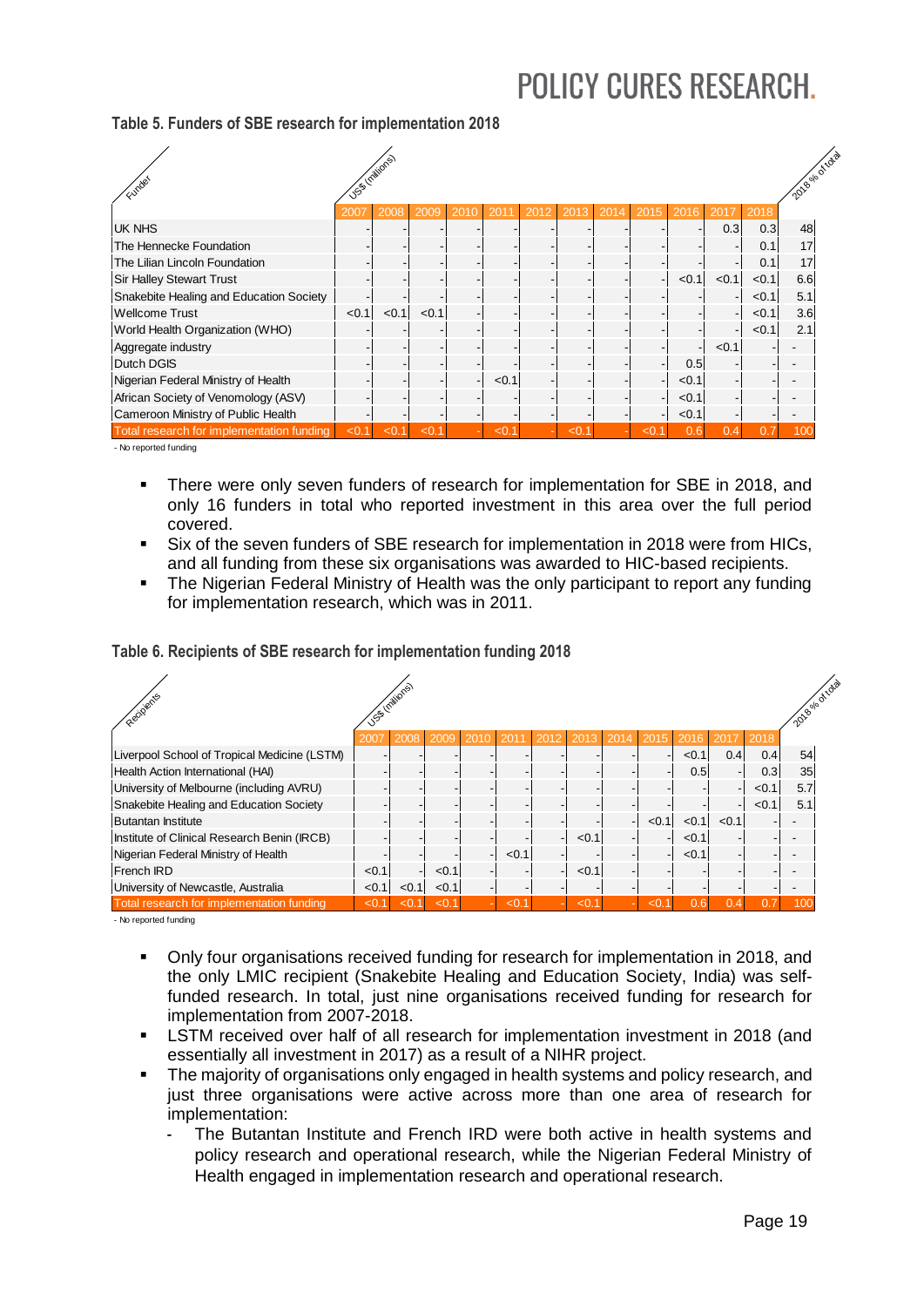

**Figure 7. SBE research for implementation funding by sector 2007-2018**

- The largest share of SBE research for implementation funding was contributed by public funders from HICs (\$1.2m, 72%), followed by philanthropic organisations (\$0.4m, 22%). The remaining funding came from public funders in LMICs (\$0.1m, 6.1%).
- The private sector was largely absent from this landscape, only funding health systems and policy research in 2017.

## **FUNDING FOR OTHER NON-BIOMEDICAL R&D**

Brazilian FAPESP was the only funder which reported investment into other (non-biomedical product development) research related to SBE. This was for a three-year project testing the feasibility and acceptability of protective clothing to prevent snakebite in pineapple farmers.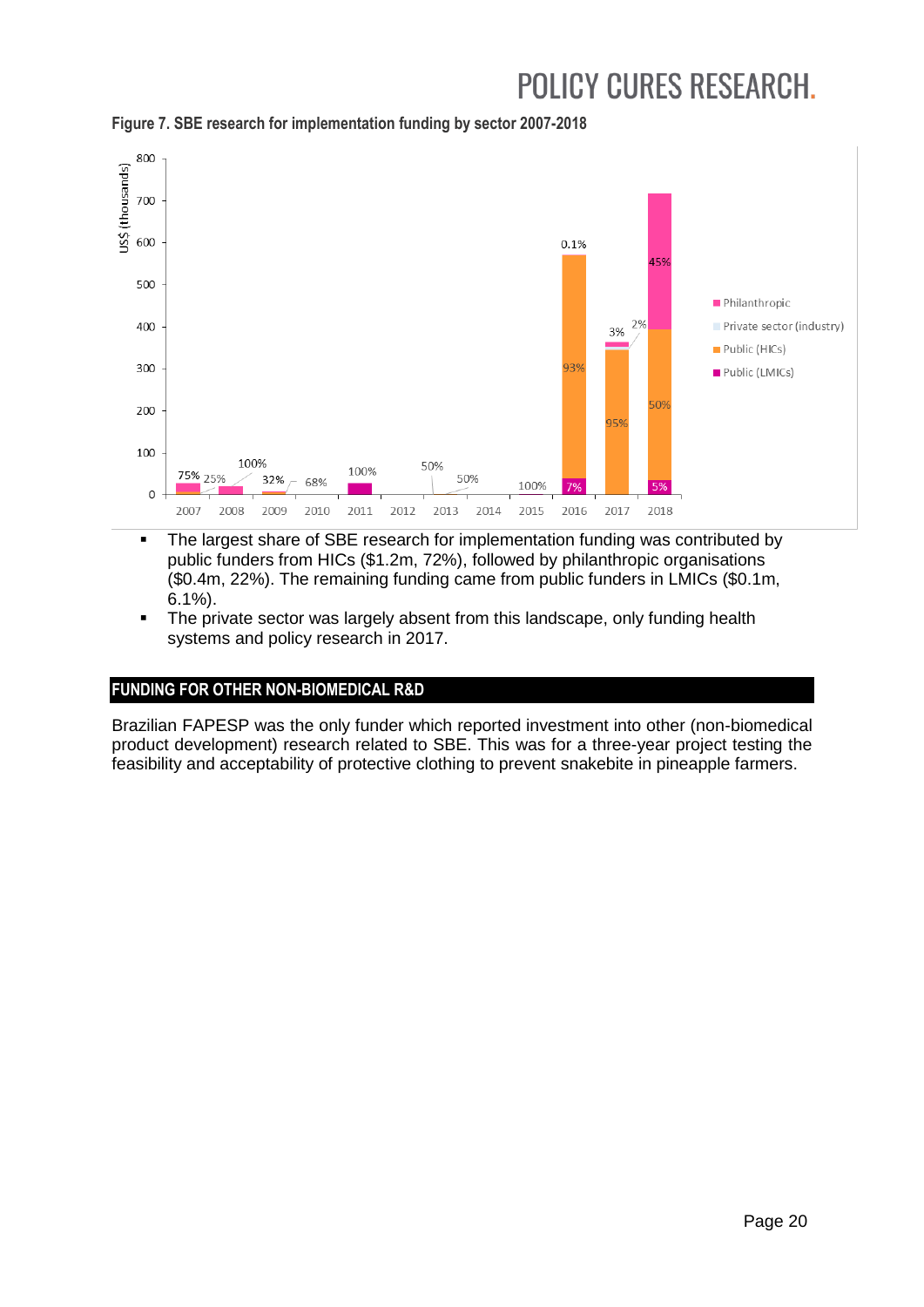## <span id="page-20-0"></span>**ANNEXE A – INDEPENDENT INTERNATIONAL EXPERTS**

| <b>EXPERT</b>             | <b>ORGANISATION</b>                          |
|---------------------------|----------------------------------------------|
| Jordan Benjamin           | <b>Asclepius Snakebite Foundation</b>        |
| Dr Jean-Philippe Chippaux | French Institute of Research for Development |
| Ben Waldmann              | <b>Health Action International</b>           |
| Dr David Williams         | <b>Global Snakebite Initiative</b>           |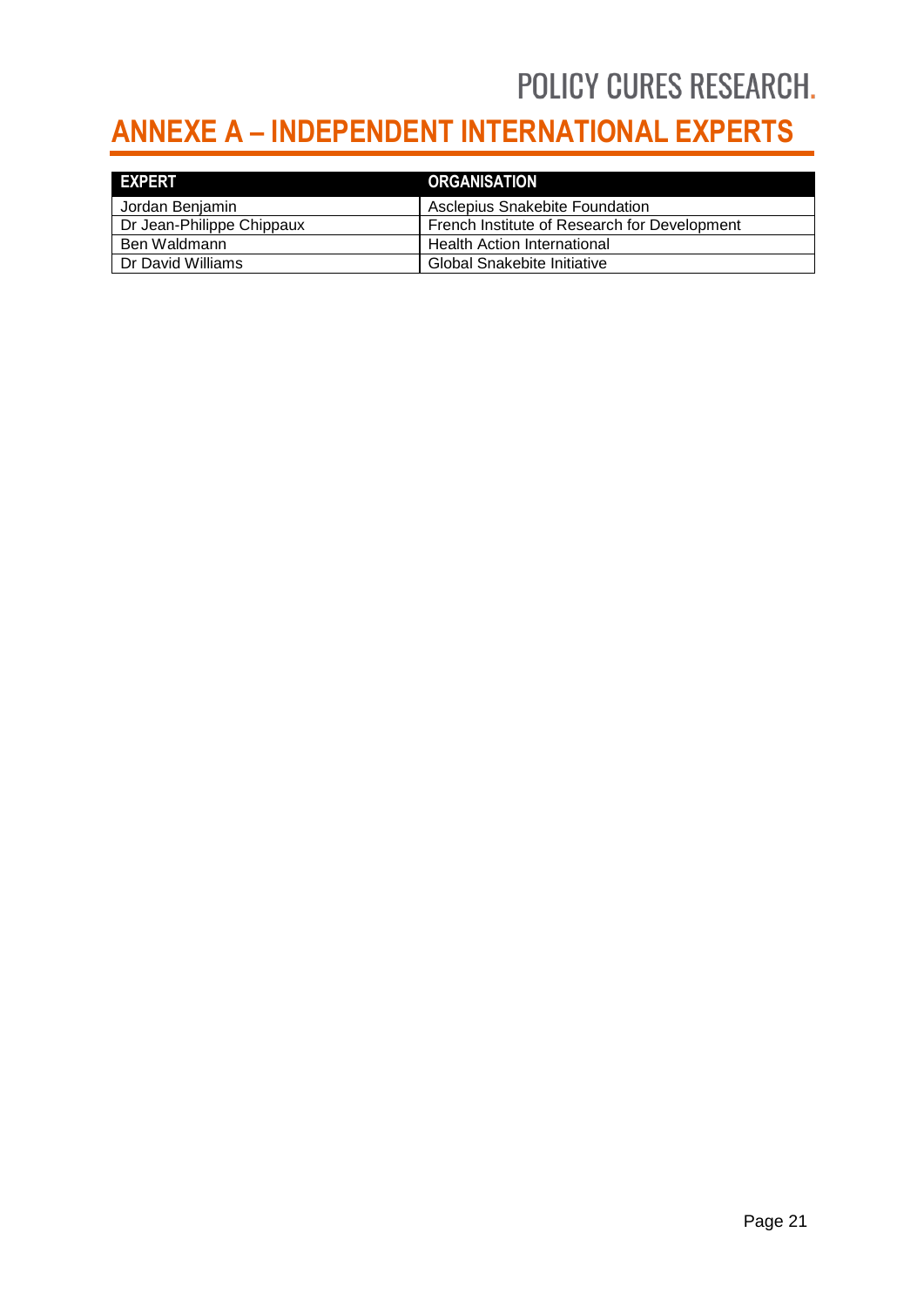## <span id="page-21-0"></span>**ANNEXE B – SURVEY PARTICIPANTS**

- **EXEC** AntivenomSwazi Foundation
- Argentinian Ministry of Science, Technology and Productive Innovation (MINCYT)
- Argentinian National Institute of Biological Production (ANLIS)
- Australian Department of Foreign Affairs and Trade (DFAT)
- Australian National Health and Medical Research Council (NHMRC) \*
- **Biomedical Institute of Valencia (IBV)**
- Biotechnology Industry Research Assistance Council (BIRAC)
- Brazilian Center for Production and Research of Immunobiology (CPPI)
- **Brazilian Development Bank (BNDES)**
- **Brazilian Innovation Agency (FINEP)**
- Brazilian Ministry of Health: Department of Science and Technology (DECIT)
- **Brazilian Support Foundation for Research in the State of Bahia (FAPESB)**
- **Brazilian Support Foundation for Research in the State of Minas Gerais (FAPEMIG)**
- Brazilian Support Foundation for Research in the State of Rio Grande do Sul (FAPERGS)
- Brazilian Support Foundation for Research in the State of São Paulo (FAPESP)
- Brazilian Support Foundation for Scientific and Technological Development in the State of Ceará (FUNCAP)
- Brazilian Support Foundation for the Development of Scientific and Technological Actions and Research in the State of Rondônia (FAPERO)
- **Butantan Institute, Fundacao Butantan**
- Centre Anti Poison et de Pharmacovigilance du Maroc (CAPM)
- **CSL Ltd (including Seqirus)**
- Drugs for Neglected Diseases initiative (DND*i*)
- **•** Dutch Ministry of Foreign Affairs (DGIS)
- **European Commission (EC)\***
- **Ezequiel Dias Foundation (FUNED)**
- **French National Research Agency (ANR)**
- **French Research Institute for Development (IRD)**
- **Gates Foundation\***
- **Hamish Ogston Foundation**
- **-** Health Action International (HAI)
- Indian Department of Biotechnology, Ministry of Science and Technology (DBT)
- **Indian Department of Science and Technology (DST)**
- IndianSnakes.org
- $\blacksquare$  Innovate UK\*
- **INOSAN Biopharma SA**
- **Institut Pasteur**
- **Institut Pasteur de Maroc**
- **Institut Pasteur de Tunis**
- **Institute of Clinical Research Benin (IRCB)**
- **International AIDS Vaccine Initiative (IAVI)**
- **Kofi Annan Foundation**
- **Laboratorios Probiol SA**
- **E** Liverpool School of Tropical Medicine (LSTM)
- Médecins Sans Frontières (MSF)
- **MicroPharm Ltd**
- **Nigerian Federal Ministry of Health**
- Ophirex Inc

-

**Snakebite Healing and Education Society** 

<sup>\*</sup> Denotes organisations where funding data was taken from publicly available sources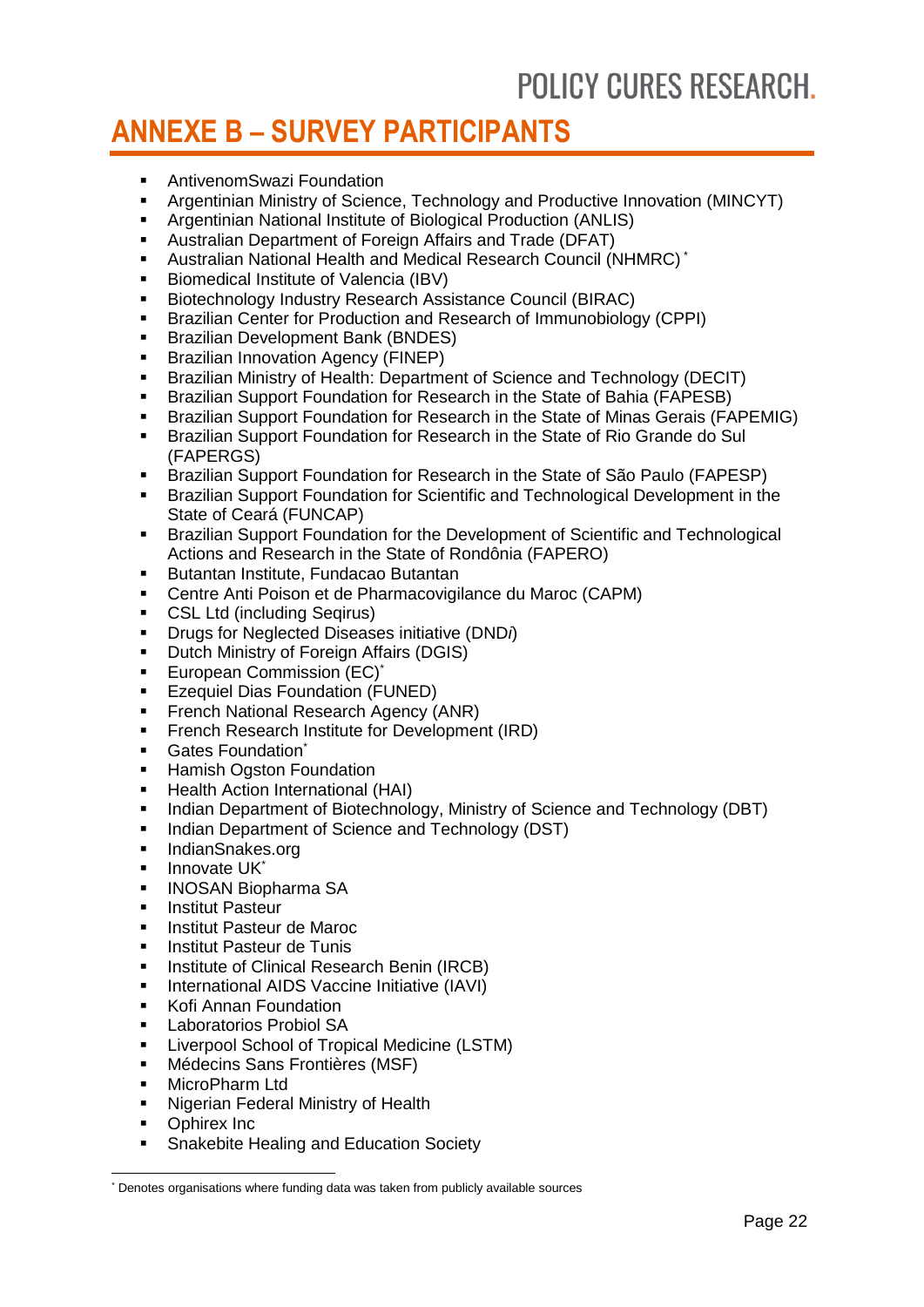- **South African National Health Laboratory Service (NHLS, including South African** Vaccine Producers (SAVP))
- Swiss National Science Foundation (SNSF)\*
- The Wellcome Trust
- UK Department for International Development (DFID)
- UK Department of Health and Social Care (DHSC)\*
- UK Medical Research Council (MRC)
- UK National Health Service (NHS, including National Institute for Health Research  $(NIHR))^*$
- **University of Arizona**
- University of Costa Rica (including the Clodomiro Picado Institute)
- **University of Geneva**
- University of Melbourne (including the Australian Venom Research Unit, AVRU)
- **University of Toronto**
- US Department of Defense (DOD)\*
- US National Institutes of Health (NIH)\*
- US National Science Foundation (NSF)\*

-

Denotes organisations where funding data was taken from publicly available sources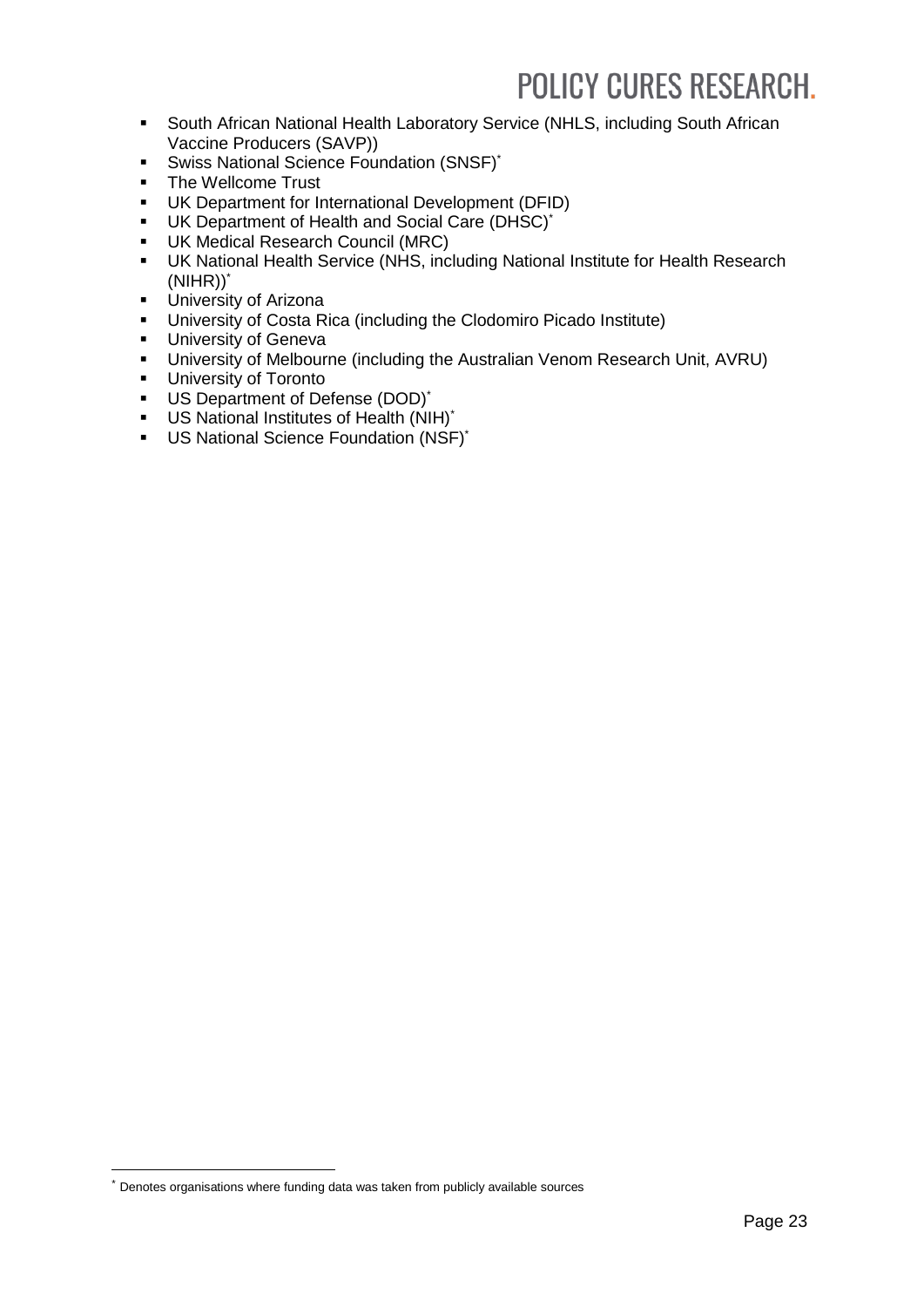## <span id="page-23-0"></span>**ANNEXE C – SNAKEBITE ENVENOMING SCOPE DOCUMENT**

This document sets out the types of research activities that are included in our survey of the global investment landscape for snakebite envenoming (SBE) research. These research activities fall into two main overarching domains, each with different sub-domains:

- I. Biomedical research & development (R&D)
	- 1. Basic research
	- 2. Product development
- II. Research for implementation
	- 3. Operational research (OR)
	- 4. Implementation research (IR)
	- 5. Health policy and systems research (HPSR)

Data on biomedical R&D for FY2018 is being collected as part of the 2019 G-FINDER survey of funding for neglected disease R&D. Data on historical investments in biomedical R&D for SBE, and all data on research for implementation for SBE is being collected via a separate, targeted survey.

This project **ONLY** includes SBE research that is explicitly targeted at low- and middle-income countries (LMICs) needs. For the purpose of this project, th[e World Bank's definitions](https://datahelpdesk.worldbank.org/knowledgebase/articles/906519-world-bank-country-and-lending-groups) of LMICs are used.

| $\mathbf{L}$                  |  |
|-------------------------------|--|
| $\mathbf{H}$ and $\mathbf{H}$ |  |
|                               |  |
|                               |  |
|                               |  |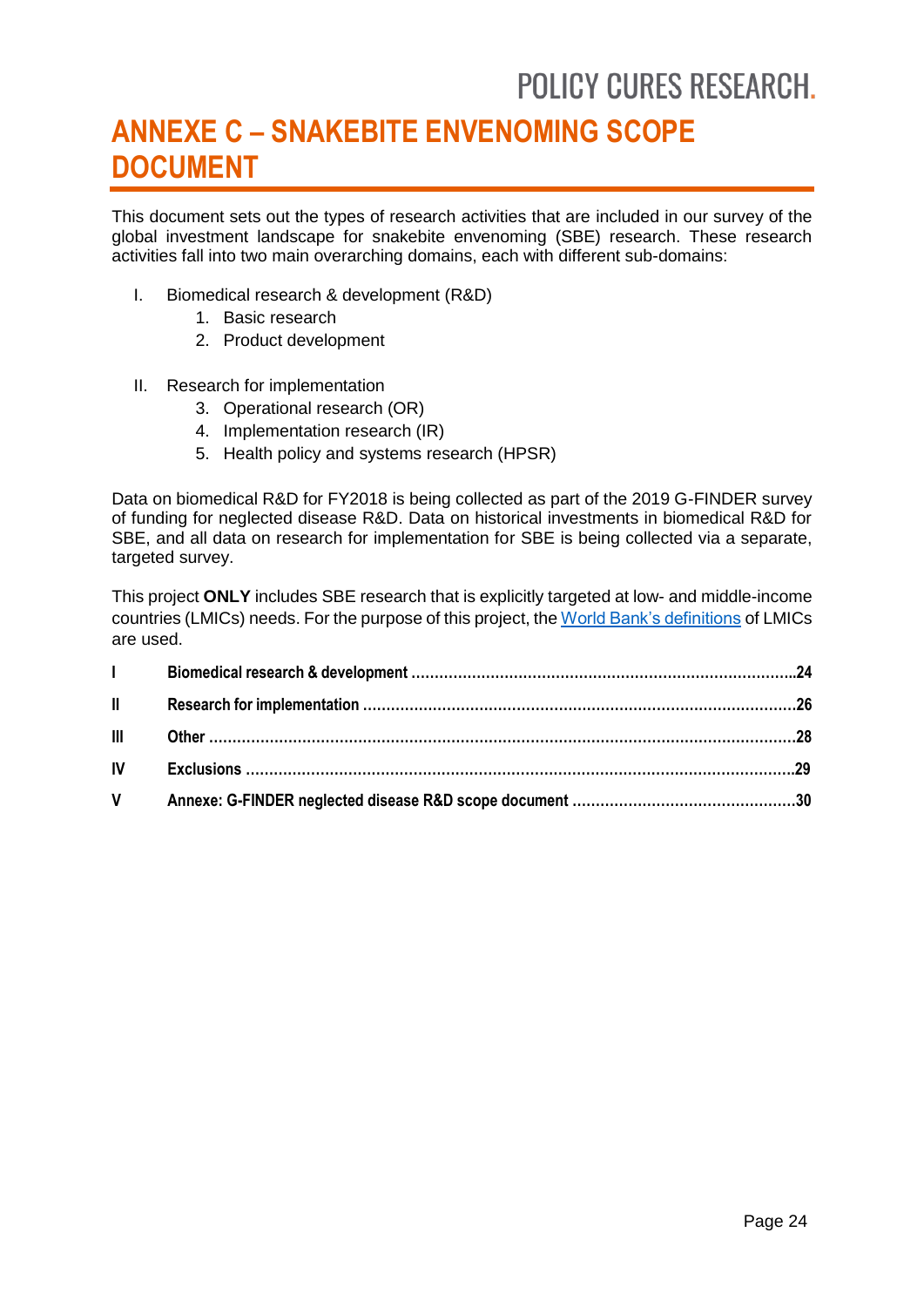## **I Biomedical research & development**

Biomedical R&D includes both basic research and product development. Product development is further subcategorised depending on the type of technology being developed, as well as the stage of research.

For the purposes of this project, **ONLY** product development R&D into drugs, biologics and diagnostics are included.

For a detailed description of activities included under the biomedical R&D category please go to the [Annexe D.](#page-30-0)

### **1 Basic research**

*Studies that increase scientific knowledge and understanding about the disease, disease processes, pathogen or vector, but which are not yet directed towards a specific product.*

#### **Examples:**

| <b>Project title</b>                                                                              | <b>Project description</b>                      |
|---------------------------------------------------------------------------------------------------|-------------------------------------------------|
| Vulnerability to snakebite envenoming: a global                                                   | A quantitative study estimating and mapping the |
| mapping of hotspots. <sup>22</sup>                                                                | global burden of snakebite envenoming.          |
| Proteomic Characterization of Two Medically                                                       | A high-throughput proteomic study               |
| Important Malaysian Snake Venoms,                                                                 | characterizing and quantifying the composition  |
| Calloselasma rhodostoma (Malayan Pit Viper)<br>and Ophiophagus hannah (King Cobra). <sup>26</sup> | of venom and their pathological activities.     |

## **2 Product development**

*Research activities and processes necessary to develop and improve new biomedical technologies designed to diagnose, prevent, cure or treat disease; including discovery and design, preclinical and clinical or field development, and other activities essential for successful development and uptake of new technologies.*

*The following activities are included under product development:*

- **Drugs**
	- Discovery and preclinical
	- Clinical development Phase I
	- Clinical development Phase II
	- Clinical development Phase III
	- Clinical development Baseline epidemiology
	- Clinical development Unspecified
	- Post-registration studies
- **Biologics**
	- Discovery and preclinical
	- Clinical development Phase I
	- Clinical development Phase II
	- Clinical development Phase III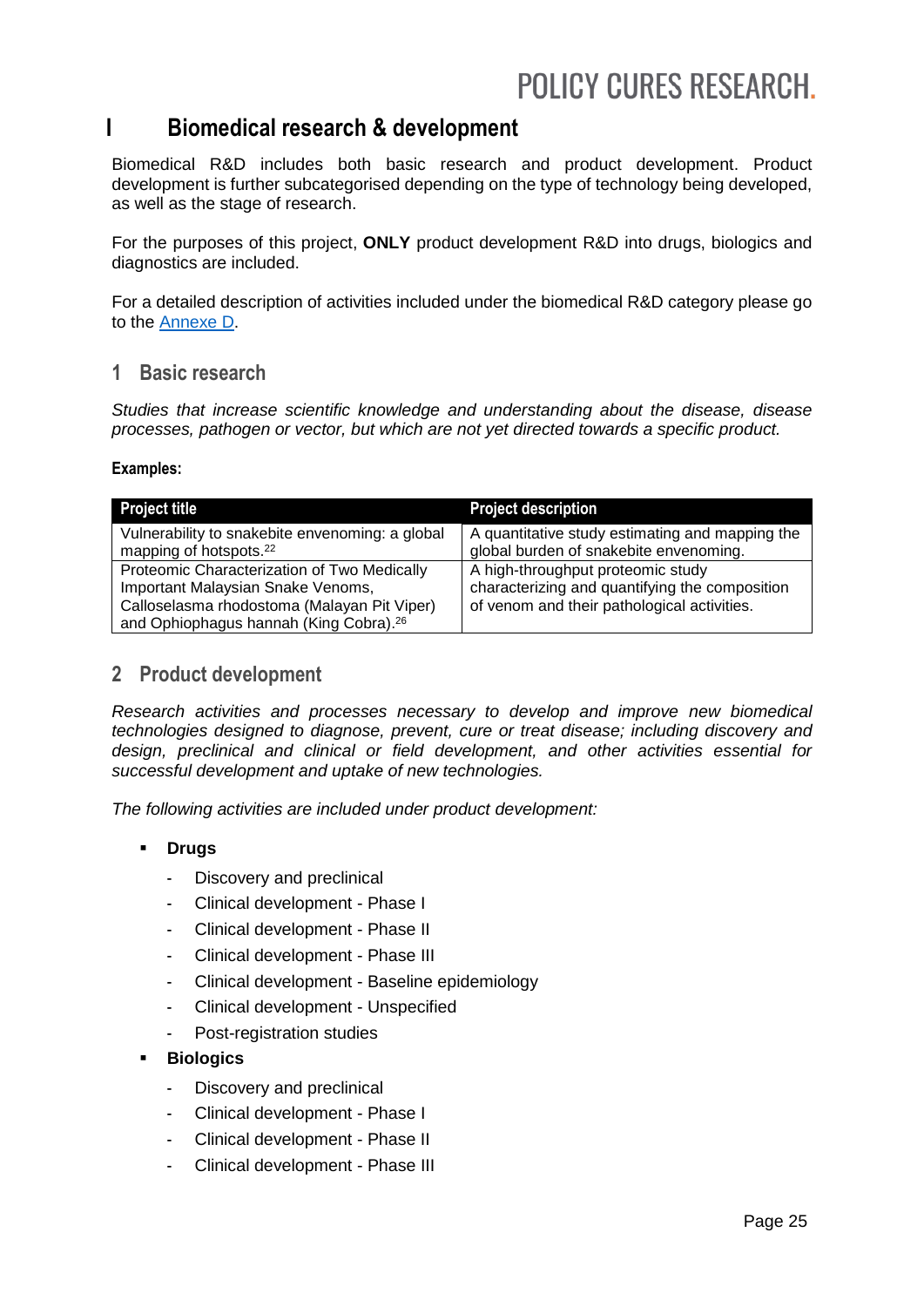- Clinical development Baseline epidemiology
- Clinical development Unspecified
- Post-registration studies
- **Diagnostics**
	- Discovery and preclinical
	- Clinical evaluation
	- Operational research for diagnostics

#### **Examples:**

| <b>Project title</b>                                                                                                                                                                     | <b>Project description</b>                                                                                                                                                              |
|------------------------------------------------------------------------------------------------------------------------------------------------------------------------------------------|-----------------------------------------------------------------------------------------------------------------------------------------------------------------------------------------|
| In vivo neutralization of dendrotoxin-mediated<br>neurotoxicity of black mamba venom by<br>oligoclonal human IgG antibodies. <sup>27</sup>                                               | A preclinical study trialling a recombinant<br>antivenom based on human immunoglobulin G<br>(IgG) monoclonal antibodies to neutralise<br>neurotoxicity of black mamba venom in rodents. |
| Varespladib (LY315920) Appears to Be a<br>Potent, Broad-Spectrum, Inhibitor of Snake<br>Venom Phospholipase A2 and a Possible Pre-<br>Referral Treatment for Envenomation. <sup>28</sup> | An in vivo proof-of-concept study of Varespladib<br>as a broad-spectrum PLA2 inhibitor in rodents.                                                                                      |
| Use of Molecular Diagnostic Tools for the<br>Identification of Species Responsible for<br>Snakebite in Nepal: A Pilot Study. <sup>29</sup>                                               | A pilot study testing the use of PCR to<br>immunologically identify snake species<br>responsible for snakebite.                                                                         |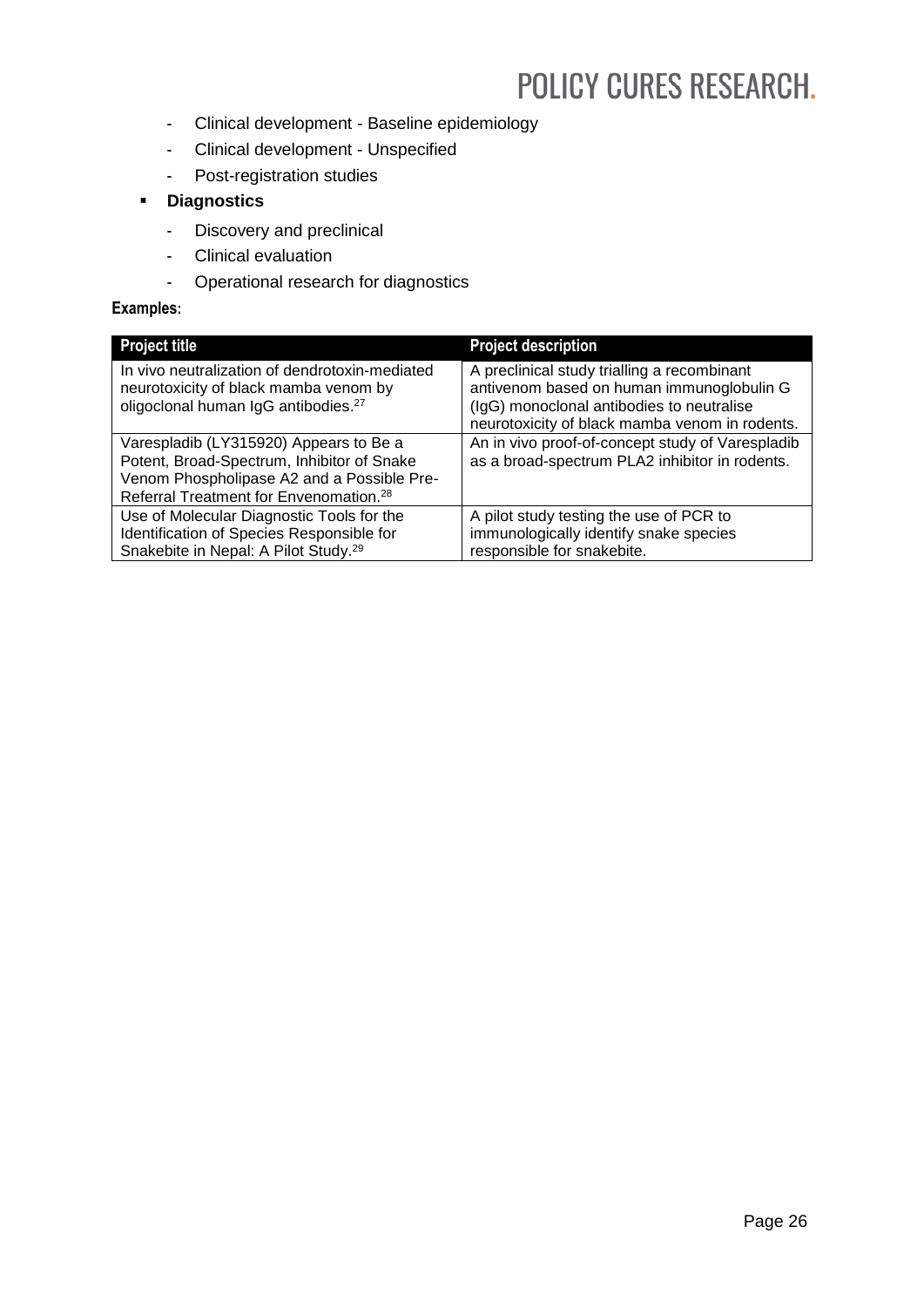## **II Research for implementation**

In public health, research for implementation is used to understand the barriers that prevent access to life-saving tools, and identify ways of removing those barriers. The research methodologies and tools that are utilized vary according to the type of problem to be addressed.

Although there is no single, universally accepted definition of research for implementation, it is generally agreed to represent a continuum consisting of three distinct but potentially overlapping domains (operational research, implementation research, and health systems and policy research), as described below.

## **3 Operational research (OR)**

### **Adapted from Zachariah et al. 2009** <sup>30</sup>

Operational research is "the search for knowledge on health interventions, strategies, or tools that can enhance the quality, effectiveness, or coverage of programmes *in which the research is being done*." Accordingly, operational research is specific to the context and setting (e.g. programme, location) in which it is conducted. Operational research is strongly linked to monitoring and evaluation of health programmes, and often uses data that is routinely collected as part of programmatic activities.

The key elements of operational research are that the research questions are generated by identifying the constraints and challenges encountered during the implementation of programme activities (prevention, care, or treatment), and the answers provided to these questions should have direct, practical relevance to solving problems and improving healthcare delivery.

Operational research involves three main types of methods: descriptive, case-control, and retrospective or prospective cohort analysis. Basic science research and randomised controlled trials should not be included as operational research. The randomised controlled trial determines efficacy of an intervention in a strictly controlled environment with inclusion and exclusion criteria, whereas operational research should assess effectiveness within routine settings. From a biomedical/health technology perspective, operational research is focused on existing approved products, rather than investigational candidates.

| <b>Project title</b>                                                                            | <b>Project description</b>                                                                                                                                                                                           |
|-------------------------------------------------------------------------------------------------|----------------------------------------------------------------------------------------------------------------------------------------------------------------------------------------------------------------------|
| Incidence and treatment of snakebites in West<br>Bengal, India. <sup>31</sup>                   | A retrospective study to understand the factors<br>associated with poor prognosis of snakebite<br>cases treated with antivenom in a single tertiary<br>hospital in the Paschim Medinipur district of<br>West Bengal. |
| The effect of pre-hospital care for venomous<br>snake bite on outcome in Nigeria. <sup>32</sup> | A prospective study to identify common first aid<br>practices in response to snakebite and their<br>impact on clinical outcomes in Northern Nigeria.                                                                 |

### **Examples:**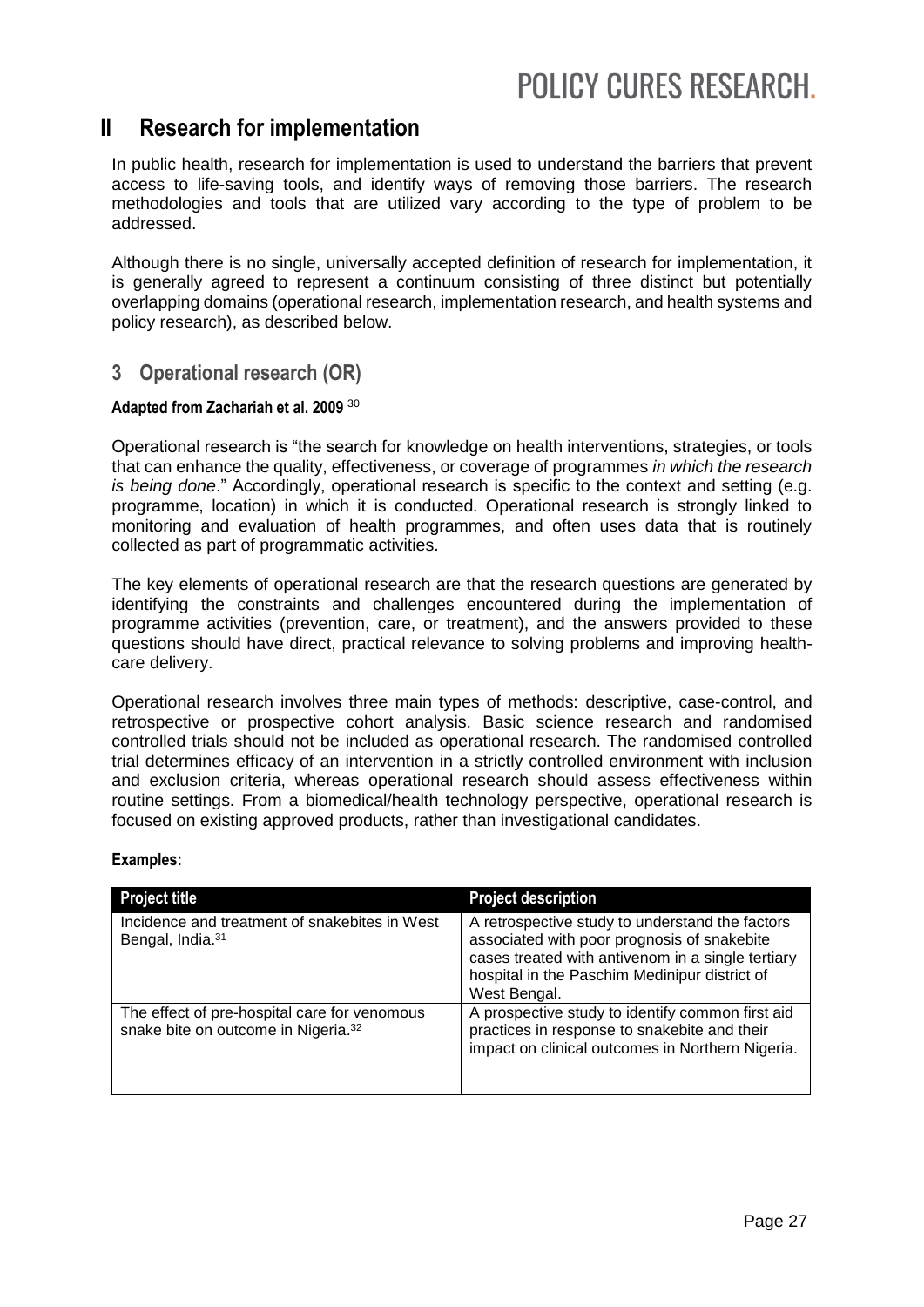## **4 Implementation research (IR)**

#### **Adapted from TDR Implementation Research Toolkit 2017**<sup>33</sup> **and Proctor et al. 2011**<sup>34</sup>

Implementation research is the systematic approach to recognising, understanding and addressing health system and implementation bottlenecks, identifying optimal implementation options for a given setting, and promoting the uptake of research findings into policy and practice. Implementation research is demand-driven and underlying research questions are framed according to needs identified by relevant stakeholders and/or implementers in a given health system. It is often multidisciplinary, and can be applied at multiple levels of healthcare systems and community practices. Although it is relevant to local contexts and needs, implementation research typically results in generalizable knowledge that can be applied across different contexts and settings through scale-up and other implementation processes.

In one of the more well-established frameworks for implementation research, Proctor et al identified eight different dimensions of implementation outcomes: acceptability; adoption; appropriateness, feasibility, fidelity, cost, coverage and sustainability.

| <b>Project title</b>                                                                                          | <b>Project description</b>                                                                                                                                                                                                                 |
|---------------------------------------------------------------------------------------------------------------|--------------------------------------------------------------------------------------------------------------------------------------------------------------------------------------------------------------------------------------------|
| Cost-Effectiveness of Antivenoms for<br>Snakebite Envenoming in 16 Countries in<br>West Africa. <sup>35</sup> | Assessment of cost-effectiveness of providing<br>antivenoms in West Africa by comparing costs<br>associated with antivenom treatment against<br>their health benefits in decreasing mortality.                                             |
| Snakebite: An Exploratory Cost-Effectiveness<br>Analysis of Adjunct Treatment Strategies. 36                  | An exploratory study using threshold approach<br>to compare the cost-effectiveness of two<br>approaches to manage snakebite: 1)<br>antivenom and supportive care and 2)<br>antivenom/adjunct combination strategy with<br>supportive care. |
| Acceptability study of protective boots among<br>farmers of Taungdwingyi Township. 37                         | Acceptability study of fang-proof protective<br>boots amongst farmers in Myanmar to prevent<br>envenomation from Russell's viper.                                                                                                          |

#### **Examples**:

## **5 Health Policy and Systems Research (HPSR)**

#### **Adapted from Alliance for Health Policy and Systems Research Briefing Note 1, 2007**<sup>38</sup> **and Health Policy and Systems Research – A Methodology Reader**<sup>39</sup>

Health policy and systems research seeks to understand and improve how societies organize themselves in achieving collective health goals, and how different actors interact in the policy and implementation processes to contribute to policy outcomes. It is by nature multidisciplinary, with a strong emphasis on social sciences, economics, and anthropological investigations. It is distinct from biomedical R&D and clinical effectiveness studies, as well as from routine surveillance and epidemiological studies. Although it can overlap with elements of implementation research, it differs in that it is not primarily concerned with service or programme delivery.

HSPR can focus on the health system as a whole or one or more of its constituent parts. Traditional approaches to HSPR focused on the six health systems 'building blocks' (service delivery; information and evidence; medical products and technologies; health workforce; health financing; leadership and governance), but there is increasing recognition of the need to also focus on people (as individuals, families, communities and larger populations) and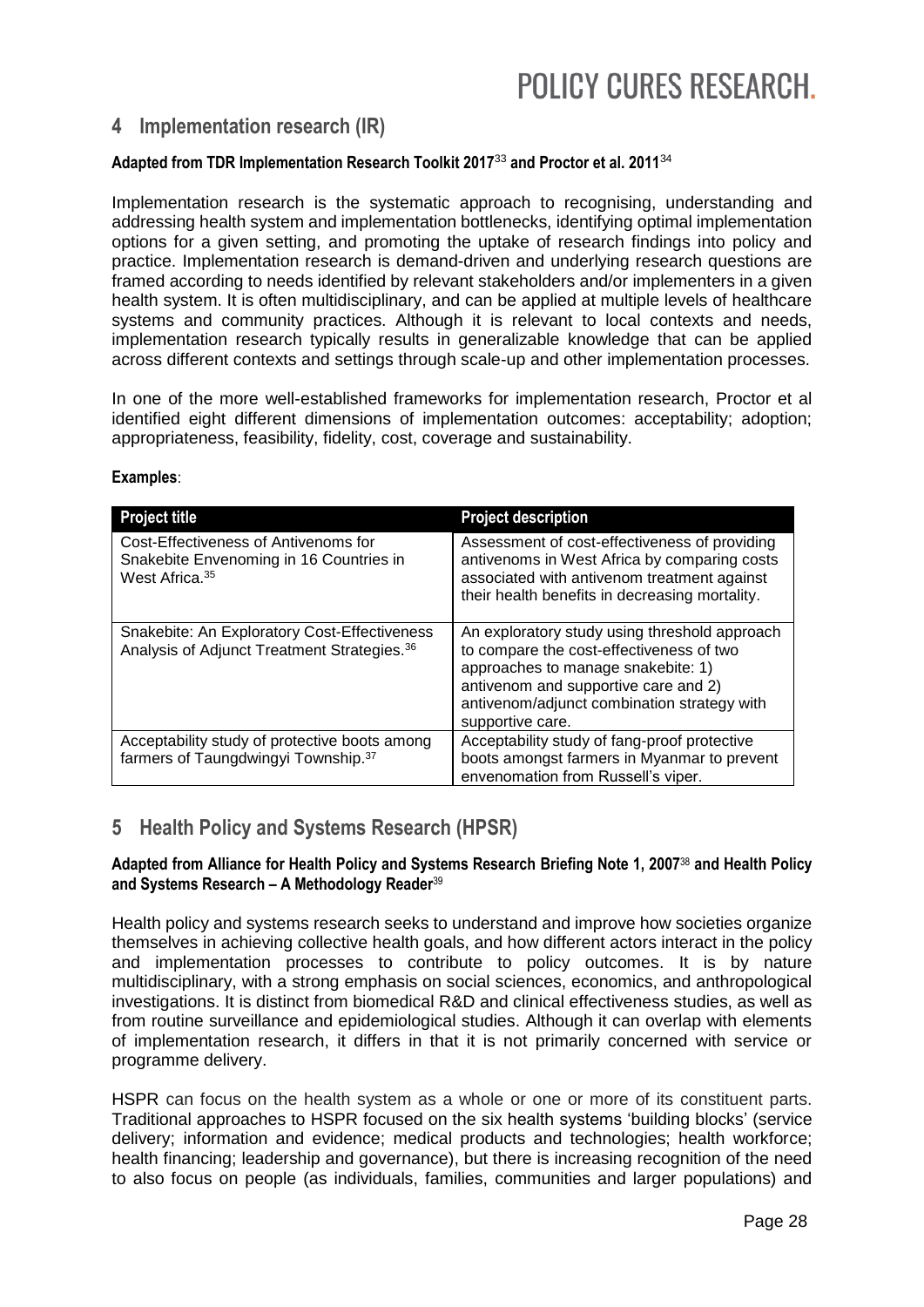institutions, as well as the connections between health systems and other related systems (e.g. education, economic development, ecology, etc.).<sup>40</sup>

HSPR can be situated at the international, national, subnational or local levels, or their intersections. In the local arena, HSPR looks not only at service provision and systems of local health governance, but all activities related to the provision, protection, and promotion of health in local communities and households, including community-based approaches for populations outside traditional health systems. 41

#### **Examples**

| <b>Project title</b>                                                                                                                                                                                        | <b>Project description</b>                                                                                                                                                                                                                   |
|-------------------------------------------------------------------------------------------------------------------------------------------------------------------------------------------------------------|----------------------------------------------------------------------------------------------------------------------------------------------------------------------------------------------------------------------------------------------|
| Consequences of Neglect: Analysis of the<br>Sub-Saharan African Snake Antivenom Market<br>and the Global Context. <sup>42</sup>                                                                             | A global survey to understand the status and<br>the associated factors affecting the production<br>of antivenom manufactured specifically for<br>sub-Saharan Africa.                                                                         |
| Needs and availability of snake antivenoms:<br>relevance and application of international<br>guidelines. <sup>43</sup>                                                                                      | A survey of antivenom manufacturers, National<br>Health Authorities and poison centres to<br>determining key factors limiting the successful<br>implementation of WHO Guidelines within the<br>international industry and state institutions |
| A study of the current knowledge base in<br>treating snake bite amongst doctors in the<br>high-risk countries of India and Pakistan: does<br>snake bite treatment training reflect local<br>requirements?44 | A descriptive study to evaluate the snakebite<br>management skills amongst doctors in India<br>and Pakistan; and to determine if there are<br>critical gaps in treating snakebite cases, and if<br>so, how to address them.                  |
| Community-based audits of snake<br>envenomations in a resource-challenged<br>setting of Cameroon: case series. <sup>45</sup>                                                                                | A descriptive study highlighting community-<br>based audits as a pivotal tool for resource-<br>constraint settings to gather data and indicate<br>key public health interventions to curb<br>snakebite-related mortality.                    |

## **III Other**

Other SBE-related research that cannot be categorised using the definitions above (but which is not outside the scope of the survey – see 'Exclusions' below) should be included as *other research.*

### **Examples**

| <b>Project title</b>                                                                                                           | <b>Project description</b>                                                             |
|--------------------------------------------------------------------------------------------------------------------------------|----------------------------------------------------------------------------------------|
| Prevention of krait bites by sleeping above<br>ground: preliminary results from an<br>observational pilot study. <sup>46</sup> | Non-pharmaceutical tools and interventions<br>intended to prevent snakebite envenoming |
| Evaluation of Snake Repellents against the<br>Principal Venomous Snakes of<br>India in Laboratory Condition. <sup>47</sup>     | Products that are developed for veterinary<br>purposes to prevent snakebite envenoming |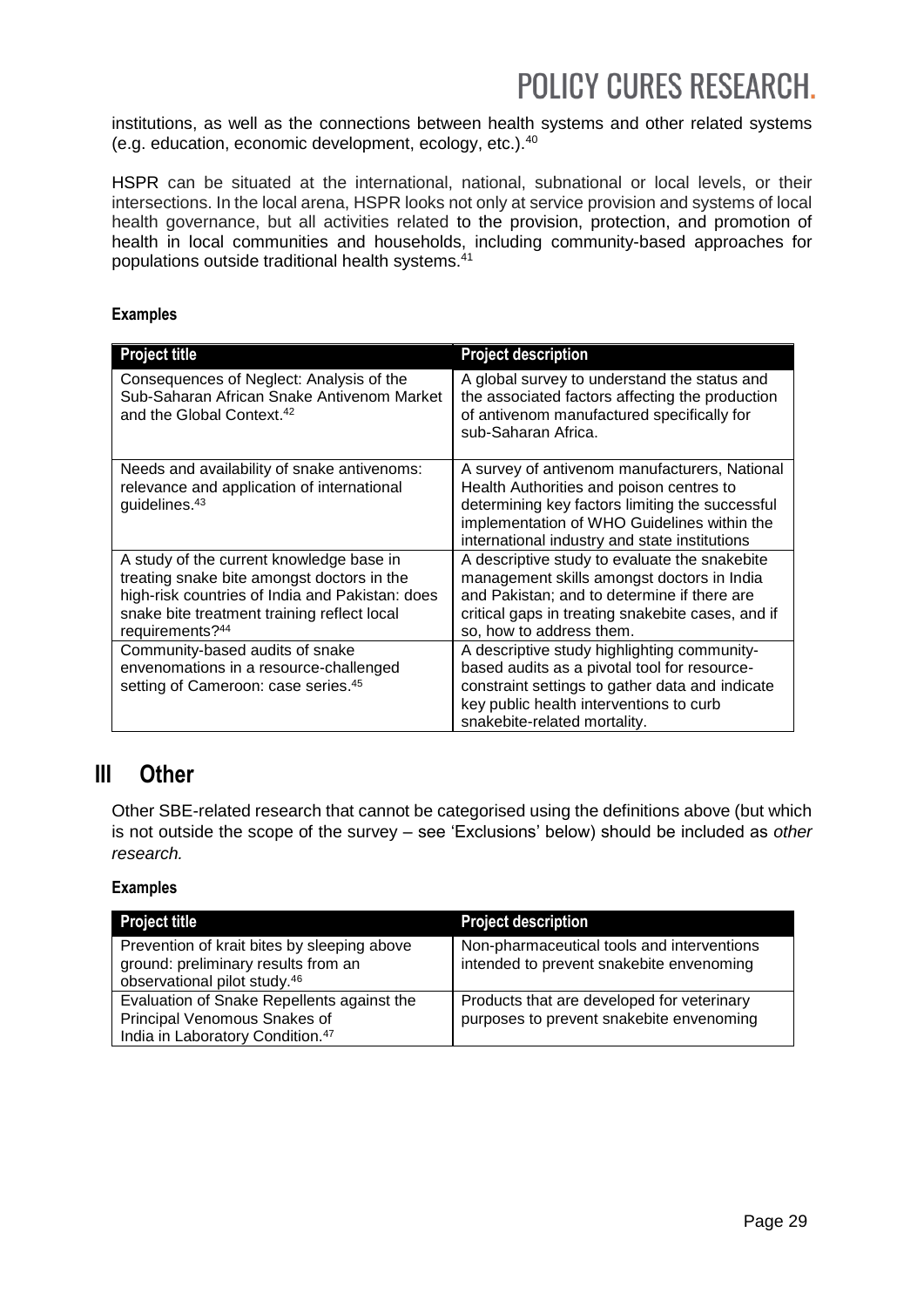## **IV Exclusions**

Our analysis will not include investment in research that is not designed to develop products that will address snakebite envenoming in LMICs. As such, funding for the following research activities would be excluded:

- Venomics research for pharmaceutical purposes not related to the development of products to treat snakebite envenoming (e.g. Drug development from Australian elapid snake venoms and the Venomics pipeline of candidates for haemostasis: Textilinin-1 (Q8008), Haempatch™ (Q8009) and CoVase™ (V0801).<sup>48</sup>)
- R&D into products for snakes which are not medically important in LMICs (e.g. Randomized, Double-Blind, Placebo-Controlled Study: CroFab® vs Placebo for Copperhead Snake Envenomation (Copperhead). 49)
- R&D into general supportive, nutritional and symptomatic therapies.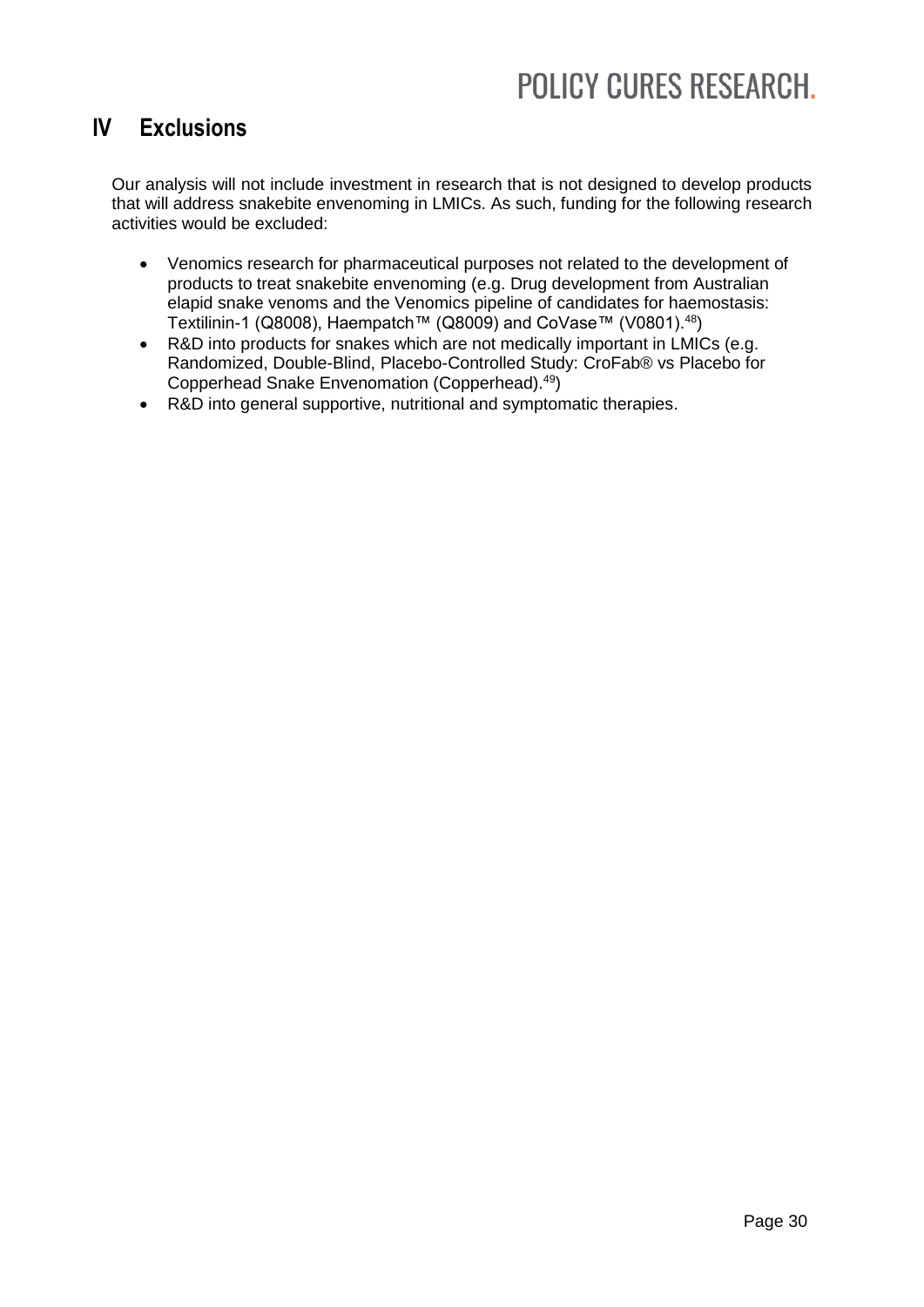## <span id="page-30-0"></span>**ANNEXE D – G-FINDER NEGLECTED DISEASE R&D SCOPE DOCUMENT**

## **BASIC RESEARCH**

*Studies that increase scientific knowledge and understanding about the disease, disease processes, pathogen or vector, but which are not yet directed towards a specific product.* 

### **NATURAL HISTORY AND EPIDEMIOLOGY**

- Basic mechanisms of disease transmission
- Disease prevalence in relation to human genotype, strain variation, and inoculation rates
- Genetic diversity and phylogeny
- Epidemiological research on the roles of human behaviour and effects of specific host genotypes on disease transmission
- Epidemiological research on host genetic factors influencing the prevalence of disease (e.g., sickle cell, HLA type, Rh factor) or the impact of disease in select host genotypes
- Epidemiological research on the distribution of pathogen, vectors and the prevalence of morbidity and mortality due to the disease that is NOT related to the development of a specific product
- Epidemiological research on antigenic variability; population studies of human immunity to the disease
- Epidemiology of drug resistance or evolutionary studies on resistance development for established, existing drugs
- Epidemiological research related to vector behaviour and ecology, and vector control

### **IMMUNOLOGY OF DISEASE**

- Defining signalling pathways of immune function (mechanisms of systemic and/or mucosal immunity)
- Interaction and impact of the signalling pathways with the pathogen
- Development of assays or tools potentially useful for drug, vaccine, microbicide, or biologic research & development
- Identification of immune correlates of protection, including *in vivo and in vitro* studies on the protective immune response (cellular, humoral, and/or mucosal)
- Investigating the immune response to particular antigens; studies of specific antigens or immunogens proposed as vaccine or biologic candidates
- Development of animal models to determine immune correlates of protection
- Genetics of the immune response to the disease and effects of antigen polymorphism or genetic diversity on specific vaccine or biologic candidates (as recognised from field studies)

### **BIOLOGY OF DISEASE**

- Structure and morphology of different developmental stages
- Host-parasite interactions and the biology of pathogen interaction with the vector host
- Biology of invasion of host cells (entry mechanisms)
- Localisation of pathogen proteins or antigens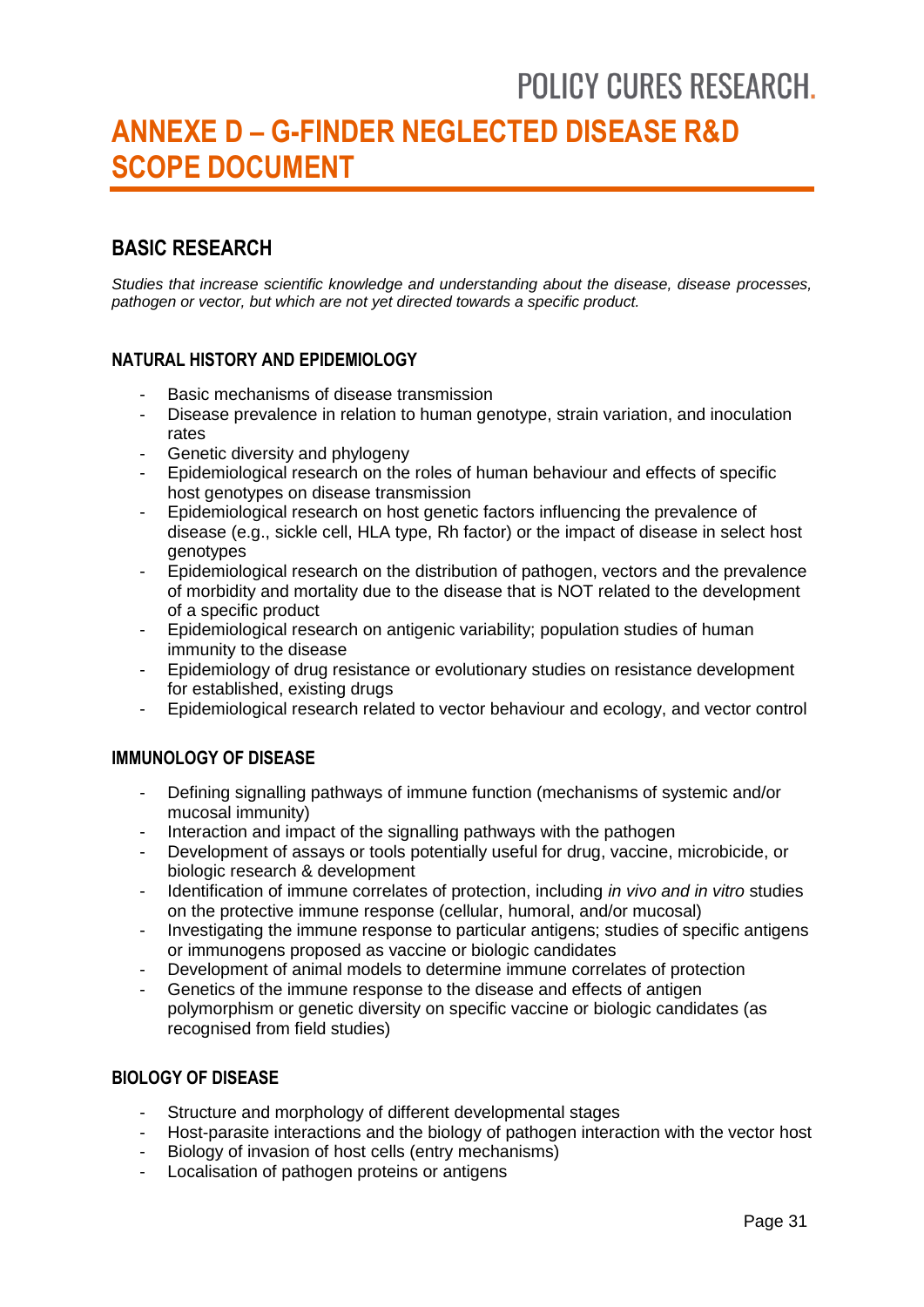- Development of culture and purification tools to assist in study of the pathogen
- Descriptions of pathogenic species and characterisation of strains or subtypes in animal models (course of infection, susceptibility of different hosts)
- In vitro studies of interactions between the pathogen and other infectious agents (e.g. Epstein-Barr virus)

## **BIOCHEMISTRY OF THE PATHOGEN**

- Metabolism and nutrition
- Protein sequencing, enzymology, and protein and enzyme characterisation (including antigen analysis)
- Signal transduction; translation, processing and export of proteins
- Glycosylation, Glycosylphosphatidylinositol (GPI) anchors, transporters, ion channels, mitochondrial metabolism, and electrophysiology studies
- Influence of the pathogen on host-cell biochemistry
- Characterisation of antigen/protein diversity of pathogenic strains and subtypes
- Characterisation of proteins and molecular basis for host-cell invasion
- Analysis & characterisation of drug-resistant strains and studies probing drug resistance mechanism/s or pathways
- Non-specific research on the pathogen or host targets to identify potential drug, vaccine, biologic, or diagnostic targets (i.e. target identification)

### **GENETICS OF THE PATHOGEN**

- Studies on chromosomes; genomic maps; genetic crosses
- Cloning and sequencing of genes; cDNAs for functional proteins (including drug targets and vaccine candidates)
- Expression of proteins from cloned genes; RNA analyses
- Control and timing of gene expression; post-transcriptional processing
- Analysis and characterisation of genes involved in drug resistance
- Genetics of antigenic variability
- Techniques for the genetic transformation of the pathogen
- Tests for genotyping the pathogen for laboratory use

## **BIOINFORMATICS AND PROTEOMICS**

- Microarray analysis
- Genome annotation gene predictions
- Comparative genomics, sequence alignment, genome assembly
- Variation, single nucleotide polymorphisms (SNPs)
- Database applications, data mining tools
- Structural and functional genomics
- Structural and functional proteomics
- Proteome analysis, protein structure alignment

### **PATHOPHYSIOLOGY AND DISEASE SYMPTOMS**

- Clinical diagnosis and clinical observations of the disease presentation and pathophysiology in humans and in animals
- The role of nutritional status in determining disease severity and treatment effectiveness
- Histopathology of the disease in humans and in animals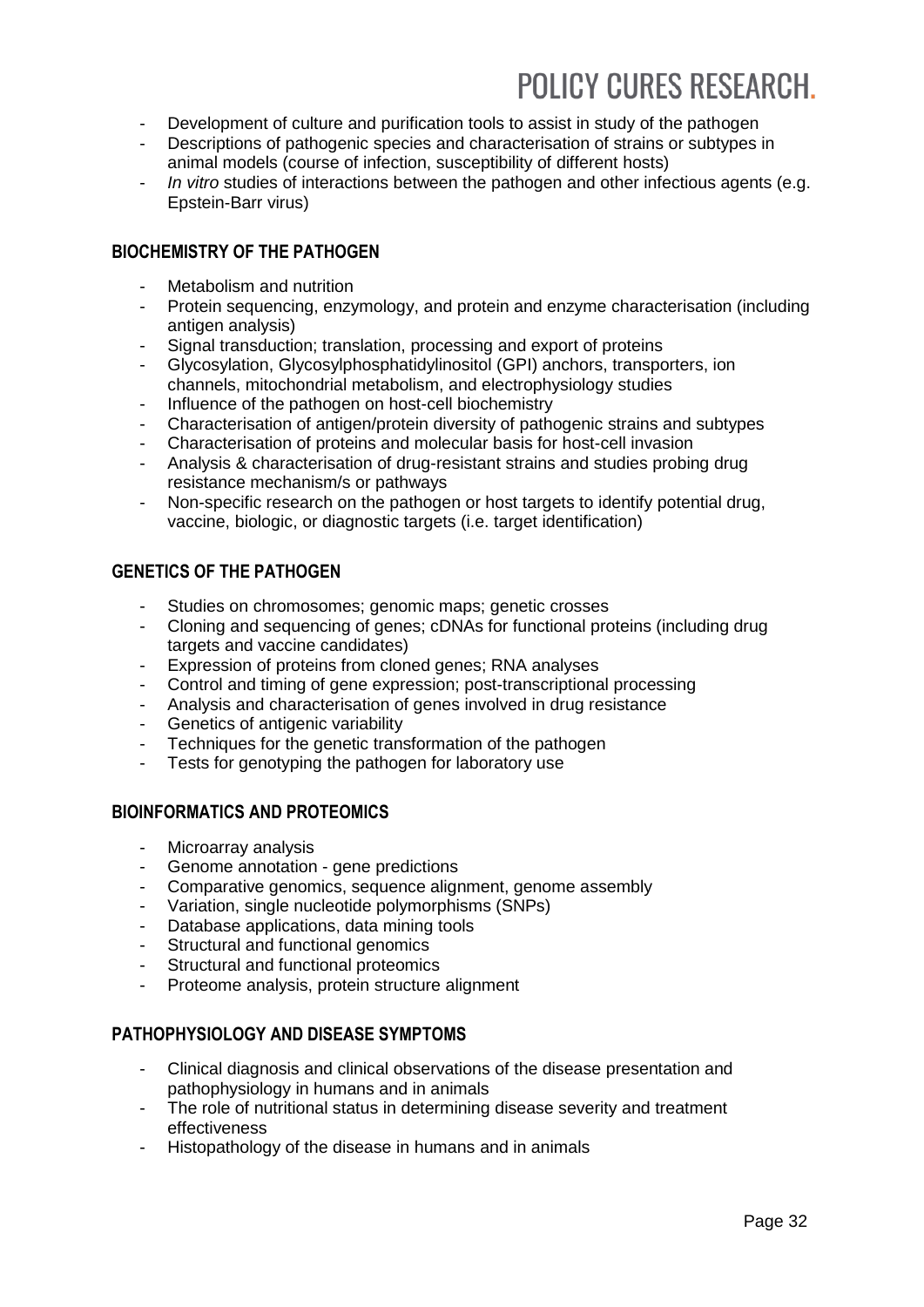- The mechanisms of pathology of the disease including the role of the host immune system, and expression of adhesion molecules
- Development of improved animal models to study disease pathophysiology, to evaluate the biological properties of drugs and microbicides
- Identification of biomarkers for diagnostics or therapeutic monitoring
- Studies of the mechanisms by which particular susceptible/resistant mammalian host genotypes exert their effect
- Research on the effects of host co-morbidities and secondary effects of pathogen invasion (e.g., research on anaemia /neurological effects of malaria)
- Interactions between the disease and other relevant concurrent infections, including determining timing and establishment of infection

## **VECTOR BIOLOGY, BIOCHEMISTRY, AND GENETICS**

- Characterisation of vector behaviour and ecology
- Studies of vector susceptibility to infection; studies of parasites and pathogens of vectors (including potential biological control agents)
- Identification of genes responsible for disruption of parasite/virus growth, genetic transformation of vectors, and insect transposable elements
- Target identification of vector sites that may become the subject of *in vitro* screening or molecular design
- Development of tests for vector identification, taxonomy and systematics, and for the identification of infected vectors
- Studies evaluating resistance development, including the genetics and transmission of pesticide resistance

## **DRUGS**

*Research activities and processes necessary to develop and improve new small molecule compounds specifically designed to prevent, cure or treat neglected diseases; including drug discovery or design, preclinical and clinical development and other activities essential for successful drug development and uptake.* 

## **DISCOVERY AND PRECLINICAL**

*Research activities targeted at discovering and optimising investigational small molecule compounds including the processes needed to allow new chemical entities to proceed to human trials; including:* 

- Target validation, characterisation, and selection
- High throughput screening, lead optimisation
- Development of analytical tests for assaying drugs, including the development of animal models
- Research on drugs from natural products; identification and characterisation of active ingredient
- Research on the effects of drug treatment on immune status
- Measurement of the activity of potential drugs *in vitro* and in animal models; including safety and efficacy studies necessary to satisfy Investigational New Drug (IND) requirements
- Studies evaluating the activity of new drugs on drug-resistant strains, their effect on genes involved in drug resistance, or their effect on resistance pathways
- Development of tests for drug susceptibility of the pathogen for research purposes
- Drug pharmacokinetic, toxicity and metabolism studies *in vitro* and in animal models, including bioavailability, adsorption, metabolism, and excretion (ADME) studies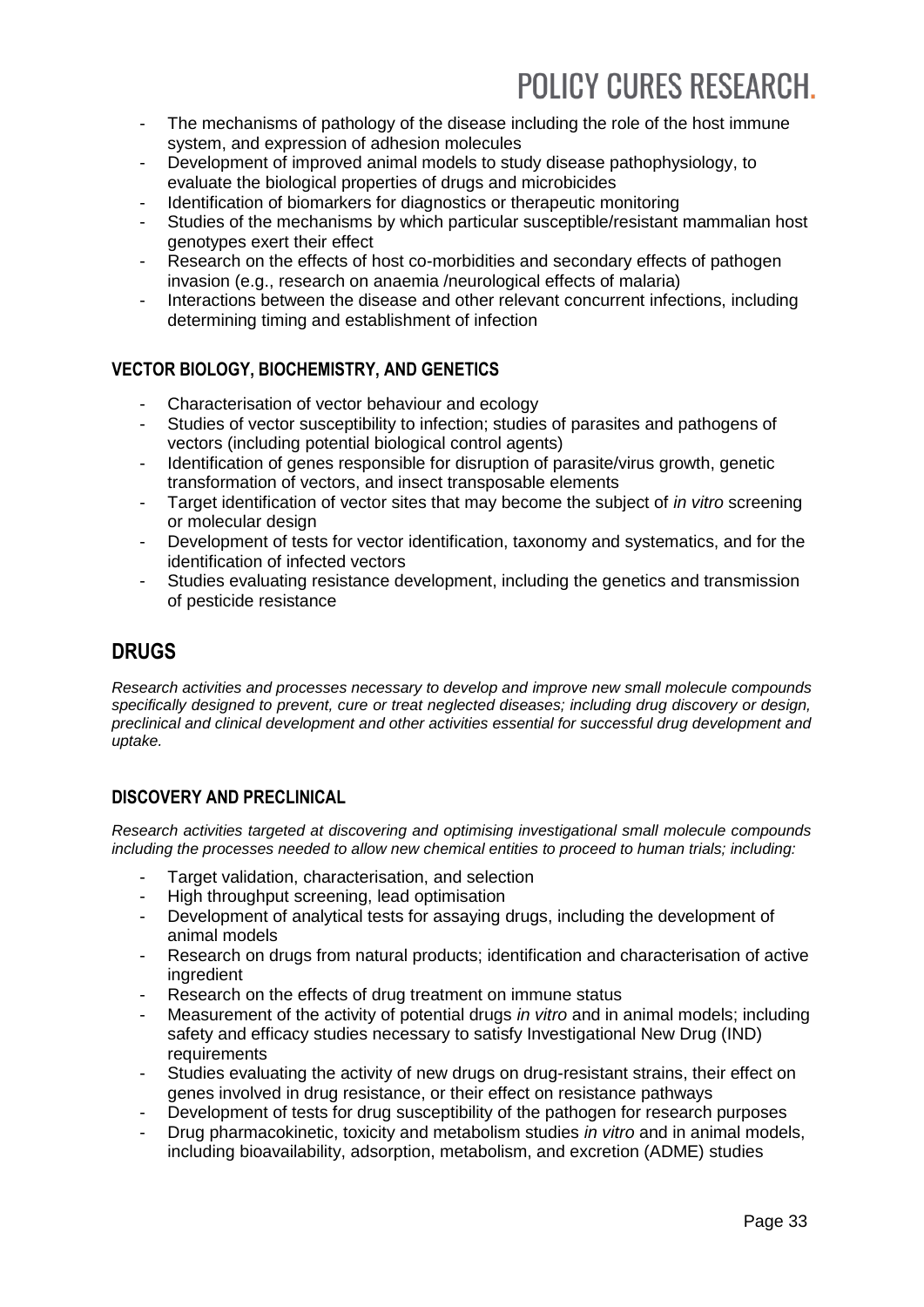- Chemistry and synthesis of drugs, including process and scale-up manufacture, production of Good Laboratory Practice (GLP) and Good Manufacturing Practice (GMP) batch for toxicology studies; and other Chemistry and Manufacture Control (CMC) activities required to allow new chemical entities to proceed to human trials
- Preparation of Investigational New Drug (IND) application for regulatory submission
- Optimisation and manufacturing of new formulations to support label-expansion\* for new patient sub-populations (e.g. infants, pregnant women)

### **CLINICAL DEVELOPMENT - PHASE I**

*First-in-human clinical trials to determine safety and tolerability of investigational new drugs in a small group of patients or healthy volunteers, including:*

- Phase Ia single ascending dose studies to determine pharmacokinetics, pharmacodynamics, and maximum tolerated dose
- Phase Ib multiple ascending dose studies to determine the pharmacokinetics, pharmacodynamics, safety and tolerability of multiple doses
- Trials of food effect or drug-drug interactions

### **CLINICAL DEVELOPMENT - PHASE II**

*Clinical trials to determine the efficacy, safety and therapeutic dose of investigational new drugs in a small set of human subjects (up to several hundred), including:*

- Phase IIa proof of concept studies to demonstrate clinical efficacy or biological activity
- Phase IIb dose-finding studies to determine dose with optimum biological activity with minimal adverse effects

### **CLINICAL DEVELOPMENT - PHASE III**

-

*Clinical trials to support the registration of investigational new drugs or label-expansion of already registered drugs in a trial population large enough to provide statistical significance (from several hundred to several thousand)*

- Regulatory standard clinical trials to assess effectiveness of a new drug against current 'gold standard'
- Regulatory standard clinical trials that support a formal registration for labelexpansion<sup>\*</sup> of an existing drug to a new disease or patient group (e.g. paediatric patients, pregnant women or HIV-positive patients)
- Regulatory standard clinical trials that support formal registration for label-expansion\* of an existing drug to a new use, such as intermittent preventative therapy and preexposure prophylaxis

## **CLINICAL DEVELOPMENT - BASELINE EPIDEMIOLOGY**

*Studies evaluating potential trial site populations to confirm disease incidence, prevalence or exposure risk, and which serve as the foundation for determining the optimal collection, analysis, interpretation and presentation of clinical trial data; including:* 

Label-expansions refer to changes to drugs or their labels after they have been approved. This includes changes in manufacturing, recommended patient population and/or formulation. To change a label, market a new dosage or strength of a drug, or change the way a drug is manufactured, the company must submit a supplemental new drug application (sNDA) to regulatory authorities to obtain marketing approval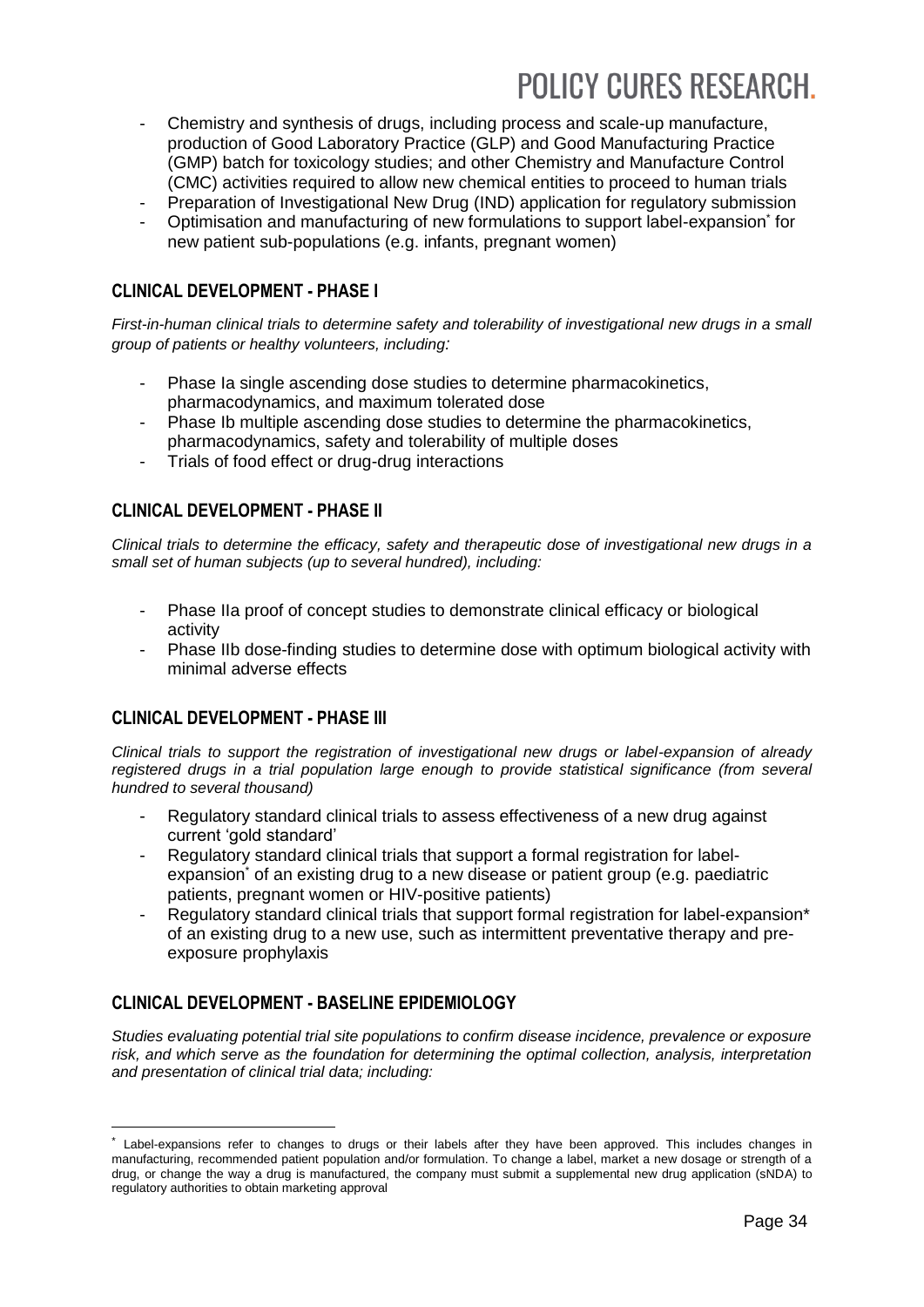- Epidemiological studies directly linked to the conduct or support of clinical trials of products in development, in order to assess or validate the epidemiology of disease, disease incidence, or health of target populations at trial sites
- Preliminary studies of morbidity and mortality at potential clinical trial sites, where these studies are directly linked to planned product trials
- Pre-trial activities designed to understand trial site conditions before the commencement of trials and to facilitate engagement

## **CLINICAL DEVELOPMENT - UNSPECIFIED**

*Other costs required to support clinical testing of investigational new drugs as needed for regulatory approval; including:* 

- Infrastructure and site development costs directly associated with the conduct of clinical trials for drug development in LMICs (e.g. refurbishment of hospital wing, vehicle purchase, generators, training and community relationship building)
- Further pharmaceutical development to generate the final clinical formulation, dosage form and other Chemistry and Manufacture Control (CMC) activities required for regulatory submission
- Compiling of all non-clinical and clinical data for submission of a New Drug Application (NDA) to regulatory authorities
- Behavioural research prior to registration relating to risk assessment, factors affecting adherence to protocol, and product acceptability
- Protocol development, investigator meetings, Good Clinical Practice (GCP) monitoring, quality control, data management, analysis and reporting, establishing a Data Safety Monitoring Board (DSMB), and trial audits

## **POST-REGISTRATION STUDIES**

*Studies relating to the detection, monitoring, evaluation, and prevention of adverse events associated with newly approved drugs so as to bridge the gap between highly controlled clinical trials intended for regulatory approval and the largely uncontrolled use of new drugs by patients. Also includes studies conducted after regulatory approval that assess drug effectiveness in the wider population or which are necessary to support product use in LMICs.* 

- Pharmacovigilance and post-registration studies of newly registered drugs to assess adverse events, toxicology and safety
- Effectiveness studies and head-to-head comparator studies of newly registered drugs (versus other therapies or interventions)
- Cost-effectiveness studies of newly registered drugs
- Treatment interactions and population level studies (of newly registered products e.g., pharmaco-epidemiological and resistance studies)
- Behavioural research post-registration of new drugs relating to risk assessment, factors affecting adherence to protocol, provider compliance, and product acceptability
- Case history reports and assessment of long-term prophylaxis using newly registered drugs in communities in LMICs

## **BIOLOGICS**

*Research activities and processes necessary to develop and improve investigational biological agents specifically intended to prevent or treat infection; including design, preclinical and clinical development, and other activities essential for successful development and uptake. This includes broadly neutralising monoclonal antibodies (bNAbs); polyclonal antibodies; and other bio-therapeutics such as peptide-, DNA- and RNA-based synthetic molecules. Please see section X for disease-specific restrictions to research activities in this category.*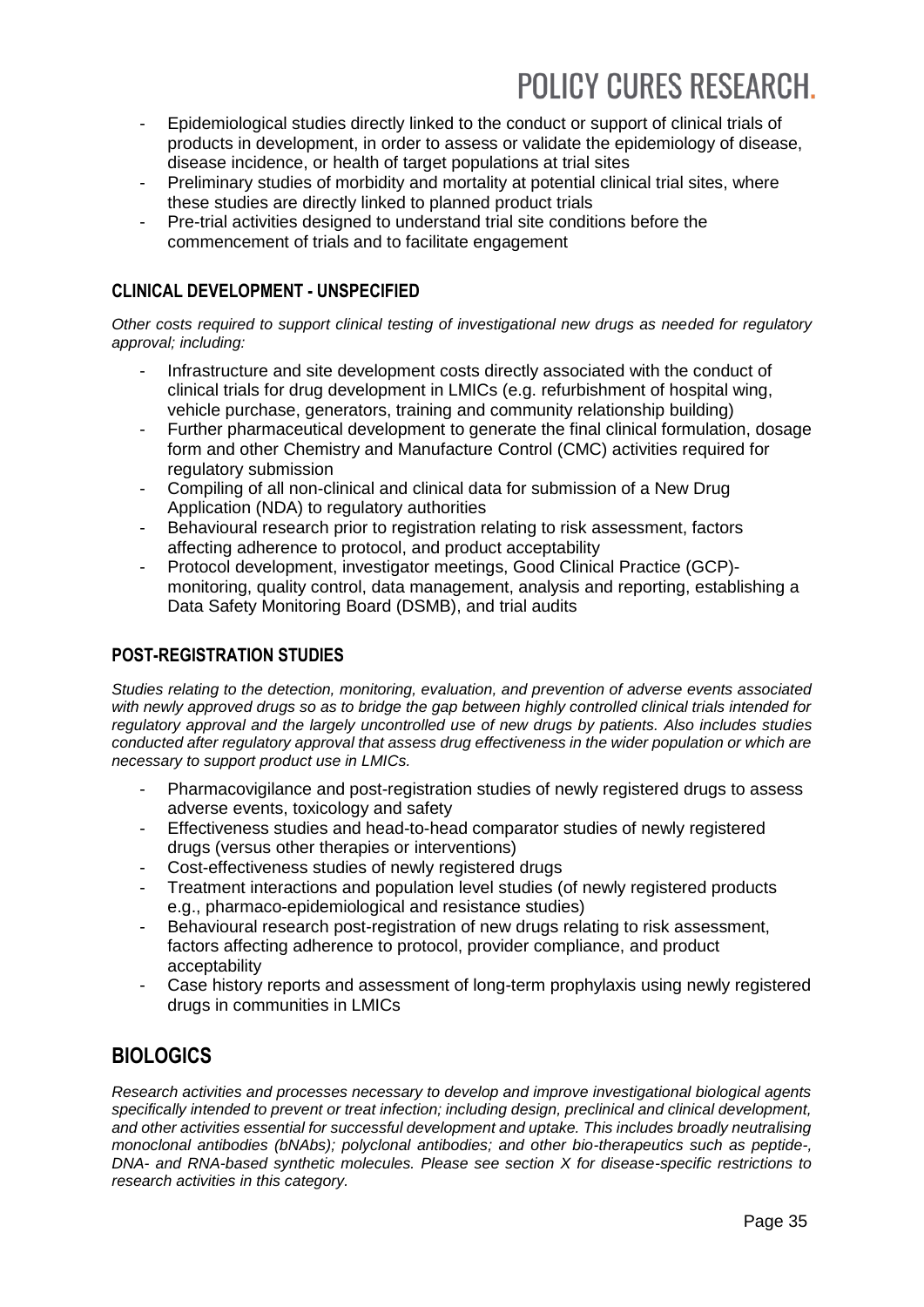### **DISCOVERY AND PRECLINICAL**

*Research activities targeted at discovering and optimising investigational biologics and including the processes necessary to allow a candidate biologic to proceed to human trials; including:*

- Studies supporting novel biologic design including target validation, characterisation and selection
- **•** Candidate screening and lead optimisation
- Development of analytical tests for assaying biologics, including the development of animal models
- Evaluation of biologic technologies (e.g. adjuvants, delivery systems) to improve the immunogenicity or delivery of an identified candidate
- Biologic pharmacokinetic, toxicity and metabolism studies in vitro and in animal models, including bioavailability, adsorption, metabolism, and excretion (ADME) studies
- Preclinical safety and immunogenicity studies with candidate biologics, including use or development of functional assays
- **Preclinical animal studies, challenge models, and studies addressing the correlation** between in vitro models, animal models and field results necessary to satisfy Investigational New Drug (IND) requirements
- **Process development and scale-up manufacture, including production of Good** Laboratory Practice (GLP) and Good Manufacturing Practice (GMP) batches for regulatory toxicology studies and other Chemistry and Manufacture Control (CMC) activities required to allow a candidate biologic to proceed to human trials
- Research on safety and regulatory considerations (e.g. validation of preclinical assays to permit registration)
- **Preparation of an Investigational New Drug (IND) application for regulatory** submission
- Optimisation of biologic candidates for global use (cheaper, more stable, ease of administration, addition of LMIC-specific targets)

## **CLINICAL DEVELOPMENT – PHASE I**

*First-in-human clinical trials to determine the safety and tolerability of investigational new biologics in a small group of patients or healthy volunteers, including:*

- Phase Ia studies assessing safety, dosing and immunogenicity in human volunteers; including, pharmacokinetic dynamics and tolerance in healthy volunteers.
- Phase Ib studies assessing safety, dosing and immunogenicity in clinically exposed or high-risk populations

## **CLINICAL DEVELOPMENT – PHASE II**

*Clinical trials to determine the efficacy, safety and therapeutic dose of investigational new biologics in a small set of human subjects (up to several hundred), including:*

- Phase IIa challenge studies
- Phase IIb safety and preliminary efficacy studies in exposed populations or those at high-risk of infection

### **CLINICAL DEVELOPMENT – PHASE III**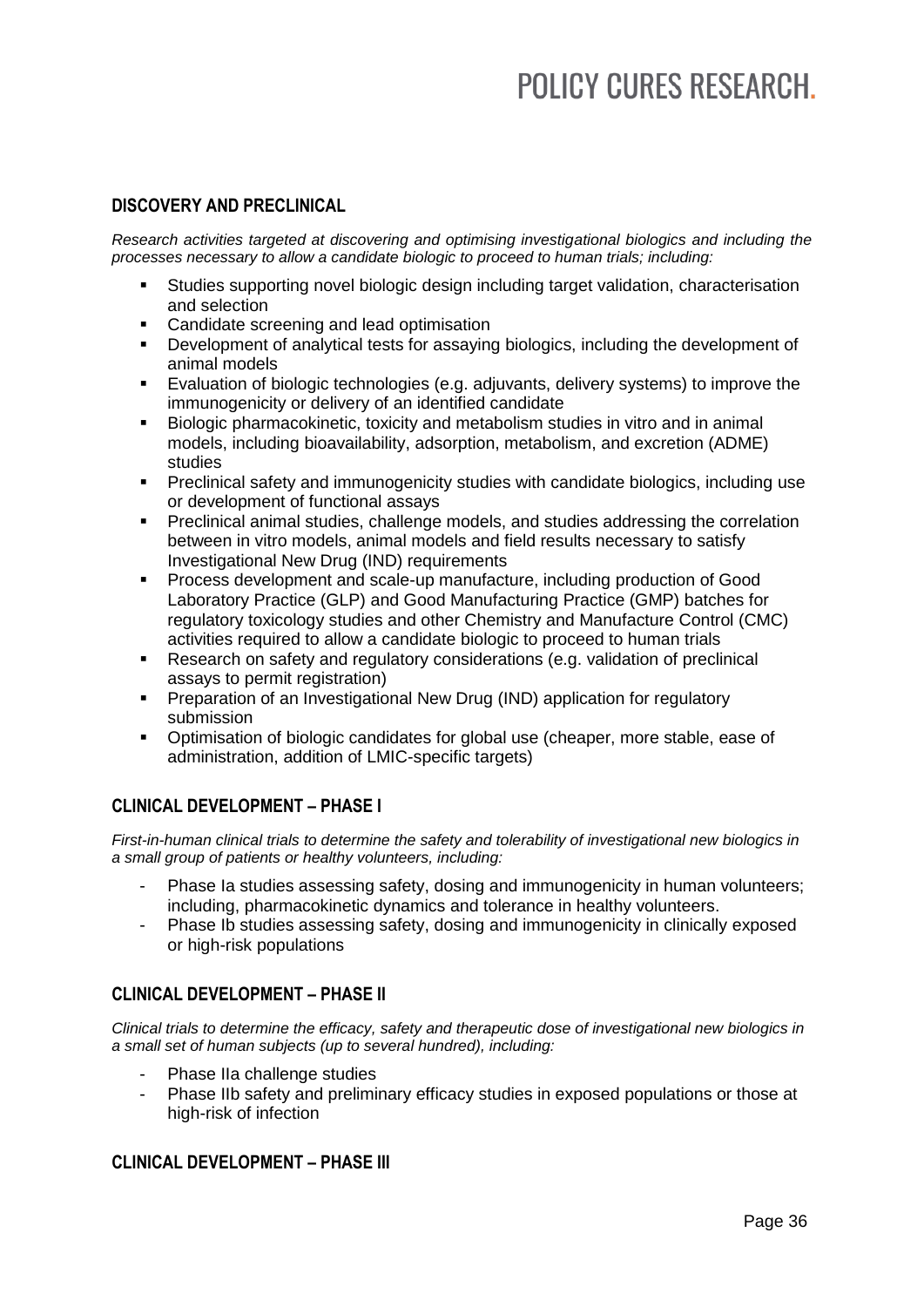*Clinical trials to support the registration of investigational new drugs or label-expansion of already*  registered drugs in a trial population large enough to provide statistical (typically several hundred), *including*:

- Phase III expanded efficacy, effectiveness and safety studies required for registration purposes, including implementation, retention and follow-up of volunteers

## **CLINICAL DEVELOPMENT – BASELINE EPIDEMIOLOGY**

*Studies evaluating potential trial site populations to confirm disease incidence, prevalence or exposure risk, and which serve as the foundation for determining the optimal collection, analysis, interpretation and presentation of clinical trial data; including:* 

- Epidemiological studies **directly** linked to the conduct or support of clinical trials of biologics in development, in order to assess or validate the epidemiology of disease, disease incidence, or health of target populations at trial sites
- Preliminary studies of morbidity and mortality at potential clinical trial sites, where these studies are directly linked to planned product trials
- Pre-trial activities designed to understand trial site conditions before the commencement of trials and to facilitate engagement

## **CLINICAL DEVELOPMENT – UNSPECIFIED**

*Other costs required to support clinical testing of investigational new biologics as needed for regulatory approval; including:* 

- Infrastructure and site development costs **directly** associated with the conduct of clinical trials for biologic development in **LMICs** (e.g. refurbishment of hospital wing, vehicle purchase, generators, training and community relationship building)
- Further product development to generate the final clinical formulation, dosage form and other Chemistry and Manufacture Control (CMC) activities required for regulatory submission
- Compiling of all non-clinical and clinical data to obtain a Biologics License from regulatory authorities
- Behavioural research **prior to registration** relating to risk assessment, factors affecting adherence to protocol, and product acceptability
- Protocol development, investigator meetings, Good Clinical Practice (GCP) monitoring, quality control, data management, analysis and reporting, establishing a Data Safety Monitoring Board (DSMB), and trial audits

## **POST-REGISTRATION STUDIES**

*Studies relating to the detection, monitoring, evaluation, and prevention of adverse events associated with newly approved biologics so as to bridge the gap between highly controlled clinical trials intended for regulatory approval and the largely uncontrolled use of new biologics by patients. Also includes studies conducted after regulatory approval that assess biologic effectiveness in the wider population or which are necessary to support product use in LMICs.*

- Studies conducted after regulatory approval that assess biologic effectiveness in the wider population or which are necessary to support product use in LMICs
- Pharmacovigilance and post-registration studies of newly registered biologics to assess adverse reactions, toxicology and safety
- Effectiveness studies and head-to-head comparator studies of newly registered biologics (with other therapies or interventions)
- Cost-effectiveness studies of newly registered biologics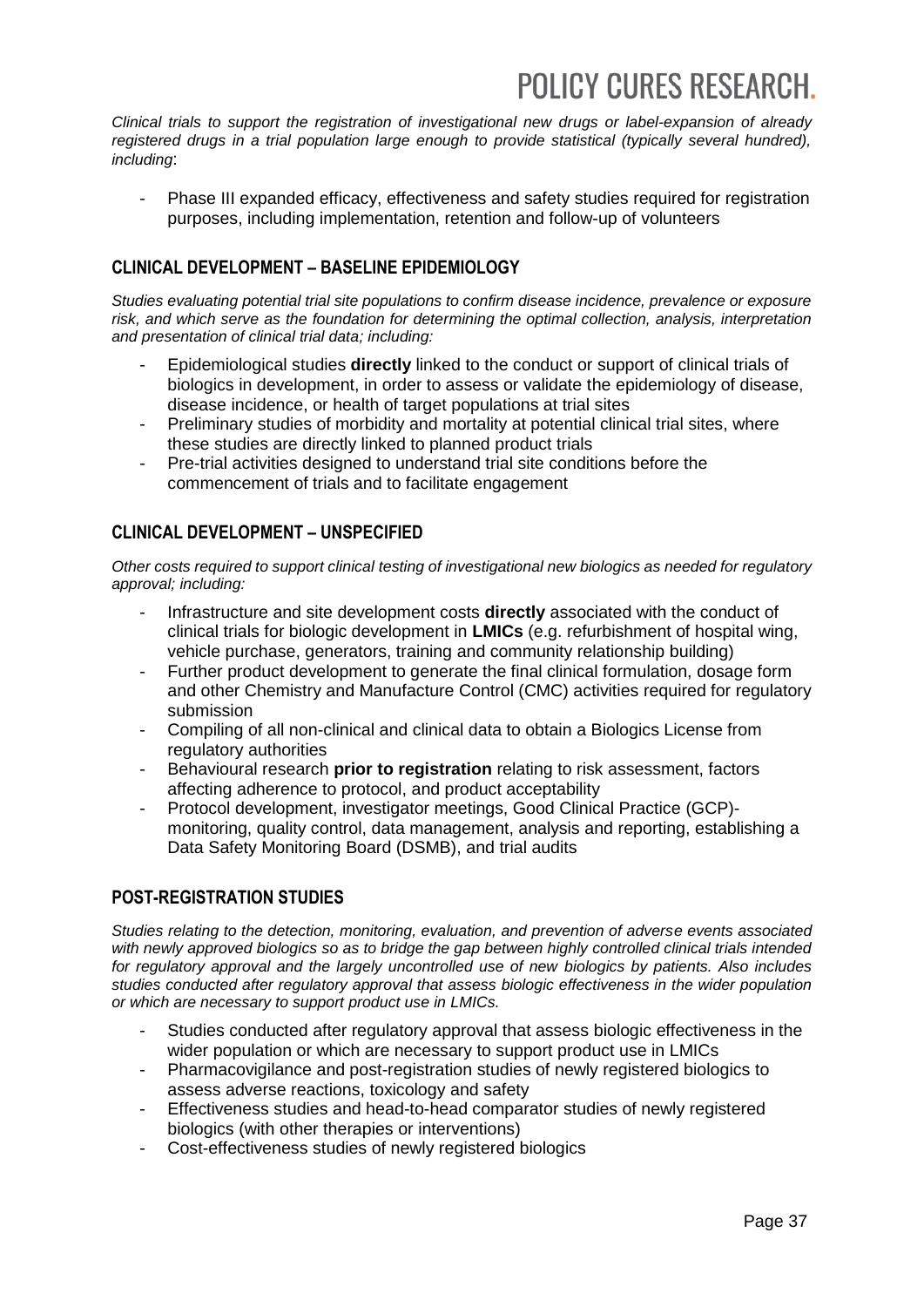- Treatment interactions and population level studies (of newly registered biologics e.g., pharmaco-epidemiological and resistance studies)
- Behavioural research **post-registration** of new biologics relating to risk assessment, factors affecting adherence to protocol, provider compliance, and product acceptability
- Case history reports and assessment of long-term prophylaxis using newly registered biologics in communities in LMICs

## **DIAGNOSTICS**

*Research activities and processes necessary to develop, optimise, and validate diagnostic tests for use in resource-limited settings (cheaper, faster, more reliable, ease of use in the field); including discovery and design, preclinical and clinical evaluation, and other activities essential for successful deployment for public health use.* 

## **DISCOVERY AND PRECLINICAL**

*Research activities targeted at discovering and optimising low-cost, stable, easy-to-use diagnostics for neglected diseases including the processes necessary to allow a potential product to proceed to clinical evaluation; including:* 

- Validation, characterisation, and selection of targets suitable for diagnostic use
- Validation of new diagnostic markers or biomarkers
- Development and testing of **low-cost**, stable, easy-to-use diagnostic tests (e.g. simpler microscopy, improved sample collection/preparation, cheaper ELISA assays), including manufacturing design
- New or improved diagnostics for disease staging and therapy decisions
- New or improved diagnostic tools to identify resistant pathogens
- New or improved diagnostics to identify specific target populations
- Tailoring diagnostic tools for LMIC use, including improved point-of-care tests (rapid test), local laboratory test, reference laboratory tests and central laboratory tests
- Creation of reference material banks

## **CLINICAL EVALUATION**

*Activities and processes associated with clinical evaluation of investigational diagnostic tools so as to demonstrate sensitivity and specificity in human subjects, together with other costs required to support such clinical trials; including:* 

- Clinical efficacy trials
- Small-scale testing in humans to establish sensitivity and specificity and utility
- Technical evaluation of tests and studies evaluating product performance
- Establishment of product specifications, kit development and quality assurance
- Submission of relevant data to regulatory authorities for approval
- Assessment & validation of trial sites to carry out product trials
- Infrastructure and site development costs **directly** associated with the conduct of clinical trials for diagnostic development in **LMICs** (e.g. refurbishment of hospital wing, vehicle purchase, generators, training and community relationship building)

## **OPERATIONAL RESEARCH FOR DIAGNOSTICS**

*Operational procedures and implementation activities associated with novel diagnostic tools, which are necessary to support World Health Organization recommendations for global public health use including:*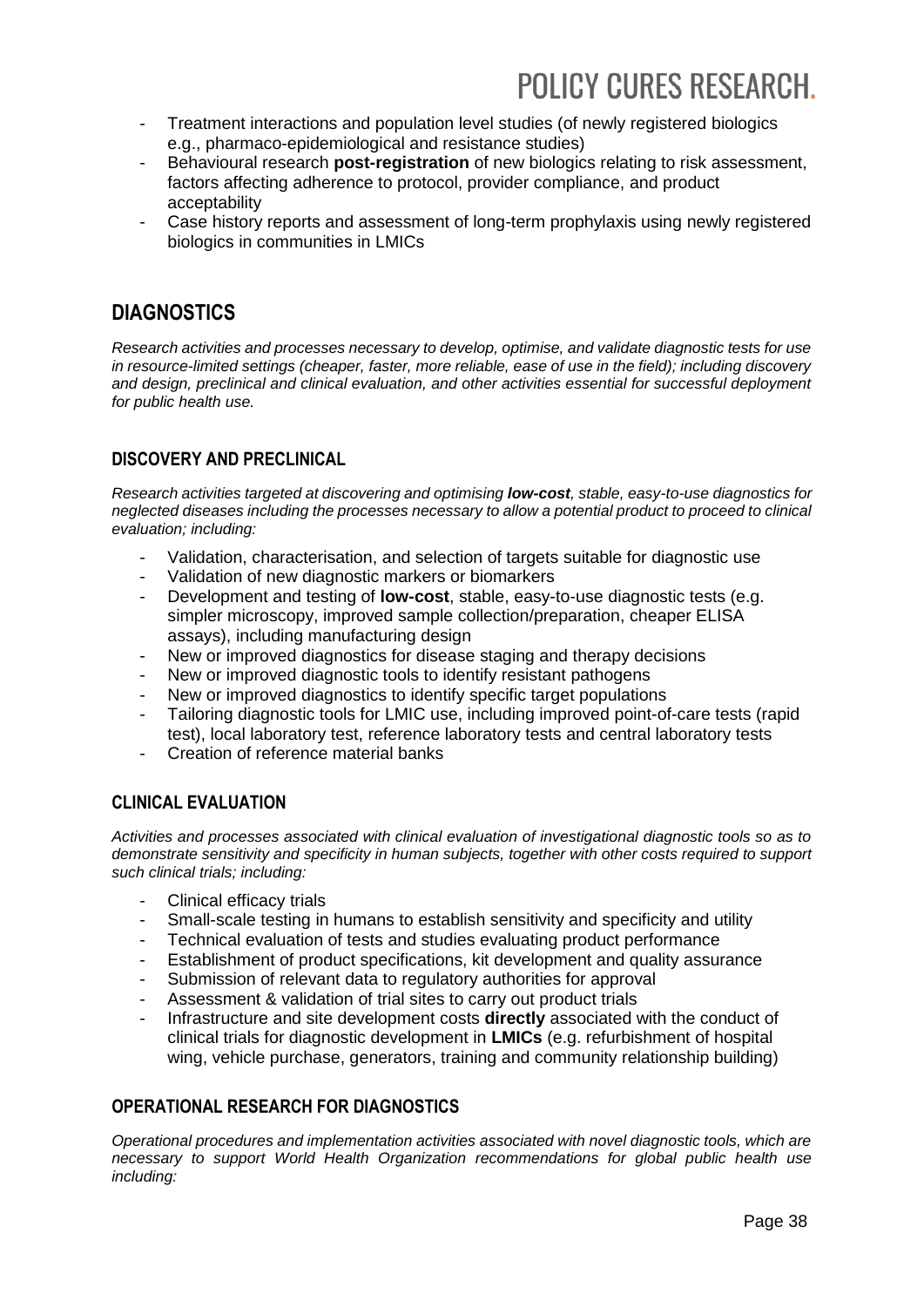- Larger-scale demonstration studies (assessing specificity, sensitivity and utility of the diagnostic test in LMICs)
- Cost-effectiveness studies assessing the diagnostic test
- Identification of pitfalls of the technology and studies of safety measures needed to support the technology
- Studies to determine at what level of the health care system the technology is applicable (e.g. reference labs, regional labs)
- Identification of training needs
- Collecting evidence for expanding the use of a diagnostic tool in different countries
- Development of equipment and customer support documents
- Head-to-head comparator studies (with current gold standard) and in the context of existing diagnostic algorithms
- Behavioural research relating to risk assessment, factors affecting diagnostics use, and user acceptability (patient and provider)
- Epidemiological studies to assess or validate the epidemiology of disease, disease incidence or health of target populations at potential trial sites, and which are **directly** linked to clinical trials of a new diagnostic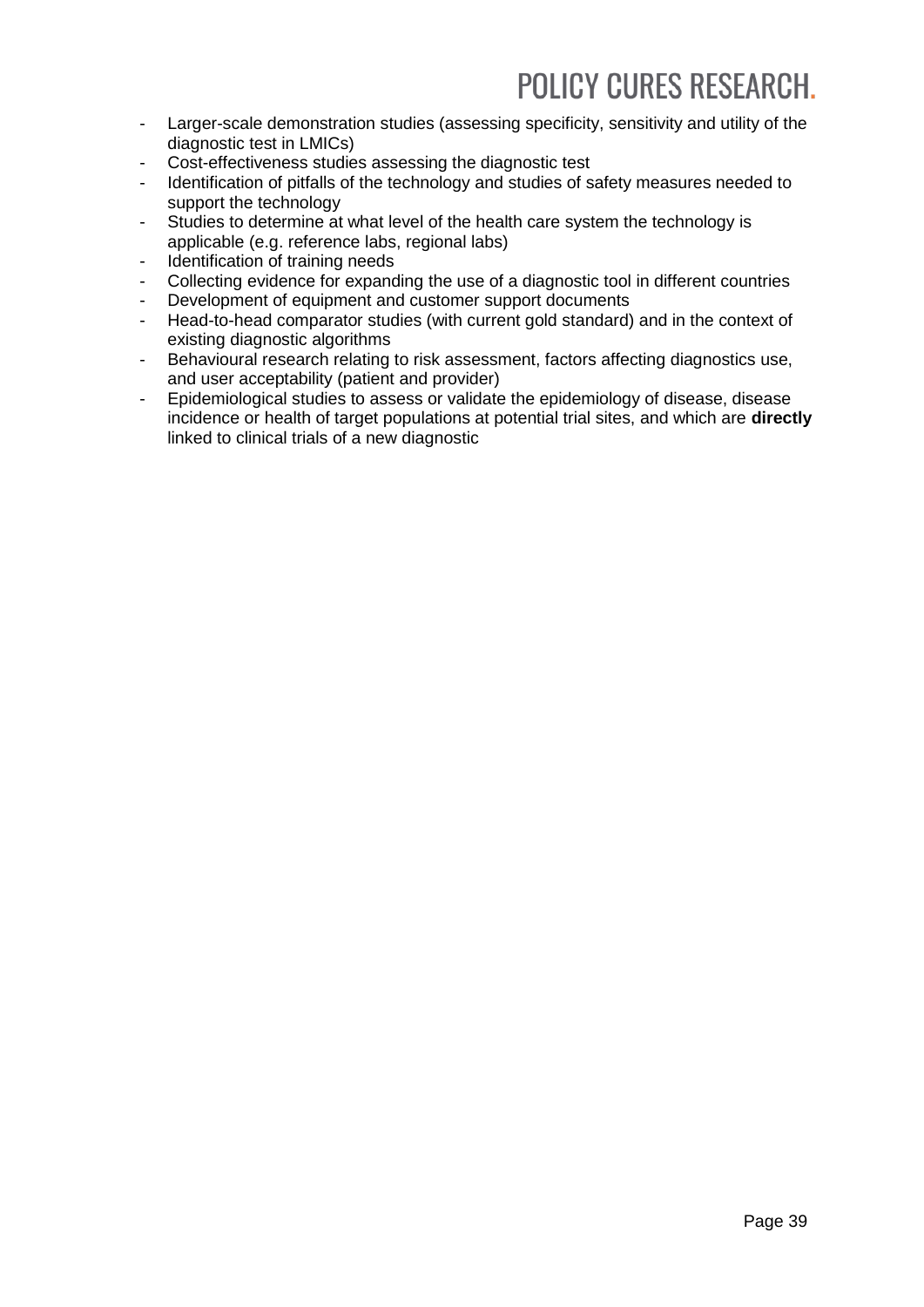## <span id="page-39-0"></span>**REFERENCES**

- 1. World Economic Outlook Database April 2019 [Internet]. [cited 2019 Oct 21]. Available from: https://www.imf.org/external/pubs/ft/weo/2019/01/weodata/index.aspx
- 2. Bank of England Statistical Interactive Database | Interest & Exchange Rates [Internet]. [cited 2019 Oct 21]. Available from: https://www.bankofengland.co.uk/boeapps/iadb/index.asp?first=yes&SectionRequired= I&HideNums=-1&ExtraInfo=true&Travel=NIxIRx
- 3. United Nations Treasury. UN Operational Rates of Exchange Rates [Internet]. 2018 [cited 2018 Aug 22]. Available from: https://treasury.un.org/operationalrates/OperationalRates.php
- 4. Historical Currency Converter | OANDA [Internet]. [cited 2019 Oct 21]. Available from: https://www1.oanda.com/fx-for-business/historical-rates
- 5. Animal Venom Research International AVRI [Internet]. AVRI. [cited 2019 Oct 21]. Available from: http://www.usavri.org/about/
- 6. Habib AG, Lamorde M, Dalhat MM, Habib ZG, Kuznik A. Cost-effectiveness of Antivenoms for Snakebite Envenoming in Nigeria. PLoS Negl Trop Dis. 2015 Jan 8;9(1):e3381.
- 7. IAVI and Liverpool School of Tropical Medicine to Partner in Snakebite Consortium [Internet]. IAVI - International AIDS Vaccine Initiative. [cited 2019 Oct 21]. Available from: https://www.iavi.org/newsroom/press-releases/2019/iavi-lstm-snakebiteannouncement
- 8. Bio-Ken Snake Farm [Internet]. [cited 2019 Oct 21]. Available from: https://www.bioken.com/index.php/bio-ken-home/about-us
- 9. Watt A. PNG Snakebite Research Project [Internet]. School of Biomedical Sciences. 2018 [cited 2019 Oct 21]. Available from: https://biomedicalsciences.unimelb.edu.au/departments/pharmacology/engage/avru/res earch/png-snakebite-research-project
- 10. Snakebite Management in Uganda | HEPS-Uganda [Internet]. [cited 2019 Oct 21]. Available from: https://www.heps.or.ug/news/snakebite-management-uganda
- 11. Sunagar K. Evolutionary Venomics Lab, Indian Institute of Sciences [Internet]. Evolutionary Venomics Lab, Indian Institute of Sciences. [cited 2019 Oct 21]. Available from: https://www.venomicslab.com/
- 12. Chippaux J-P, Akaffou MH, Allali BK, Dosso M, Massougbodji A, Barraviera B. The 6th international conference on envenomation by Snakebites and Scorpion Stings in Africa: a crucial step for the management of envenomation. J Venom Anim Toxins Trop Dis [Internet]. 2016 Mar 16 [cited 2019 Oct 21];22. Available from: https://www.ncbi.nlm.nih.gov/pmc/articles/PMC4793573/
- 13. Richardson M. "Snakebite from science to society" [Internet]. Leiden University. [cited 2019 Oct 21]. Available from: https://www.universiteitleiden.nl/en/events/2018/06/snakebite---from-science-to-society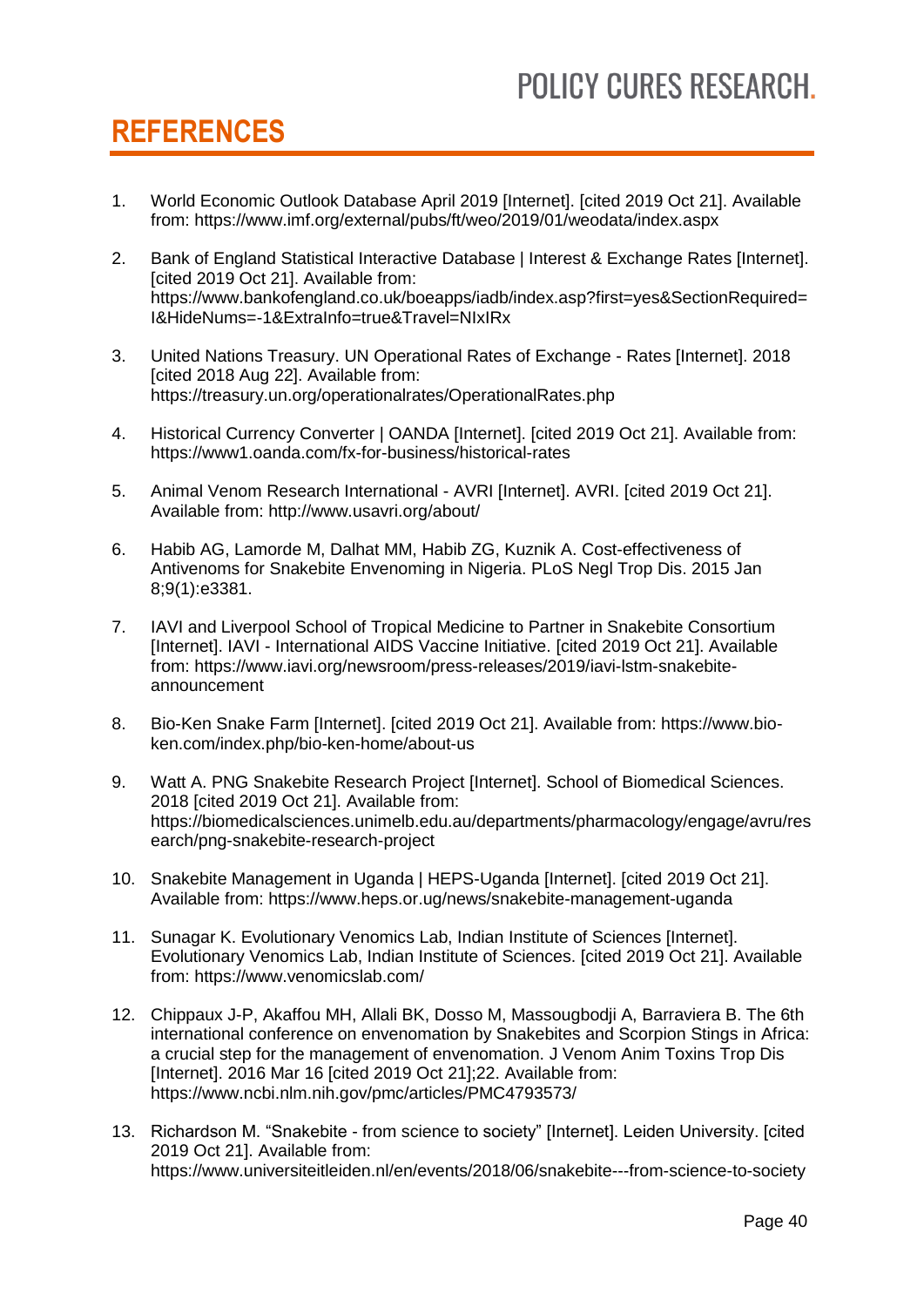- 14. Global Snakebite Initiative: Indian Snakebite Project [Internet]. [cited 2019 Oct 21]. Available from: https://www.snakebiteinitiative.org/?page\_id=454, https://www.snakebiteinitiative.org/?page\_id=454
- 15. The Wellcome Trust in Thailand : [Internet]. Wellcome Library. [cited 2019 Oct 21]. Available from: http://wellcomelibrary.org/item/b16653853
- 16. Manjunatha Kini R. Prof. Kini's Laboratory NUS venomics [Internet]. Protein Science Laboratory Department of Biological Sciences National University of Singapore. [cited 2019 Oct 21]. Available from: http://www.dbs.nus.edu.sg/lab/kini/research.htm
- 17. Queen Saovabha Memorial Institute [Internet]. [cited 2019 Oct 21]. Available from: https://www.saovabha.com/en/snakefarm\_research.asp
- 18. Fouad C, Rhalem N, Hmimou R, Mohamed F, Soulaymani A, Mokhtari A, et al. Snakebite and use of three antivenoms in Morocco: FAV-AfriqueVR , FavireptVR and InoserpVR MENA. Clin Toxicol. 2016 Apr 16;54:513–4.
- 19. DTU B. Snake victims to get right anti-venom DTU [Internet]. https://www.dtu.dk. [cited 2019 Oct 21]. Available from: https://www.dtu.dk/english/news/2017/11/dtuavisen-snake-victims-to-get-right-antivenom?id=59daaa77-ce62-4b3c-a92f-a4be2f06716c
- 20. Aguilar I, Sánchez EE, Girón ME, Estrella A, Guerrero B, Rodriguez-Acosta FA. CORAL SNAKE ANTIVENOM PRODUCED IN CHICKENS (Gallus domesticus). Rev Inst Med Trop São Paulo. 2014;56(1):61–6.
- 21. CHICAS C for HI Computing and Statistics. National Snakebite Study in Sri Lanka [Internet]. Lancaster Medical School. [cited 2019 Oct 21]. Available from: http://chicas.lancaster-university.uk/projects/snakebite.html
- 22. Longbottom J, Shearer FM, Devine M, Alcoba G, Chappuis F, Weiss DJ, et al. Vulnerability to snakebite envenoming: a global mapping of hotspots. The Lancet. 2018 Aug 25;392(10148):673–84.
- 23. Ami A, Oussedik-Oumehdi H, Laraba-Djebari F. Event abstract: Implication of MMPs in the amplification of the inflammatory response in tissue necrosis induced by Cerastes cerastes venom [Internet]. [cited 2019 Oct 21]. Available from: https://www.frontiersin.org/10.3389/conf.fimmu.2014.04.00003/event\_abstract
- 24. Slagboom J, Kool J, Harrison RA, Casewell NR. Haemotoxic snake venoms: their functional activity, impact on snakebite victims and pharmaceutical promise. Br J Haematol. 2017 Jun 1;177(6):947–59.
- 25. Crotaline snake antivenom Instituto Bioclon/Rare Disease Therapeutics AdisInsight [Internet]. [cited 2019 Oct 21]. Available from: https://adisinsight.springer.com/drugs/800022650
- 26. Kunalan S, Othman I, Syed Hassan S, Hodgson WC. Proteomic Characterization of Two Medically Important Malaysian Snake Venoms, Calloselasma rhodostoma (Malayan Pit Viper) and Ophiophagus hannah (King Cobra). Toxins [Internet]. 2018 Oct 26 [cited 2019 May 21];10(11). Available from: https://www.ncbi.nlm.nih.gov/pmc/articles/PMC6266455/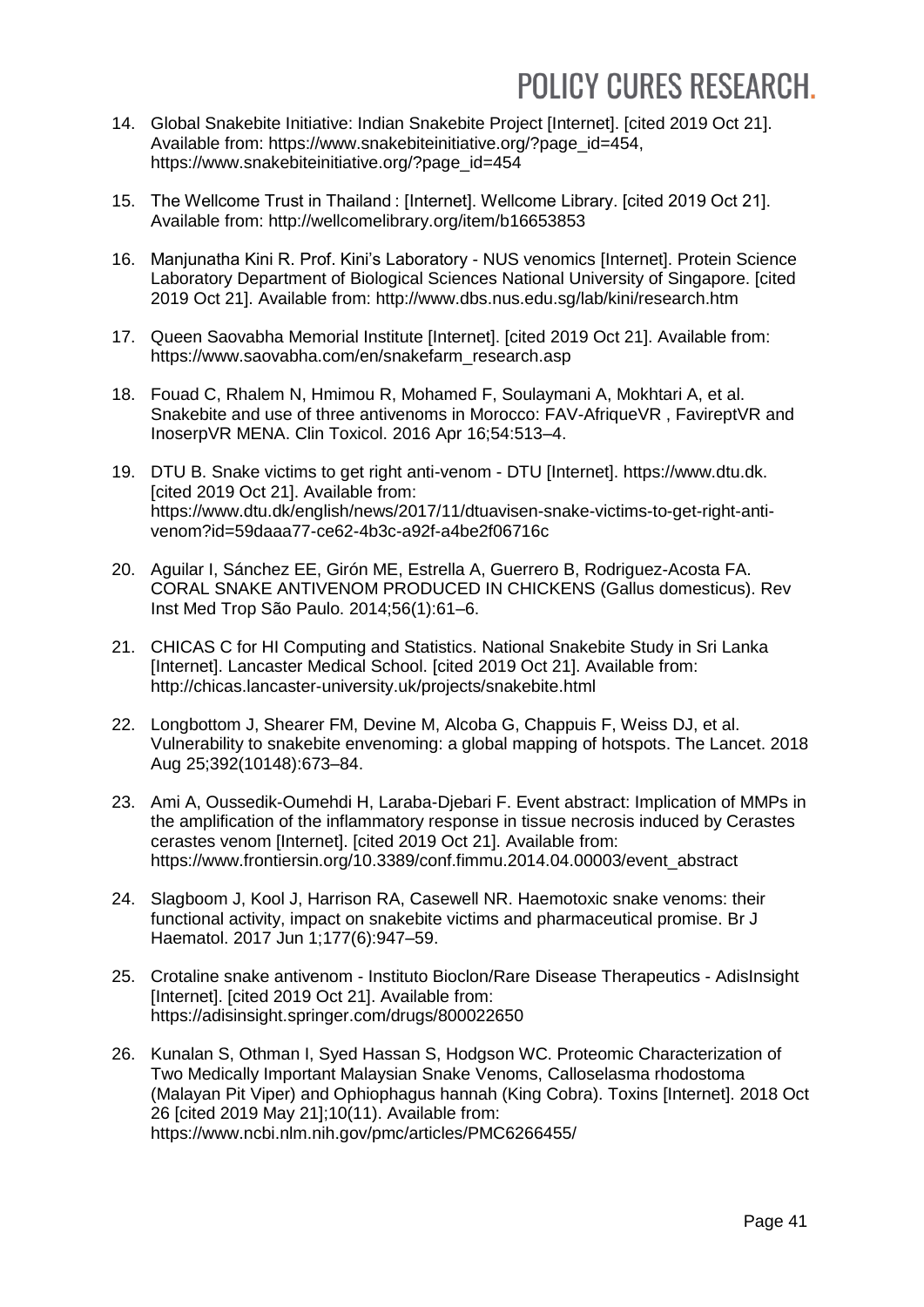- 27. Laustsen AH, Karatt-Vellatt A, Masters EW, Arias AS, Pus U, Knudsen C, et al. In vivo neutralization of dendrotoxin-mediated neurotoxicity of black mamba venom by oligoclonal human IgG antibodies. Nat Commun. 2018 Oct 2;9(1):3928.
- 28. Lewin M, Samuel S, Merkel J, Bickler P. Varespladib (LY315920) Appears to Be a Potent, Broad-Spectrum, Inhibitor of Snake Venom Phospholipase A2 and a Possible Pre-Referral Treatment for Envenomation. Toxins. 2016 25;8(9).
- 29. Sharma SK, Kuch U, Höde P, Bruhse L, Pandey DP, Ghimire A, et al. Use of Molecular Diagnostic Tools for the Identification of Species Responsible for Snakebite in Nepal: A Pilot Study. PLoS Negl Trop Dis. 2016 Apr 22;10(4):e0004620.
- 30. Zachariah R, Harries AD, Ishikawa N, Rieder HL, Bissell K, Laserson K, et al. Operational research in low-income countries: what, why, and how? Lancet Infect Dis. 2009 Nov 1;9(11):711–7.
- 31. Mana K, Ghosh R, Gantait K, Saha K, Parua P, Chatterjee U, et al. Incidence and treatment of snakebites in West Bengal, India. Toxicol Rep. 2019 Mar 1;6:239–43.
- 32. Michael GC, Thacher TD, Shehu MIL. The effect of pre-hospital care for venomous snake bite on outcome in Nigeria. Trans R Soc Trop Med Hyg. 2011 Feb;105(2):95– 101.
- 33. Ogundahunsi O, Gyapong M. Implementation Research Toolkit: Introduction to Implementation Research [Internet]. WHO-TDR; 2017 p. 15. Available from: http://adphealth.org/irtoolkit/upload/download/module-1/introduction.pdf
- 34. Proctor E, Silmere H, Raghavan R, Hovmand P, Aarons G, Bunger A, et al. Outcomes for Implementation Research: Conceptual Distinctions, Measurement Challenges, and Research Agenda. Adm Policy Ment Health. 2011 Mar;38(2):65–76.
- 35. Hamza M, Idris MA, Maiyaki MB, Lamorde M, Chippaux J-P, Warrell DA, et al. Cost-Effectiveness of Antivenoms for Snakebite Envenoming in 16 Countries in West Africa. PLoS Negl Trop Dis. 2016 Mar 30;10(3):e0004568.
- 36. Snakebite: An Exploratory Cost-Effectiveness Analysis of Adjunct Treatment Strategies. - PubMed - NCBI [Internet]. [cited 2019 May 26]. Available from: https://www.ncbi.nlm.nih.gov/pubmed/29869597
- 37. Myanmar Health Sciences Research Journal [Internet]. [cited 2019 May 28]. Available from: http://www.myanmarhsrj.com/index.php?page=default
- 38. Alliance for Health Policy and Systems Research. What is health policy and systems research and why does it matter? [Internet]. Geneva, Switzerland: WHO; 2007 Jun p. 8. (Briefing Note 1). Available from: https://www.who.int/alliancehpsr/resources/alliancehpsr\_briefingnote1.pdf
- 39. Gilson L, Alliance for health policy and systems research. Health policy and systems research: a methodology reader [Internet]. Geneva: Word Health Organization; 2012. Available from: https://www.who.int/alliance-hpsr/alliancehpsr\_reader.pdf
- 40. Peters DH. Health policy and systems research: the future of the field. Health Res Policy Syst. 2018 Aug 22;16(1):84.